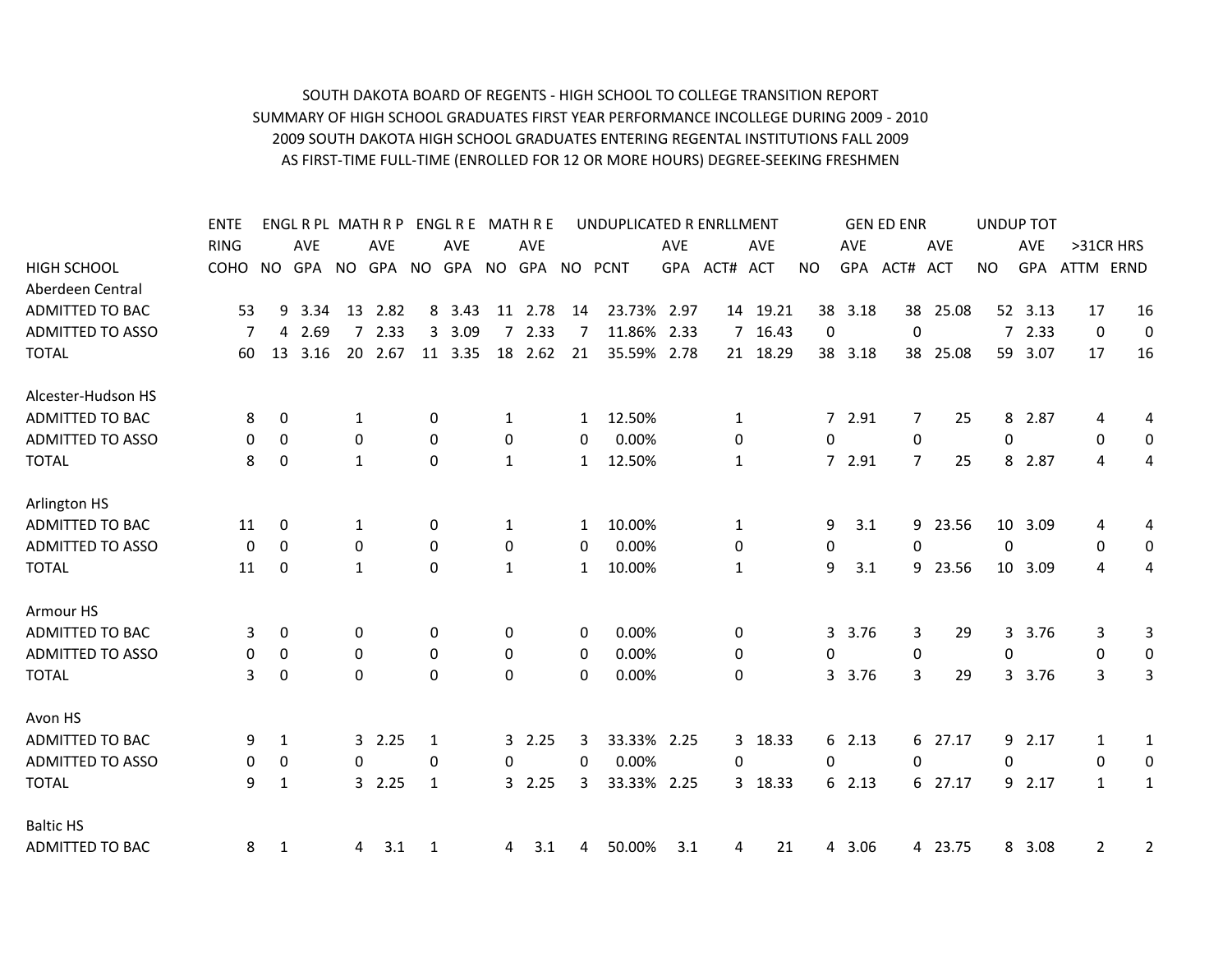| <b>ADMITTED TO ASSO</b>  | 0            | $\mathbf 0$      |        | 0            |         | $\Omega$         |        | 0            |         | $\mathbf 0$    | 0.00%       |     | 0              |          | 0            |         | $\Omega$     |          | $\mathbf 0$  |         | 0              | $\mathbf{0}$     |
|--------------------------|--------------|------------------|--------|--------------|---------|------------------|--------|--------------|---------|----------------|-------------|-----|----------------|----------|--------------|---------|--------------|----------|--------------|---------|----------------|------------------|
| <b>TOTAL</b>             | 8            | $\mathbf{1}$     |        | 4            | 3.1     | $\mathbf{1}$     |        | 4            | 3.1     | 4              | 50.00%      | 3.1 | 4              | 21       | 4            | 3.06    |              | 4 23.75  |              | 8 3.08  | $\overline{2}$ | $\overline{2}$   |
| <b>Belle Fouche HS</b>   |              |                  |        |              |         |                  |        |              |         |                |             |     |                |          |              |         |              |          |              |         |                |                  |
| <b>ADMITTED TO BAC</b>   | 19           | 1                |        |              | 3 1.71  | 1                |        | 2            | 1.4     | $\overline{2}$ | 10.53%      | 1.4 | 2              | 18       |              | 17 2.79 |              | 17 23.53 |              | 19 2.68 | $\overline{7}$ | $\overline{7}$   |
| <b>ADMITTED TO ASSO</b>  | 0            | 0                |        | 0            |         | 0                |        | 0            |         | 0              | 0.00%       |     | 0              |          | $\mathbf 0$  |         | $\mathbf 0$  |          | $\mathbf 0$  |         | $\mathbf 0$    | 0                |
| <b>TOTAL</b>             | 19           | $\mathbf{1}$     |        |              | 3, 1.71 | 1                |        | $\mathbf{2}$ | 1.4     | $\overline{2}$ | 10.53%      | 1.4 | $\overline{2}$ | 18       |              | 17 2.79 |              | 17 23.53 |              | 19 2.68 | $\overline{7}$ | $\overline{7}$   |
| <b>Bennett County HS</b> |              |                  |        |              |         |                  |        |              |         |                |             |     |                |          |              |         |              |          |              |         |                |                  |
| ADMITTED TO BAC          | 15           |                  | 2.14   | 1            |         |                  | 2.14   | 1            |         | 2              | 13.33% 2.14 |     | 2              | 17.5     |              | 13 2.77 |              | 13 24.62 |              | 15 2.72 | 3              | 3                |
| <b>ADMITTED TO ASSO</b>  | $\mathbf{1}$ | $\mathbf 0$      |        | 0            |         | $\mathbf 0$      |        | 0            |         | $\mathbf 0$    | 0.00%       |     | $\mathbf 0$    |          | $\mathbf 0$  |         | $\mathbf 0$  |          | $\mathbf 0$  |         | 0              | 0                |
| <b>TOTAL</b>             | 16           |                  | 2 2.14 | $\mathbf{1}$ |         |                  | 2 2.14 | $\mathbf{1}$ |         | $\overline{2}$ | 13.33% 2.14 |     | $\mathbf{2}$   | 17.5     |              | 13 2.77 |              | 13 24.62 |              | 15 2.72 | 3              | $\overline{3}$   |
| <b>Beresford HS</b>      |              |                  |        |              |         |                  |        |              |         |                |             |     |                |          |              |         |              |          |              |         |                |                  |
| ADMITTED TO BAC          | 23           |                  | 2.12   | 6            | 2.68    |                  | 2.12   |              | 6 2.68  | 8              | 33.33% 2.55 |     | 8              | 19.63    |              | 15 2.55 |              | 15 24.33 |              | 23 2.55 | 3              | $\mathbf{3}$     |
| <b>ADMITTED TO ASSO</b>  | $\mathbf{1}$ | $\boldsymbol{0}$ |        | 0            |         | $\boldsymbol{0}$ |        | 0            |         | 0              | 0.00%       |     | 0              |          | 1            |         | $\mathbf{1}$ |          | $1\,$        |         | 0              | $\mathbf 0$      |
| <b>TOTAL</b>             | 24           | $\overline{2}$   | 2.12   | 6            | 2.68    |                  | 2.12   |              | 6 2.68  | 8              | 33.33% 2.55 |     | 8              | 19.63    |              | 16 2.61 |              | 16 24.13 |              | 24 2.59 | 3              | $\overline{3}$   |
| <b>Bon Homme HS</b>      |              |                  |        |              |         |                  |        |              |         |                |             |     |                |          |              |         |              |          |              |         |                |                  |
| ADMITTED TO BAC          | 20           | 0                |        |              | 4 2.52  | 0                |        |              | 52.55   | 5              | 25.00% 2.55 |     | 5              | 20       |              | 15 3.02 | 15           | 23.6     |              | 20 2.91 | 7              | $\overline{7}$   |
| <b>ADMITTED TO ASSO</b>  | 0            | $\mathbf 0$      |        | 0            |         | 0                |        | 0            |         | $\mathbf 0$    | 0.00%       |     | 0              |          | $\pmb{0}$    |         | $\mathbf 0$  |          | $\mathbf 0$  |         | $\pmb{0}$      | $\boldsymbol{0}$ |
| <b>TOTAL</b>             | 20           | 0                |        |              | 4 2.52  | 0                |        |              | 5 2.55  | 5.             | 25.00% 2.55 |     | 5              | 20       |              | 15 3.02 | 15           | 23.6     |              | 20 2.91 | $\overline{7}$ | $\overline{7}$   |
| <b>Bowdle HS</b>         |              |                  |        |              |         |                  |        |              |         |                |             |     |                |          |              |         |              |          |              |         |                |                  |
| ADMITTED TO BAC          | 3            | 0                |        | 0            |         | 0                |        | 0            |         | 0              | 0.00%       |     | 0              |          | 3            | 2.23    | 3            | 27       |              | 32.23   | 1              | $\mathbf{1}$     |
| <b>ADMITTED TO ASSO</b>  | $\mathbf 0$  | $\mathbf 0$      |        | $\mathbf 0$  |         | 0                |        | $\mathbf 0$  |         | $\mathbf 0$    | 0.00%       |     | 0              |          | $\Omega$     |         | 0            |          | $\Omega$     |         | $\mathbf 0$    | $\boldsymbol{0}$ |
| <b>TOTAL</b>             | 3            | $\boldsymbol{0}$ |        | 0            |         | $\Omega$         |        | $\Omega$     |         | $\Omega$       | 0.00%       |     | 0              |          | 3            | 2.23    | 3            | 27       |              | 32.23   | $\mathbf{1}$   | $\mathbf{1}$     |
| <b>Brandon Valley HS</b> |              |                  |        |              |         |                  |        |              |         |                |             |     |                |          |              |         |              |          |              |         |                |                  |
| ADMITTED TO BAC          | 61           | 4                | 2.18   |              | 10 2.33 |                  | 4 2.18 |              | 10 2.33 | 12             | 17.91% 2.38 |     |                | 12 19.83 |              | 49 2.71 |              | 49 24.57 |              | 61 2.66 | 19             | 17               |
| <b>ADMITTED TO ASSO</b>  | 6            | $\overline{2}$   | 2.32   | 5            | 1.93    |                  | 2 2.32 | 6            | 2.11    | 6              | 8.96% 2.11  |     | 6              | 19.33    | 0            |         | 0            |          | 6            | 2.11    | $\mathbf 0$    | $\boldsymbol{0}$ |
| <b>TOTAL</b>             | 67           |                  | 62.22  | 15           | 2.2     |                  | 62.22  |              | 16 2.25 | 18             | 26.87% 2.29 |     |                | 18 19.67 |              | 49 2.71 |              | 49 24.57 |              | 67 2.62 | 19             | 17               |
| <b>Bridgewater HS</b>    |              |                  |        |              |         |                  |        |              |         |                |             |     |                |          |              |         |              |          |              |         |                |                  |
| ADMITTED TO BAC          | 4            | 1                |        | 0            |         | 1                |        | 0            |         | 1              | 20.00%      |     | 1              |          |              | 32.82   |              | 3 26.67  |              | 4 2.65  | 1              | $\mathbf{1}$     |
| <b>ADMITTED TO ASSO</b>  | 1            | $\mathbf 0$      |        | 0            |         | 0                |        | 0            |         | $\mathbf 0$    | 0.00%       |     | 0              |          | $\mathbf{1}$ |         | $\mathbf{1}$ |          | $\mathbf{1}$ |         | 0              | 0                |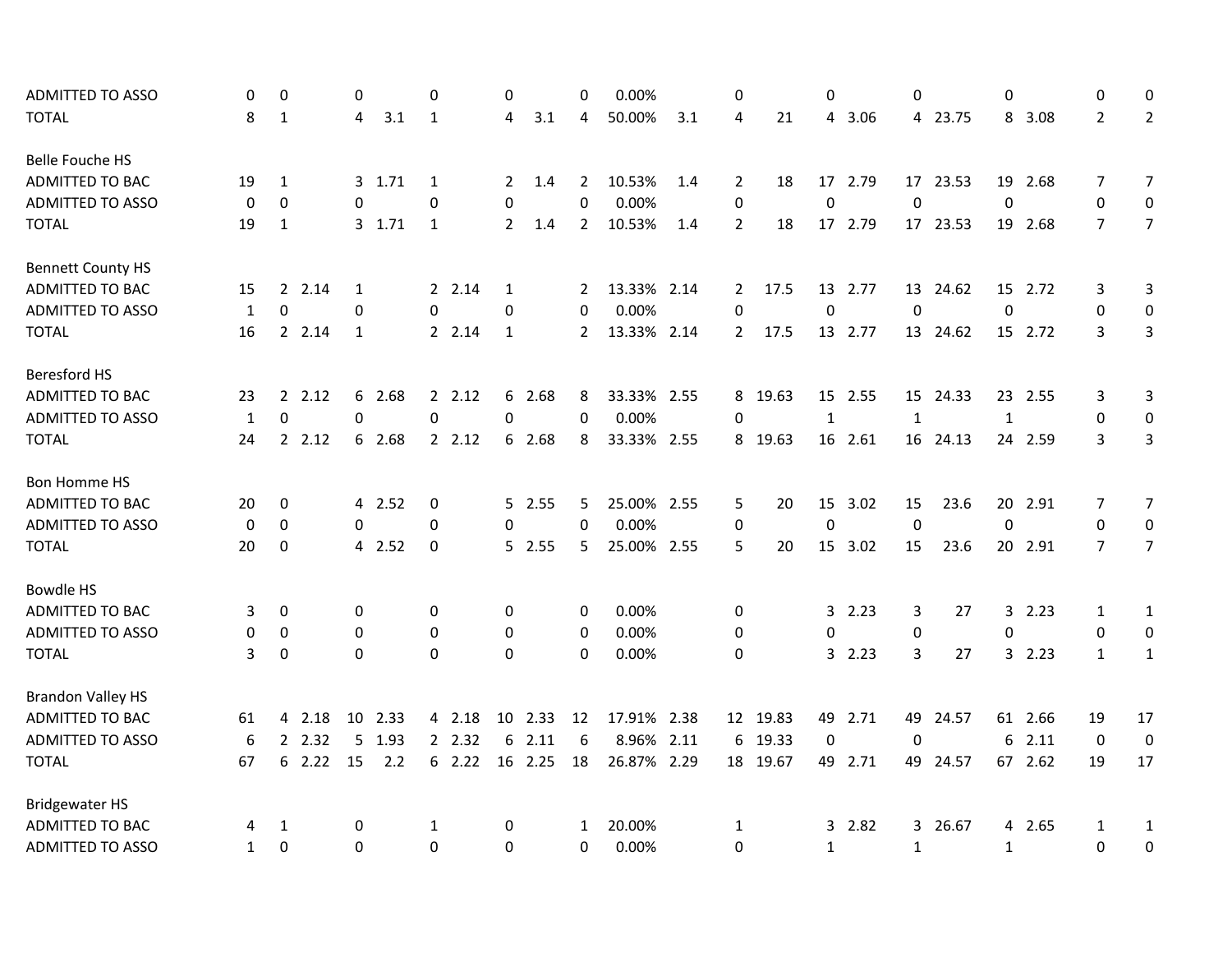| <b>TOTAL</b>            | 5              | $\mathbf{1}$ |         | 0            |         | 1            |         | 0            |          | $\mathbf{1}$   | 20.00%      | $\mathbf{1}$   |          | 4              | 2.36    |                | 4 25.75  |              | 52.31   | 1              | 1                |
|-------------------------|----------------|--------------|---------|--------------|---------|--------------|---------|--------------|----------|----------------|-------------|----------------|----------|----------------|---------|----------------|----------|--------------|---------|----------------|------------------|
| <b>Britton HS</b>       |                |              |         |              |         |              |         |              |          |                |             |                |          |                |         |                |          |              |         |                |                  |
| ADMITTED TO BAC         | 11             | 0            |         | 1            |         | $\mathbf 0$  |         | 1            |          | 1              | 8.33%       | 1              |          |                | 10 3.08 | 10             | 25.7     |              | 11 2.98 | 3              | $\overline{2}$   |
| <b>ADMITTED TO ASSO</b> | $\overline{2}$ | 0            |         | 0            |         | 0            |         | $\mathbf{1}$ |          | 1              | 8.33%       | $\mathbf{1}$   |          | $\mathbf 0$    |         | $\mathbf 0$    |          | $\mathbf{1}$ |         | 0              | $\mathbf 0$      |
| <b>TOTAL</b>            | 13             | 0            |         | $\mathbf{1}$ |         | 0            |         |              | 2 2.15   | $\mathbf{2}$   | 16.67% 2.15 | $\mathbf{2}$   | 22.5     |                | 10 3.08 | 10             | 25.7     |              | 12 2.95 | 3              | $\overline{2}$   |
| <b>Brookings HS</b>     |                |              |         |              |         |              |         |              |          |                |             |                |          |                |         |                |          |              |         |                |                  |
| ADMITTED TO BAC         | 63             |              | 14 2.27 | 16           | 2.44    |              | 14 2.27 |              | 17 2.54  | 21             | 33.87% 2.42 |                | 21 18.38 | 39             | 2.88    | 39             | 24.95    |              | 60 2.74 | 9              | 9                |
| <b>ADMITTED TO ASSO</b> | $\overline{2}$ | $\mathbf 0$  |         | $\mathbf{1}$ |         | $\pmb{0}$    |         | $\mathbf{1}$ |          | $\mathbf{1}$   | 1.61%       | $\mathbf{1}$   |          | $\mathbf{1}$   |         | $\mathbf{1}$   |          | $2^{\circ}$  | 2.88    | $\mathbf 0$    | $\boldsymbol{0}$ |
| <b>TOTAL</b>            | 65             |              | 14 2.27 |              | 17 2.48 |              | 14 2.27 |              | 18 2.56  | 22             | 35.48% 2.45 | 22             | 18.5     |                | 40 2.88 | 40             | 24.9     |              | 62 2.75 | 9              | 9                |
| <b>Burke HS</b>         |                |              |         |              |         |              |         |              |          |                |             |                |          |                |         |                |          |              |         |                |                  |
| ADMITTED TO BAC         | 5              | 1            |         |              | 2 1.55  | 1            |         |              | 2 1.55   | 2              | 40.00% 1.55 | 2              | 19       | 3              | 3.14    | 3              | 24.67    |              | 5 2.66  | 1              | 1                |
| <b>ADMITTED TO ASSO</b> | 0              | 0            |         | 0            |         | 0            |         | 0            |          | 0              | 0.00%       | 0              |          | 0              |         | 0              |          | $\pmb{0}$    |         | $\pmb{0}$      | 0                |
| <b>TOTAL</b>            | 5              | 1            |         |              | 2 1.55  | $\mathbf{1}$ |         |              | $2$ 1.55 | $\overline{2}$ | 40.00% 1.55 | $\overline{2}$ | 19       | 3              | 3.14    |                | 3 24.67  |              | 5 2.66  | $\mathbf{1}$   | $\mathbf{1}$     |
| Canistota HS            |                |              |         |              |         |              |         |              |          |                |             |                |          |                |         |                |          |              |         |                |                  |
| ADMITTED TO BAC         | 2              | 0            |         | 0            |         | 0            |         | 0            |          | 0              | 0.00%       | 0              |          |                | 2 3.78  | $\mathbf{2}$   | 28.5     |              | 2 3.78  | 2              | $\overline{2}$   |
| <b>ADMITTED TO ASSO</b> | 1              | 0            |         | 0            |         | 0            |         | $\mathbf 0$  |          | 0              | 0.00%       | 0              |          | $\mathbf{1}$   |         | $\mathbf{1}$   |          | $\mathbf{1}$ |         | 0              | $\boldsymbol{0}$ |
| <b>TOTAL</b>            | 3              | 0            |         | 0            |         | $\mathbf 0$  |         | $\mathbf 0$  |          | 0              | 0.00%       | 0              |          | $\overline{3}$ | 3.16    |                | 3 26.33  |              | 3.16    | $\overline{2}$ | $\overline{2}$   |
| Canton HS               |                |              |         |              |         |              |         |              |          |                |             |                |          |                |         |                |          |              |         |                |                  |
| <b>ADMITTED TO BAC</b>  | 18             | 3            | 1.82    | 3            | 2.02    |              | 3 1.82  | 4            | 2.05     | 5.             | 27.78% 1.84 | 5              | 19.2     | 13             | 3.22    |                | 13 24.54 |              | 18 2.96 | 8              | 8                |
| ADMITTED TO ASSO        | 0              | $\mathbf 0$  |         | 0            |         | $\mathbf 0$  |         | 0            |          | $\Omega$       | 0.00%       | $\mathbf 0$    |          | $\mathbf 0$    |         | $\mathbf 0$    |          | 0            |         | $\Omega$       | $\boldsymbol{0}$ |
| <b>TOTAL</b>            | 18             |              | 3 1.82  |              | 32.02   |              | 3 1.82  |              | 4 2.05   | 5              | 27.78% 1.84 | 5              | 19.2     |                | 13 3.22 |                | 13 24.54 |              | 18 2.96 | 8              | 8                |
| Castelwood HS           |                |              |         |              |         |              |         |              |          |                |             |                |          |                |         |                |          |              |         |                |                  |
| ADMITTED TO BAC         | 5              | 1            |         | $\mathbf{1}$ |         | 1            |         | 1            |          | 2              | 40.00% 1.36 | 2              | 19       | 3              | 3.49    |                | 3 25.33  |              | 5 2.84  | 1              | $\mathbf{1}$     |
| <b>ADMITTED TO ASSO</b> | 0              | 0            |         | 0            |         | 0            |         | 0            |          | 0              | 0.00%       | 0              |          | 0              |         | 0              |          | 0            |         | 0              | $\boldsymbol{0}$ |
| <b>TOTAL</b>            | 5              | $\mathbf{1}$ |         | $\mathbf{1}$ |         | $\mathbf{1}$ |         | $\mathbf{1}$ |          | $\overline{2}$ | 40.00% 1.36 | $\overline{2}$ | 19       | 3              | 3.49    |                | 3 25.33  |              | 5 2.84  | $\mathbf{1}$   | $\mathbf{1}$     |
| Centerville HS          |                |              |         |              |         |              |         |              |          |                |             |                |          |                |         |                |          |              |         |                |                  |
| ADMITTED TO BAC         | 5              | 1            |         | 1            |         | 1            |         | $\mathbf{1}$ |          | $\mathbf{1}$   | 12.50%      | 1              |          | 4              | 3.18    | 4              | 27       |              | 5, 3.12 | 4              | 4                |
| <b>ADMITTED TO ASSO</b> | 3              | 0            |         | $\mathbf{1}$ |         | 0            |         | 1            |          | 1              | 12.50%      | 1              |          | $\overline{2}$ | 3.13    | $\overline{2}$ | 23       | 3            | 2.88    | 1              | $\mathbf{1}$     |
| <b>TOTAL</b>            | 8              | 1            |         |              | 2 2.41  | $\mathbf{1}$ |         |              | 2 2.41   | $\overline{2}$ | 25.00% 2.41 | $\overline{2}$ | 18.5     | 6              | 3.16    |                | 6 25.67  | 8            | 3.04    | 5              | 5                |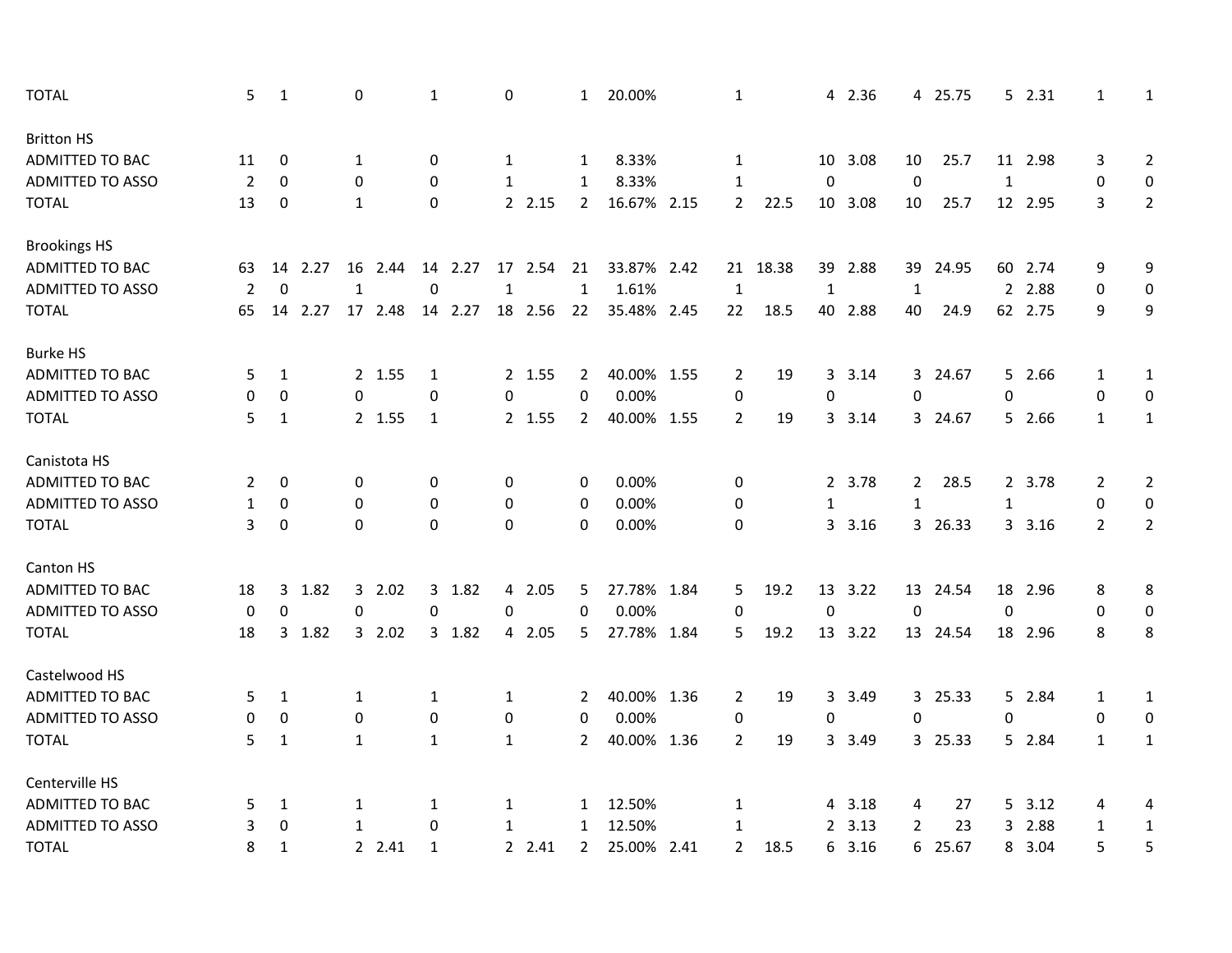| 22             | 5            |                                          |                                                                                     |                                                | 2.41 | 10                                                                                                            |        | 2.43 | 10                                                                                                                                                                                        | 18.9  |              | 2.74        | 12                                                       | 23.5 |                                                     | 2.62 | 2                                                                                                                   | $\overline{2}$   |
|----------------|--------------|------------------------------------------|-------------------------------------------------------------------------------------|------------------------------------------------|------|---------------------------------------------------------------------------------------------------------------|--------|------|-------------------------------------------------------------------------------------------------------------------------------------------------------------------------------------------|-------|--------------|-------------|----------------------------------------------------------|------|-----------------------------------------------------|------|---------------------------------------------------------------------------------------------------------------------|------------------|
| $\overline{2}$ |              |                                          |                                                                                     | 1                                              |      | $\overline{2}$                                                                                                |        |      | $\overline{2}$                                                                                                                                                                            | 18    | $\pmb{0}$    |             | $\mathbf 0$                                              |      |                                                     |      | 0                                                                                                                   | 0                |
| 24             |              |                                          |                                                                                     |                                                |      | 12                                                                                                            |        |      |                                                                                                                                                                                           |       |              |             | 12                                                       | 23.5 |                                                     |      | $\overline{2}$                                                                                                      | $\overline{2}$   |
|                |              |                                          |                                                                                     |                                                |      |                                                                                                               |        |      |                                                                                                                                                                                           |       |              |             |                                                          |      |                                                     |      |                                                                                                                     |                  |
| 11             | $2^{\circ}$  |                                          |                                                                                     |                                                |      | 5                                                                                                             |        |      | 5                                                                                                                                                                                         | 19.8  |              | 3.59        |                                                          |      |                                                     |      | 4                                                                                                                   | 4                |
| 1              | 0            | $\mathbf{1}$                             | 0                                                                                   | 1                                              |      | 1                                                                                                             | 8.33%  |      | $\mathbf{1}$                                                                                                                                                                              |       | 0            |             | $\mathbf 0$                                              |      | $\mathbf{1}$                                        |      | 0                                                                                                                   | $\mathbf 0$      |
| 12             | $2^{\circ}$  |                                          |                                                                                     |                                                |      | 6                                                                                                             |        |      | 6                                                                                                                                                                                         | 19.33 |              | 3.59        |                                                          |      |                                                     |      | 4                                                                                                                   | 4                |
|                |              |                                          |                                                                                     |                                                |      |                                                                                                               |        |      |                                                                                                                                                                                           |       |              |             |                                                          |      |                                                     |      |                                                                                                                     |                  |
| 4              | 1            | 1                                        | 1                                                                                   | 0                                              |      | $\mathbf{1}$                                                                                                  | 25.00% |      | 1                                                                                                                                                                                         |       |              | 2.92        |                                                          |      |                                                     |      | 0                                                                                                                   | 0                |
| 0              | 0            | 0                                        | $\mathbf 0$                                                                         | 0                                              |      | 0                                                                                                             | 0.00%  |      | 0                                                                                                                                                                                         |       | 0            |             | 0                                                        |      | 0                                                   |      | 0                                                                                                                   | $\mathbf 0$      |
| 4              | 1            | $\mathbf{1}$                             | $\mathbf{1}$                                                                        | 0                                              |      | $\mathbf{1}$                                                                                                  | 25.00% |      | $\mathbf{1}$                                                                                                                                                                              |       |              | 2.92        |                                                          |      |                                                     |      | $\Omega$                                                                                                            | $\boldsymbol{0}$ |
|                |              |                                          |                                                                                     |                                                |      |                                                                                                               |        |      |                                                                                                                                                                                           |       |              |             |                                                          |      |                                                     |      |                                                                                                                     |                  |
| 8              | 1            |                                          | 1                                                                                   |                                                |      | $\mathbf{2}$                                                                                                  |        |      | 2                                                                                                                                                                                         | 19    |              | 3.35        | 5                                                        | 26   |                                                     |      | 4                                                                                                                   | 4                |
| 2              | $\mathbf{0}$ | $\mathbf{1}$                             | 0                                                                                   | 1                                              |      | 1                                                                                                             | 11.11% |      | $\mathbf{1}$                                                                                                                                                                              |       | $\mathbf{1}$ |             | $\mathbf{1}$                                             |      | $\overline{2}$                                      | 1.5  | $\mathbf 0$                                                                                                         | $\mathbf 0$      |
| 10             | 1            |                                          | 1                                                                                   |                                                |      | 3                                                                                                             |        |      | 3                                                                                                                                                                                         | 18.67 | 6            | 3.17        |                                                          |      |                                                     |      | 4                                                                                                                   | 4                |
|                |              |                                          |                                                                                     |                                                |      |                                                                                                               |        |      |                                                                                                                                                                                           |       |              |             |                                                          |      |                                                     |      |                                                                                                                     |                  |
| 7              | 1            | 0                                        | 1                                                                                   | 1                                              |      | 2                                                                                                             |        |      | $\overline{2}$                                                                                                                                                                            | 20.5  |              | 1.89        | 5                                                        | 22.8 | 7                                                   | 2    | 1                                                                                                                   | $\mathbf{1}$     |
| 1              | 0            | 1                                        | 0                                                                                   | 1                                              |      | 1                                                                                                             | 12.50% |      | 1                                                                                                                                                                                         |       | 0            |             | 0                                                        |      | $\mathbf{1}$                                        |      | 0                                                                                                                   | $\boldsymbol{0}$ |
| 8              | 1            | $\mathbf{1}$                             | $\mathbf{1}$                                                                        |                                                |      | 3                                                                                                             |        |      | 3                                                                                                                                                                                         | 20.33 |              | 1.89        | 5                                                        | 22.8 |                                                     | 2.14 | $\mathbf{1}$                                                                                                        | $\mathbf{1}$     |
|                |              |                                          |                                                                                     |                                                |      |                                                                                                               |        |      |                                                                                                                                                                                           |       |              |             |                                                          |      |                                                     |      |                                                                                                                     |                  |
| 6              | 1            | 0                                        | 1                                                                                   |                                                |      | 2                                                                                                             |        |      | 2                                                                                                                                                                                         | 19    |              | 3.31        | 4                                                        | 23   |                                                     |      | 2                                                                                                                   | $\overline{2}$   |
| 1              | 0            | 1                                        | 0                                                                                   | 1                                              |      | $\mathbf{1}$                                                                                                  | 14.29% |      | $\mathbf{1}$                                                                                                                                                                              |       | 0            |             | $\mathbf 0$                                              |      | $\mathbf{1}$                                        |      | 0                                                                                                                   | $\boldsymbol{0}$ |
| 7              | 1            | $\mathbf{1}$                             | $\mathbf{1}$                                                                        |                                                |      | 3                                                                                                             |        |      | 3                                                                                                                                                                                         | 19    |              | 3.31        | 4                                                        | 23   |                                                     |      | $\overline{2}$                                                                                                      | $\overline{2}$   |
|                |              |                                          |                                                                                     |                                                |      |                                                                                                               |        |      |                                                                                                                                                                                           |       |              |             |                                                          |      |                                                     |      |                                                                                                                     |                  |
| 3              | 1            |                                          | 1                                                                                   |                                                |      | 2                                                                                                             |        |      | $\mathbf{2}$                                                                                                                                                                              | 16.5  | 1            |             | 1                                                        |      |                                                     |      | 1                                                                                                                   | $\mathbf{1}$     |
| 0              | 0            | 0                                        | 0                                                                                   | 0                                              |      | 0                                                                                                             | 0.00%  |      | 0                                                                                                                                                                                         |       | $\mathbf 0$  |             | 0                                                        |      | 0                                                   |      | 0                                                                                                                   | 0                |
| 3              | 1            |                                          | 1                                                                                   |                                                |      | $\overline{2}$                                                                                                |        |      | $\overline{2}$                                                                                                                                                                            | 16.5  | 1            |             | $\mathbf{1}$                                             |      | 3.                                                  | 2.14 | $\mathbf{1}$                                                                                                        | 1                |
|                |              | 2.51<br>2 1.06<br>7 2.19<br>2.94<br>2.94 | 72.41<br>2 1.06<br>9 2.19<br>4 2.52<br>5 2.35<br>20.21<br>30.16<br>2 1.08<br>2 1.08 | 6 2.29<br>2 1.06<br>8 2.06<br>2 2.94<br>2 2.94 |      | $7^{\circ}$<br>8 2.27<br>4 2.52<br>5 2.35<br>20.21<br>30.16<br>2 2.81<br>2 2.07<br>3 2.47<br>2 1.08<br>2 1.08 |        |      | 41.67%<br>8.33% 1.06<br>50.00% 2.26<br>41.67% 2.53<br>50.00% 2.39<br>22.22% 0.21<br>33.33% 0.16<br>25.00% 2.48<br>37.50% 2.72<br>28.57% 2.07<br>42.86% 2.47<br>66.67% 1.08<br>66.67% 1.08 |       | 12 18.75     | 6<br>6<br>4 | 12<br>12 2.74<br>3<br>3<br>5 <sup>1</sup><br>5<br>5<br>4 |      | 6 23.83<br>6 23.83<br>3 22.67<br>3 22.67<br>6 25.17 | 8    | 22<br>2 1.06<br>24 2.53<br>11 3.17<br>12 3.07<br>4 2.97<br>4 2.97<br>7 2.88<br>9 2.67<br>6 2.97<br>7, 3.01<br>32.14 |                  |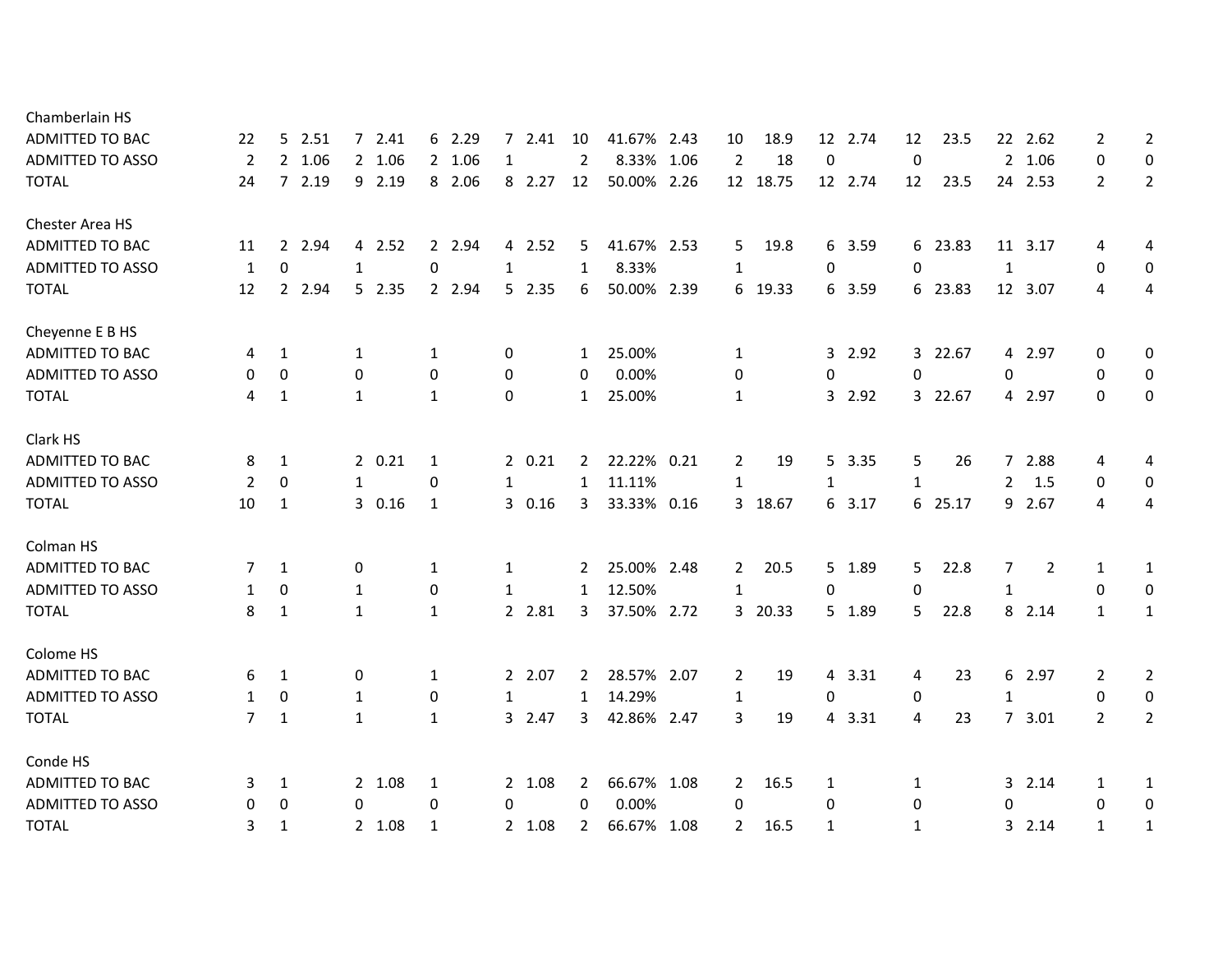| Corsica HS              |                  |              |        |              |         |              |         |              |         |                |             |                |          |                  |         |                |          |              |         |              |                  |
|-------------------------|------------------|--------------|--------|--------------|---------|--------------|---------|--------------|---------|----------------|-------------|----------------|----------|------------------|---------|----------------|----------|--------------|---------|--------------|------------------|
| <b>ADMITTED TO BAC</b>  | 2                | 0            |        | 1            |         | 0            |         | $\mathbf{1}$ |         | $\mathbf{1}$   | 33.33%      | 1              |          | 1                |         | $\mathbf{1}$   |          |              | 2 3.51  | 0            | 0                |
| <b>ADMITTED TO ASSO</b> | 1                | 0            |        | 0            |         | $\mathbf 0$  |         | 0            |         | 0              | 0.00%       | 0              |          | 1                |         | $\mathbf{1}$   |          | 1            |         | 0            | 0                |
| <b>TOTAL</b>            | 3                | 0            |        | 1            |         | $\mathbf 0$  |         | $\mathbf{1}$ |         | 1              | 33.33%      | $\mathbf{1}$   |          |                  | 2 3.77  | $\overline{2}$ | 25       |              | 3 3.58  | $\Omega$     | 0                |
| Custer HS               |                  |              |        |              |         |              |         |              |         |                |             |                |          |                  |         |                |          |              |         |              |                  |
| ADMITTED TO BAC         | 14               | 3            | 2.25   |              | 2.16    |              | 4 2.27  |              | 3 2.19  | 4              | 33.33% 2.27 | 3              | 19       | 8                | 2.87    | 8              | 25       |              | 12 2.72 | 3            | $\mathbf{3}$     |
| <b>ADMITTED TO ASSO</b> | $\boldsymbol{0}$ | $\pmb{0}$    |        | 0            |         | $\mathbf 0$  |         | 0            |         | $\Omega$       | 0.00%       | 0              |          | 0                |         | 0              |          | $\pmb{0}$    |         | 0            | $\boldsymbol{0}$ |
| <b>TOTAL</b>            | 14               | $\mathbf{3}$ | 2.25   |              | 2.16    |              | 4 2.27  |              | 3 2.19  | 4              | 33.33% 2.27 | 3              | 19       | 8                | 2.87    | 8              | 25       |              | 12 2.72 | 3            | 3                |
| Dakota Valley HS        |                  |              |        |              |         |              |         |              |         |                |             |                |          |                  |         |                |          |              |         |              |                  |
| ADMITTED TO BAC         | 6                | 1            |        | 0            |         | $\mathbf{1}$ |         | 0            |         | 1              | 12.50%      | $\mathbf{1}$   |          | 5                | 3.42    | 5              | 25.8     |              | 6 3.26  | 3            | 3                |
| <b>ADMITTED TO ASSO</b> | 2                | 0            |        | 0            |         | 0            |         | 0            |         | 0              | 0.00%       | 0              |          | $2^{\circ}$      | 3.94    | $\overline{2}$ | 27       |              | 2 3.94  | $\mathbf{1}$ | $\mathbf{1}$     |
| <b>TOTAL</b>            | 8                | 1            |        | $\mathbf 0$  |         | $\mathbf{1}$ |         | $\Omega$     |         | $\mathbf{1}$   | 12.50%      | 1              |          |                  | 7 3.56  |                | 7 26.14  |              | 8 3.43  | 4            | 4                |
| De Smet HS              |                  |              |        |              |         |              |         |              |         |                |             |                |          |                  |         |                |          |              |         |              |                  |
| <b>ADMITTED TO BAC</b>  | 12               | 0            |        |              | 2 2.24  | 0            |         |              | 2 2.24  | 2              | 15.38% 2.24 | $\mathbf{2}$   | 18.5     |                  | 10 2.93 | 10             | 25       |              | 12 2.84 | 5            | 5                |
| <b>ADMITTED TO ASSO</b> | $\mathbf{1}$     | 0            |        | 0            |         | 0            |         | 0            |         | $\mathbf 0$    | 0.00%       | 0              |          | $\mathbf 1$      |         | $\mathbf{1}$   |          | $\mathbf{1}$ |         | $\mathbf 0$  | 0                |
| <b>TOTAL</b>            | 13               | 0            |        |              | 2 2.24  | 0            |         |              | 2 2.24  | $\overline{2}$ | 15.38% 2.24 | $\mathbf{2}$   | 18.5     |                  | 11 2.97 |                | 11 24.73 |              | 13 2.88 | 5            | 5                |
| Dell Rapids HS          |                  |              |        |              |         |              |         |              |         |                |             |                |          |                  |         |                |          |              |         |              |                  |
| ADMITTED TO BAC         | 37               |              | 2 2.98 | 10           | 2.5     | 1            |         |              | 9 2.38  | 10             | 26.32% 2.41 | 10             | 19.7     | 27               | 2.81    |                | 27 23.63 |              | 37 2.72 | 5            | 4                |
| ADMITTED TO ASSO        | $\mathbf{1}$     | $\mathbf{1}$ |        | $\mathbf{1}$ |         | 1            |         | $\mathbf{1}$ |         | $\mathbf{1}$   | 2.63%       | $\mathbf{1}$   |          | $\boldsymbol{0}$ |         | $\mathbf 0$    |          | $\mathbf{1}$ |         | $\mathbf 0$  | $\boldsymbol{0}$ |
| <b>TOTAL</b>            | 38               | 3            | 2.6    |              | 11 2.42 |              | 2, 2.14 |              | 10 2.29 | 11             | 28.95% 2.34 |                | 11 19.45 |                  | 27 2.81 |                | 27 23.63 | 38           | 2.7     | 5            | 4                |
| Deubrook HS             |                  |              |        |              |         |              |         |              |         |                |             |                |          |                  |         |                |          |              |         |              |                  |
| ADMITTED TO BAC         | 11               | 1            |        |              | 4 2.05  | 1            |         |              | 4 2.05  | 4              | 30.77% 2.05 |                | 4 19.25  |                  | 7 3.56  |                | 7 26.43  |              | 11 3.07 | 4            | 4                |
| <b>ADMITTED TO ASSO</b> | $\overline{2}$   | 0            |        |              | 2 1.77  | 0            |         |              | 2 1.77  | $\overline{2}$ | 15.38% 1.77 | $\overline{2}$ | 17       | 0                |         | $\Omega$       |          |              | 2 1.77  | $\mathbf{0}$ | $\mathbf 0$      |
| <b>TOTAL</b>            | 13               | $\mathbf{1}$ |        |              | 6 1.97  | $\mathbf{1}$ |         |              | 6 1.97  | 6              | 46.15% 1.97 | 6              | 18.5     |                  | 7 3.56  |                | 7 26.43  |              | 13 2.92 | 4            | 4                |
| Deuel HS                |                  |              |        |              |         |              |         |              |         |                |             |                |          |                  |         |                |          |              |         |              |                  |
| ADMITTED TO BAC         | 10               | 0            |        | 1            |         | 0            |         | 1            |         | 1              | 10.00%      | 1              |          | 9                | 3.17    | 9              | 26.56    |              | 10 3.12 | 7            | $\overline{7}$   |
| <b>ADMITTED TO ASSO</b> | 0                | 0            |        | $\mathbf 0$  |         | 0            |         | 0            |         | 0              | 0.00%       | 0              |          | 0                |         | $\Omega$       |          | $\mathbf 0$  |         | $\mathbf{0}$ | $\mathbf 0$      |
| <b>TOTAL</b>            | 10               | 0            |        | $\mathbf{1}$ |         | $\Omega$     |         | 1            |         | $\mathbf{1}$   | 10.00%      | $\mathbf{1}$   |          | 9                | 3.17    | 9              | 26.56    |              | 10 3.12 | 7            | $\overline{7}$   |
|                         |                  |              |        |              |         |              |         |              |         |                |             |                |          |                  |         |                |          |              |         |              |                  |

Douglas HS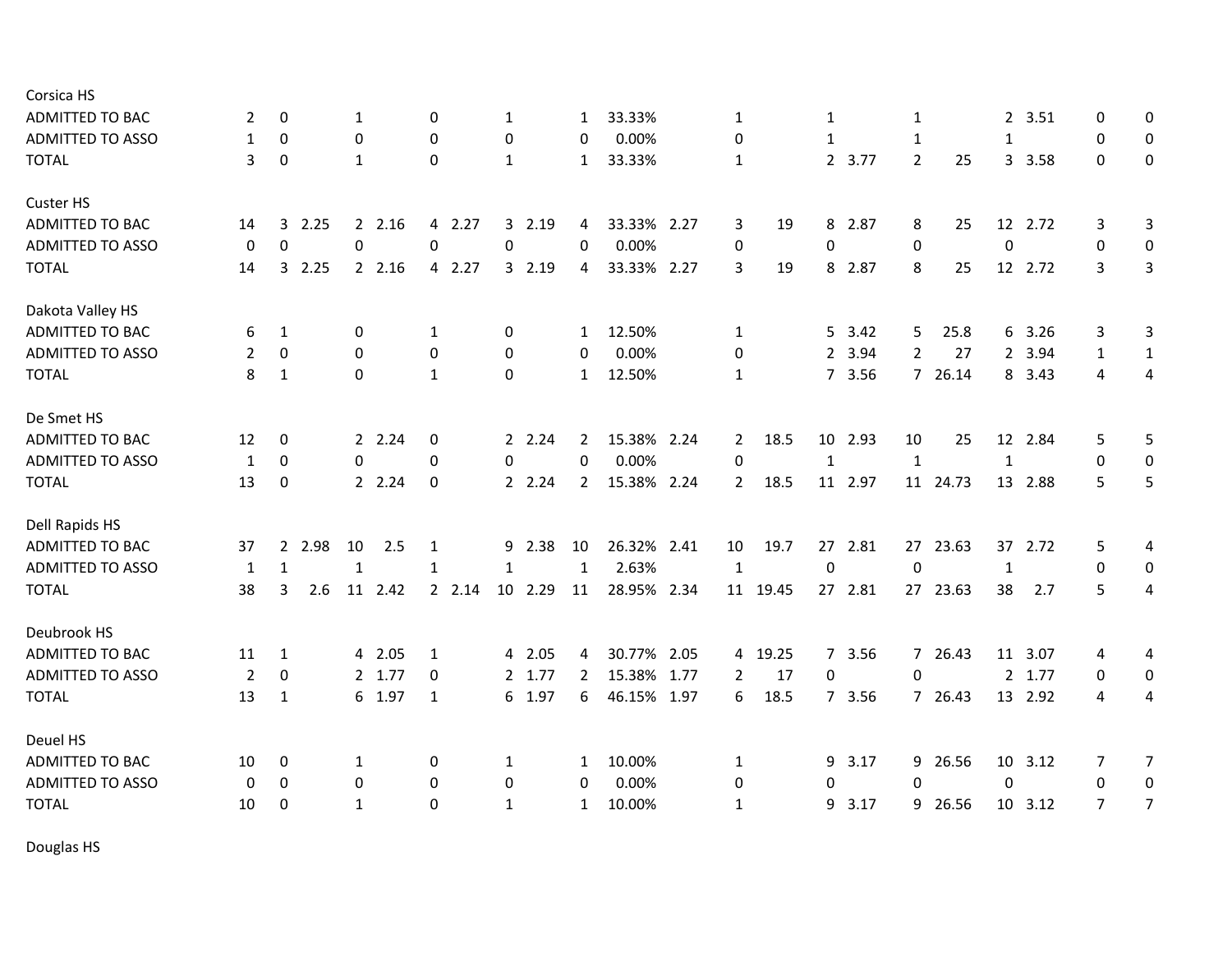| <b>ADMITTED TO BAC</b>  | 35             | 4            | 2.24  | 6            | 1.89   | $\overline{4}$ | 2.24  |              | 6 1.89 | 7            | 18.42% 1.86 |      | 7              | 19      | 28             | 2.59    | 27           | 24.52    | 35           | 2.47    | 8              | 8                |
|-------------------------|----------------|--------------|-------|--------------|--------|----------------|-------|--------------|--------|--------------|-------------|------|----------------|---------|----------------|---------|--------------|----------|--------------|---------|----------------|------------------|
| <b>ADMITTED TO ASSO</b> | 3              | 1            |       |              | 2 1.08 | 1              |       |              | 2 1.08 | 2            | 5.26%       | 1.08 | $\overline{2}$ | 16.5    | $\mathbf{1}$   |         | 1            |          | 3            | 0.73    | $\mathbf 0$    | $\mathbf 0$      |
| <b>TOTAL</b>            | 38             |              | 52.13 |              | 8 1.76 |                | 52.13 |              | 8 1.76 | 9            | 23.68% 1.75 |      | 9              | 18.44   |                | 29 2.55 |              | 28 24.46 | 38           | 2.4     | 8              | 8                |
| Dupree HS               |                |              |       |              |        |                |       |              |        |              |             |      |                |         |                |         |              |          |              |         |                |                  |
| ADMITTED TO BAC         | 4              | $\mathbf{1}$ |       | 1            |        | 0              |       | $\mathbf{1}$ |        | $\mathbf{1}$ | 25.00%      |      | $\mathbf{1}$   |         | 3              | 3.1     |              | 3 26.33  |              | 4 2.86  | 2              | $\overline{2}$   |
| <b>ADMITTED TO ASSO</b> | $\mathbf 0$    | 0            |       | 0            |        | 0              |       | 0            |        | $\mathbf 0$  | 0.00%       |      | 0              |         | 0              |         | $\Omega$     |          | $\Omega$     |         | 0              | $\boldsymbol{0}$ |
| <b>TOTAL</b>            | 4              | 1            |       | $\mathbf{1}$ |        | 0              |       | $\mathbf{1}$ |        | $\mathbf{1}$ | 25.00%      |      | $\mathbf{1}$   |         | 3              | 3.1     |              | 3 26.33  |              | 4 2.86  | $\overline{2}$ | $\overline{2}$   |
| Elk Point HS            |                |              |       |              |        |                |       |              |        |              |             |      |                |         |                |         |              |          |              |         |                |                  |
| <b>ADMITTED TO BAC</b>  | 28             | 1            |       |              | 3 2.55 | 1              |       |              | 3 2.55 | 4            | 13.79% 2.57 |      | 4              | 18.5    | 24             | 3.28    |              | 24 25.33 | 28           | 3.2     | 10             | 10               |
| <b>ADMITTED TO ASSO</b> | $\mathbf{1}$   | 0            |       | 0            |        | 0              |       | 0            |        | 0            | 0.00%       |      | 0              |         | $\mathbf 1$    |         | $\mathbf{1}$ |          | $\mathbf{1}$ |         | $\mathbf 0$    | $\mathbf 0$      |
| <b>TOTAL</b>            | 29             | $\mathbf{1}$ |       |              | 3 2.55 | $\mathbf{1}$   |       |              | 3 2.55 | 4            | 13.79% 2.57 |      | 4              | 18.5    |                | 25 3.28 |              | 25 25.24 | 29           | 3.2     | 10             | 10               |
| Elkton HS               |                |              |       |              |        |                |       |              |        |              |             |      |                |         |                |         |              |          |              |         |                |                  |
| ADMITTED TO BAC         | 6              | 0            |       | 1            |        | 0              |       | $\mathbf{1}$ |        | 1            | 16.67%      |      | 1              |         |                | 5 2.78  | 5            | 24.2     |              | 6 2.92  | 0              | 0                |
| <b>ADMITTED TO ASSO</b> | 0              | 0            |       | 0            |        | 0              |       | 0            |        | $\mathbf 0$  | 0.00%       |      | 0              |         | $\mathbf 0$    |         | 0            |          | 0            |         | $\mathbf 0$    | $\mathbf 0$      |
| <b>TOTAL</b>            | 6              | 0            |       | $\mathbf{1}$ |        | 0              |       | $\mathbf{1}$ |        | $\mathbf{1}$ | 16.67%      |      | $\mathbf{1}$   |         |                | 5 2.78  | 5            | 24.2     |              | 6 2.92  | $\mathbf 0$    | $\pmb{0}$        |
| <b>Emery HS</b>         |                |              |       |              |        |                |       |              |        |              |             |      |                |         |                |         |              |          |              |         |                |                  |
| ADMITTED TO BAC         | 3              | 0            |       | 0            |        | 0              |       | $\mathbf 0$  |        | 0            | 0.00%       |      | 0              |         | 3              | 2.61    |              | 3 24.67  |              | 32.61   | 0              | 0                |
| ADMITTED TO ASSO        | 0              | 0            |       | 0            |        | 0              |       | 0            |        | 0            | 0.00%       |      | 0              |         | 0              |         | 0            |          | $\mathbf 0$  |         | $\mathbf 0$    | 0                |
| <b>TOTAL</b>            | 3              | 0            |       | $\mathbf 0$  |        | $\Omega$       |       | 0            |        | $\Omega$     | 0.00%       |      | $\mathbf 0$    |         | 3              | 2.61    |              | 3 24.67  |              | 32.61   | $\mathbf{0}$   | 0                |
| <b>Estelline HS</b>     |                |              |       |              |        |                |       |              |        |              |             |      |                |         |                |         |              |          |              |         |                |                  |
| ADMITTED TO BAC         | 10             | 0            |       |              | 3 2.67 | 0              |       |              | 3 2.67 | 3            | 27.27% 2.67 |      | 3              | 19.33   | 7 <sup>7</sup> | 3.02    |              | 7 25.57  |              | 10 2.92 | 4              | 4                |
| <b>ADMITTED TO ASSO</b> | 1              | $\mathbf 0$  |       | 0            |        | 0              |       | 0            |        | $\mathbf 0$  | 0.00%       |      | 0              |         | 1              |         | $\mathbf{1}$ |          | $\mathbf{1}$ |         | $\mathbf 0$    | $\boldsymbol{0}$ |
| <b>TOTAL</b>            | 11             | 0            |       |              | 3 2.67 | 0              |       |              | 3 2.67 | 3            | 27.27% 2.67 |      |                | 3 19.33 |                | 8 2.94  |              | 8 24.88  |              | 11 2.88 | 4              | 4                |
| Eureka HS               |                |              |       |              |        |                |       |              |        |              |             |      |                |         |                |         |              |          |              |         |                |                  |
| <b>ADMITTED TO BAC</b>  | 7              | 1            |       | 3            | 2.9    | 1              |       | 3            | 2.9    | 3            | 42.86%      | 2.9  | 3              | 19      | 4              | 3.56    |              | 4 27.75  |              | 7 3.35  | 3              | 3                |
| <b>ADMITTED TO ASSO</b> | 0              | 0            |       | 0            |        | 0              |       | 0            |        | 0            | 0.00%       |      | 0              |         | 0              |         | 0            |          | 0            |         | 0              | $\boldsymbol{0}$ |
| <b>TOTAL</b>            | $\overline{7}$ | $\mathbf{1}$ |       | 3            | 2.9    | $\mathbf{1}$   |       | 3            | 2.9    | 3            | 42.86%      | 2.9  | 3              | 19      | 4              | 3.56    |              | 4 27.75  |              | 7 3.35  | 3              | $\overline{3}$   |
| Faith HS                |                |              |       |              |        |                |       |              |        |              |             |      |                |         |                |         |              |          |              |         |                |                  |
| <b>ADMITTED TO BAC</b>  | 7 <sup>7</sup> | $\mathbf 0$  |       | $\mathbf{1}$ |        | 0              |       | $\mathbf{1}$ |        |              | 1 14.29%    |      | $\mathbf{1}$   |         |                | 6 3.05  |              | 6 24.67  |              | 7 2.96  | 4              | 4                |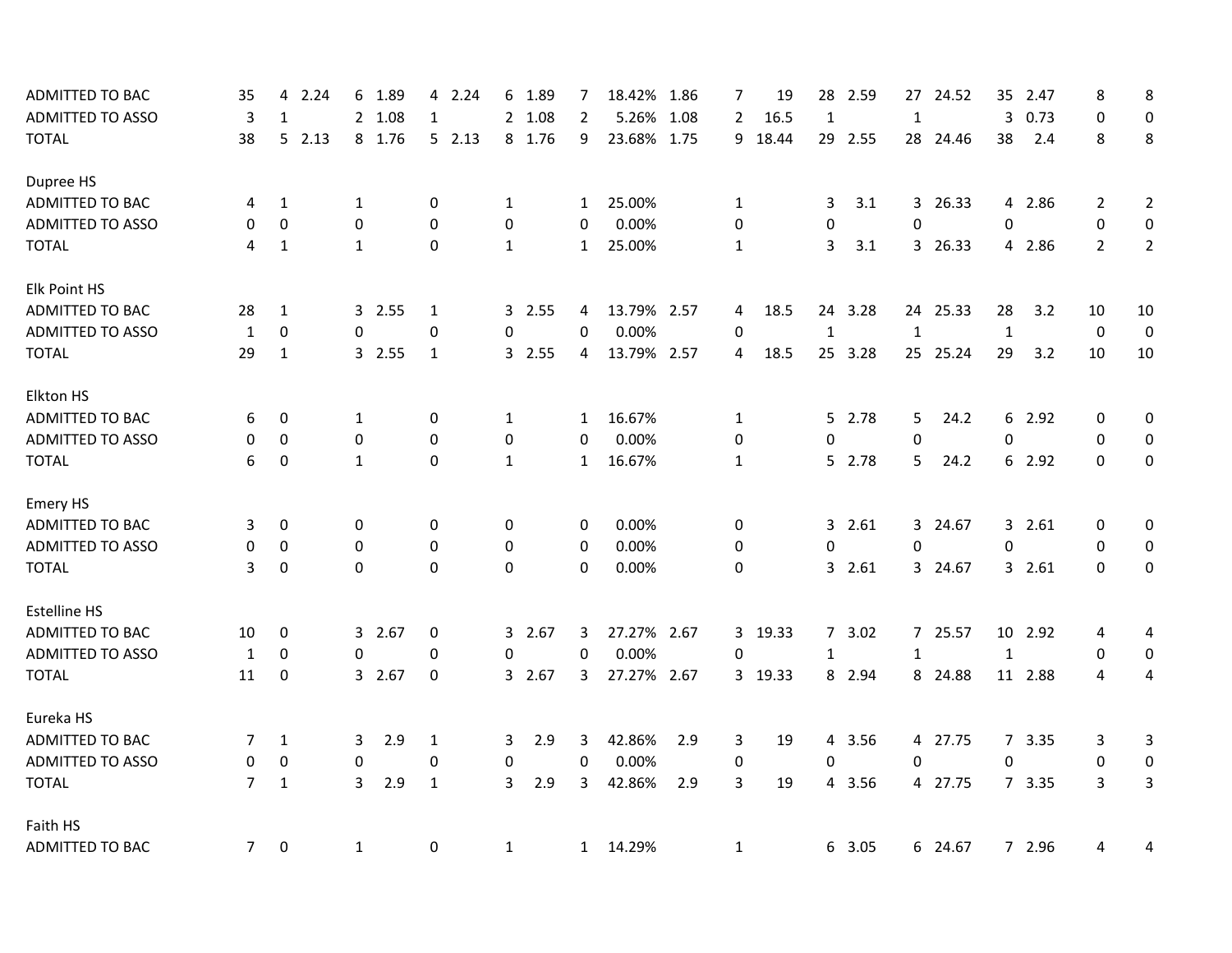| ADMITTED TO ASSO        | 0                | 0                |        | 0            |        | $\Omega$         |          | 0            |         | 0              | 0.00%          |     | 0              |         | 0                |        | $\Omega$ |         | 0                |         | 0              | $\mathbf{0}$     |
|-------------------------|------------------|------------------|--------|--------------|--------|------------------|----------|--------------|---------|----------------|----------------|-----|----------------|---------|------------------|--------|----------|---------|------------------|---------|----------------|------------------|
| <b>TOTAL</b>            | $\overline{7}$   | $\mathbf 0$      |        | 1            |        | 0                |          | $\mathbf{1}$ |         | $\mathbf{1}$   | 14.29%         |     | $\mathbf{1}$   |         | 6                | 3.05   |          | 6 24.67 |                  | 7 2.96  | 4              | 4                |
| Faulkton HS             |                  |                  |        |              |        |                  |          |              |         |                |                |     |                |         |                  |        |          |         |                  |         |                |                  |
| <b>ADMITTED TO BAC</b>  | 6                | 1                |        | 1            |        | 1                |          |              | 2 2.05  | $\overline{2}$ | 20.00% 2.05    |     | $\overline{2}$ | 17      |                  | 4 2.52 |          | 4 25.75 |                  | 6 2.38  | $\mathbf{1}$   | $\mathbf{1}$     |
| <b>ADMITTED TO ASSO</b> | 4                | $\overline{2}$   | 1.8    |              | 4 2.59 | $\overline{2}$   | 1.8      |              | 4 2.59  | 4              | 40.00% 2.59    |     | 4              | 18.75   | 0                |        | 0        |         |                  | 4 2.59  | 0              | 0                |
| <b>TOTAL</b>            | 10               | 3                | 1.51   |              | 52.31  |                  | 3, 1.51  |              | 62.42   | 6              | 60.00% 2.42    |     | 6              | 18.17   |                  | 4 2.52 |          | 4 25.75 |                  | 10 2.46 | $\mathbf{1}$   | $\mathbf{1}$     |
| Flandreau HS            |                  |                  |        |              |        |                  |          |              |         |                |                |     |                |         |                  |        |          |         |                  |         |                |                  |
| <b>ADMITTED TO BAC</b>  | 11               | 3                | 0.7    | 3            | 0.7    | 3                | 0.7      | 3            | 0.7     | 3              | 27.27%         | 0.7 |                | 3 16.33 |                  | 8 2.36 |          | 8 23.75 |                  | 11 2.04 | $\overline{2}$ | $\overline{2}$   |
| <b>ADMITTED TO ASSO</b> | $\boldsymbol{0}$ | $\boldsymbol{0}$ |        | $\mathbf 0$  |        | 0                |          | 0            |         | 0              | 0.00%          |     | 0              |         | $\boldsymbol{0}$ |        | 0        |         | $\boldsymbol{0}$ |         | $\mathbf 0$    | 0                |
| <b>TOTAL</b>            | 11               | 3                | 0.7    | 3            | 0.7    | 3                | 0.7      | 3            | 0.7     | 3              | 27.27%         | 0.7 |                | 3 16.33 |                  | 8 2.36 |          | 8 23.75 |                  | 11 2.04 | $\overline{2}$ | $\overline{2}$   |
| Frederick HS            |                  |                  |        |              |        |                  |          |              |         |                |                |     |                |         |                  |        |          |         |                  |         |                |                  |
| ADMITTED TO BAC         | 3                | $\overline{2}$   | 1.22   |              | 2 2.68 |                  | 2 1.22   |              | 2 2.68  |                | 3 100.00% 2.19 |     | 3              | 20      | $\mathbf 0$      |        | 0        |         |                  | 3 2.19  | 0              | 0                |
| <b>ADMITTED TO ASSO</b> | 0                | $\mathbf 0$      |        | 0            |        | $\boldsymbol{0}$ |          | 0            |         | 0              | 0.00%          |     | $\mathbf 0$    |         | $\mathbf 0$      |        | 0        |         | $\boldsymbol{0}$ |         | 0              | $\boldsymbol{0}$ |
| <b>TOTAL</b>            | 3                |                  | 2 1.22 |              | 2 2.68 |                  | $2$ 1.22 |              | 2 2.68  |                | 3 100.00% 2.19 |     | 3              | 20      | $\mathbf{0}$     |        | $\Omega$ |         |                  | 3 2.19  | $\Omega$       | 0                |
| Freeman Academy         |                  |                  |        |              |        |                  |          |              |         |                |                |     |                |         |                  |        |          |         |                  |         |                |                  |
| ADMITTED TO BAC         | 6                | 1                |        |              | 2 3.39 | 1                |          |              | 2 3.39  | 2              | 33.33% 3.39    |     | 2              | 20      | 4                | 3.08   | 4        | 24      |                  | 6 3.17  | 1              | $\mathbf{1}$     |
| <b>ADMITTED TO ASSO</b> | 0                | $\mathbf 0$      |        | 0            |        | 0                |          | 0            |         | 0              | 0.00%          |     | $\mathbf 0$    |         | 0                |        | 0        |         | 0                |         | 0              | $\boldsymbol{0}$ |
| <b>TOTAL</b>            | 6                | $\mathbf{1}$     |        |              | 2 3.39 | $\mathbf{1}$     |          |              | 2 3.39  | $\overline{2}$ | 33.33% 3.39    |     | $\overline{2}$ | 20      | 4                | 3.08   | 4        | 24      |                  | 6 3.17  | $\mathbf{1}$   | $\mathbf{1}$     |
| Freeman HS              |                  |                  |        |              |        |                  |          |              |         |                |                |     |                |         |                  |        |          |         |                  |         |                |                  |
| ADMITTED TO BAC         | 8                | $\mathbf{1}$     |        |              | 2 2.49 | $\mathbf{1}$     |          |              | 2 2.49  | 2              | 25.00% 2.49    |     | 2              | 19      | 6                | 3.24   |          | 6 25.33 |                  | 8 3.11  | 4              | 4                |
| <b>ADMITTED TO ASSO</b> | 0                | $\pmb{0}$        |        | 0            |        | $\boldsymbol{0}$ |          | $\Omega$     |         | 0              | 0.00%          |     | 0              |         | 0                |        | 0        |         | 0                |         | $\mathbf 0$    | $\mathbf 0$      |
| <b>TOTAL</b>            | 8                | 1                |        |              | 2 2.49 | $\mathbf{1}$     |          |              | 2 2.49  | $\overline{2}$ | 25.00% 2.49    |     | $\overline{2}$ | 19      | 6                | 3.24   |          | 6 25.33 |                  | 8 3.11  | 4              | 4                |
| Garretson HS            |                  |                  |        |              |        |                  |          |              |         |                |                |     |                |         |                  |        |          |         |                  |         |                |                  |
| ADMITTED TO BAC         | 10               |                  | 2 2.86 | 1            |        |                  | 2 2.86   |              | 2, 3.23 | 3              | 27.27% 2.94    |     | 3              | 20.33   |                  | 7 2.64 |          | 7 25.71 |                  | 10 2.72 | 0              | 0                |
| <b>ADMITTED TO ASSO</b> | 1                | $\mathbf 0$      |        | $\mathbf{1}$ |        | 0                |          | $\mathbf{1}$ |         | $\mathbf{1}$   | 9.09%          |     | 1              |         | 0                |        | 0        |         | $\mathbf{1}$     |         | $\mathbf{0}$   | 0                |
| <b>TOTAL</b>            | 11               |                  | 2 2.86 |              | 2 3.14 |                  | 2 2.86   |              | 3.11    | 4              | 36.36% 2.88    |     | 4              | 20.25   |                  | 7 2.64 |          | 7 25.71 |                  | 11 2.71 | $\Omega$       | 0                |
| Gayville- Volin HS      |                  |                  |        |              |        |                  |          |              |         |                |                |     |                |         |                  |        |          |         |                  |         |                |                  |
| ADMITTED TO BAC         | 4                |                  | 2 2.75 | 3            | 2.8    |                  | 2 2.75   | 3            | 2.8     | 3              | 75.00%         | 2.8 | 3              | 17      | 1                |        | 1        |         |                  | 4 3.13  | 1              | 1                |
| <b>ADMITTED TO ASSO</b> | 0                | $\mathbf 0$      |        | 0            |        | 0                |          | 0            |         | 0              | 0.00%          |     | $\Omega$       |         | 0                |        | $\Omega$ |         | 0                |         | 0              | 0                |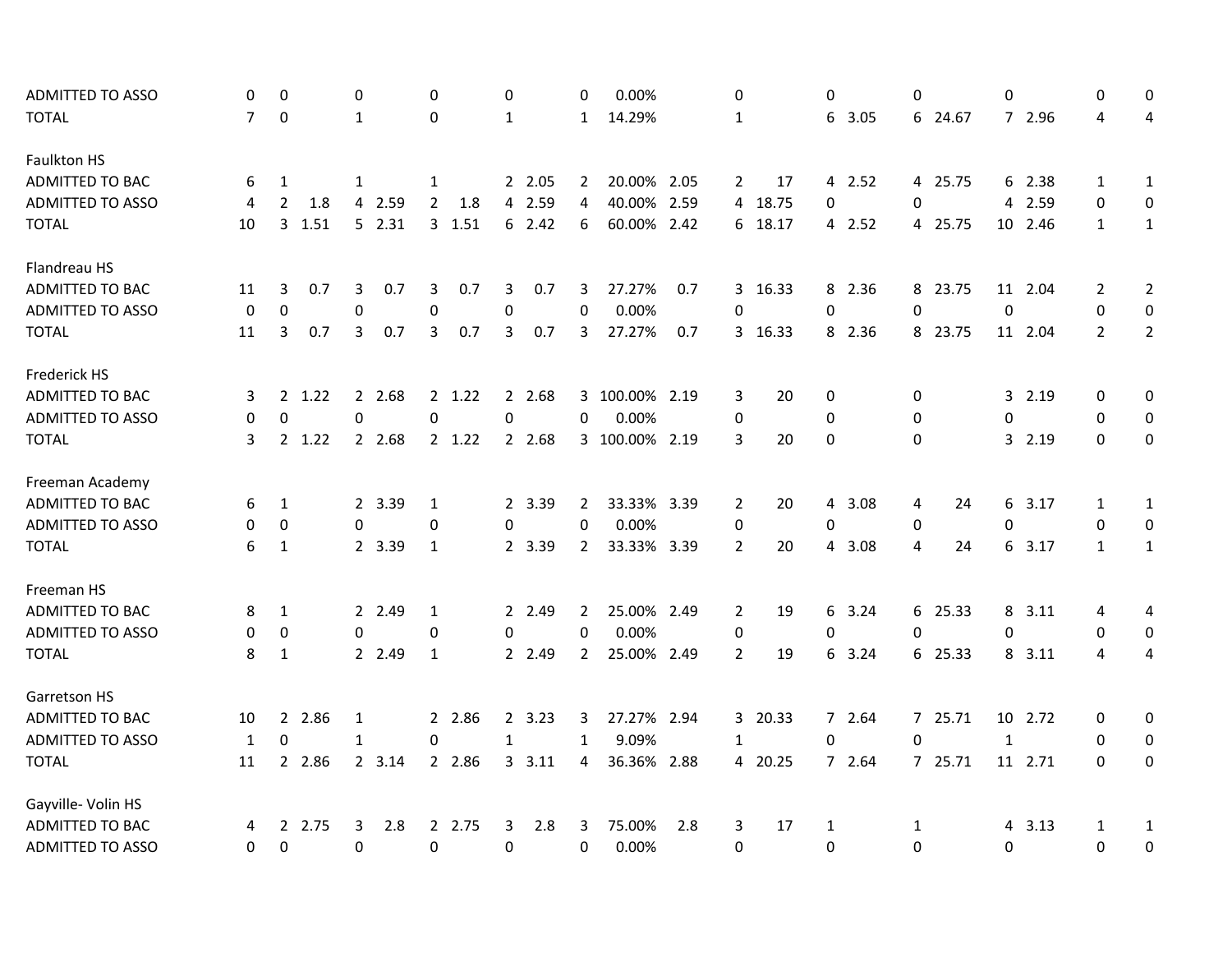| <b>TOTAL</b>             | 4              | 2 2.75       | 3                | 2.8    | 2 2.75       | 3              | 2.8    | 3              | 75.00%      | 2.8  | 3              | 17   | $\mathbf{1}$   |         | $\mathbf{1}$   |          |                | 4 3.13 | 1              | 1                |
|--------------------------|----------------|--------------|------------------|--------|--------------|----------------|--------|----------------|-------------|------|----------------|------|----------------|---------|----------------|----------|----------------|--------|----------------|------------------|
| Gettysburg HS            |                |              |                  |        |              |                |        |                |             |      |                |      |                |         |                |          |                |        |                |                  |
| <b>ADMITTED TO BAC</b>   | 10             | 0            | 1                |        | 0            | $\mathbf{1}$   |        | $\mathbf{1}$   | 11.11%      |      | 1              |      |                | 7, 3.03 |                | 7 24.29  |                | 8 3.06 | 1              | $\mathbf{1}$     |
| <b>ADMITTED TO ASSO</b>  | $\mathbf{1}$   | 1            | 1                |        | 1            | $\mathbf{1}$   |        | 1              | 11.11%      |      | 1              |      | 0              |         | 0              |          | $\mathbf{1}$   |        | 0              | $\pmb{0}$        |
| <b>TOTAL</b>             | 11             | $\mathbf{1}$ |                  | 2 3.05 | $\mathbf{1}$ |                | 2 3.05 | $\overline{2}$ | 22.22% 3.05 |      | $\overline{2}$ | 19   |                | 7 3.03  |                | 7 24.29  |                | 9 3.03 | $\mathbf{1}$   | $\mathbf{1}$     |
| Grant-Deuel HS           |                |              |                  |        |              |                |        |                |             |      |                |      |                |         |                |          |                |        |                |                  |
| ADMITTED TO BAC          | 3              | 0            | 1                |        | 0            | $\mathbf{1}$   |        | $\mathbf{1}$   | 25.00%      |      | $\mathbf{1}$   |      |                | 2 3.61  | $\overline{2}$ | 23       | 3              | 3.59   | 0              | $\pmb{0}$        |
| <b>ADMITTED TO ASSO</b>  | $\mathbf{1}$   | $\mathbf{1}$ | $\mathbf{1}$     |        | $\mathbf{1}$ | $\mathbf{1}$   |        | $\mathbf{1}$   | 25.00%      |      | $\mathbf{1}$   |      | $\mathbf 0$    |         | 0              |          | $\mathbf{1}$   |        | 0              | 0                |
| <b>TOTAL</b>             | 4              | $\mathbf{1}$ | $\overline{2}$   | 2.9    | $\mathbf{1}$ | $\overline{2}$ | 2.9    | $\overline{2}$ | 50.00%      | 2.9  | $\overline{2}$ | 18.5 |                | 2 3.61  | $\overline{2}$ | 23       | $\overline{4}$ | 3.32   | $\mathbf 0$    | $\boldsymbol{0}$ |
| <b>Great Plains Luth</b> |                |              |                  |        |              |                |        |                |             |      |                |      |                |         |                |          |                |        |                |                  |
| <b>ADMITTED TO BAC</b>   | 7              | 1            |                  | 2 2.67 | 0            |                | 2 2.67 | $\overline{2}$ | 28.57% 2.67 |      | 2              | 21   |                | 5 2.77  | 5              | 25.6     |                | 7 2.74 | 1              | 1                |
| <b>ADMITTED TO ASSO</b>  | 0              | 0            | 0                |        | 0            | $\pmb{0}$      |        | 0              | 0.00%       |      | 0              |      | 0              |         | 0              |          | 0              |        | $\mathbf 0$    | $\pmb{0}$        |
| <b>TOTAL</b>             | $\overline{7}$ | $\mathbf{1}$ |                  | 2 2.67 | $\pmb{0}$    |                | 2 2.67 | $\overline{2}$ | 28.57% 2.67 |      | $\overline{2}$ | 21   |                | 5 2.77  | 5              | 25.6     |                | 7 2.74 | $\mathbf{1}$   | $\mathbf 1$      |
| Gregory HS               |                |              |                  |        |              |                |        |                |             |      |                |      |                |         |                |          |                |        |                |                  |
| ADMITTED TO BAC          | 3              | 0            |                  | 2 1.64 | 0            |                | 2 1.64 | $\overline{2}$ | 66.67% 1.64 |      | 2              | 21   | 1              |         | $\mathbf{1}$   |          | $\mathbf{3}$   | 2.33   | 0              | 0                |
| <b>ADMITTED TO ASSO</b>  | 0              | 0            | 0                |        | 0            | $\mathbf 0$    |        | 0              | 0.00%       |      | 0              |      | 0              |         | 0              |          | $\mathbf 0$    |        | 0              | $\mathbf 0$      |
| <b>TOTAL</b>             | 3              | 0            |                  | 2 1.64 | 0            |                | 2 1.64 | $\overline{2}$ | 66.67% 1.64 |      | $\overline{2}$ | 21   | $\mathbf{1}$   |         | $\mathbf{1}$   |          | 3 <sup>1</sup> | 2.33   | $\mathbf{0}$   | $\pmb{0}$        |
| Groton HS                |                |              |                  |        |              |                |        |                |             |      |                |      |                |         |                |          |                |        |                |                  |
| <b>ADMITTED TO BAC</b>   | 17             | $\mathbf{1}$ | 0                |        | 0            | 0              |        | 0              | 0.00%       |      | 0              |      | 17             | 3.04    |                | 17 25.35 | 17             | 3.04   | 8              | 8                |
| <b>ADMITTED TO ASSO</b>  | 1              | 0            | $\boldsymbol{0}$ |        | $\pmb{0}$    | 0              |        | 0              | 0.00%       |      | 0              |      | $\mathbf{1}$   |         | $\mathbf{1}$   |          | $\mathbf{1}$   |        | 0              | 0                |
| <b>TOTAL</b>             | 18             | $\mathbf{1}$ | 0                |        | 0            | 0              |        | $\Omega$       | 0.00%       |      | 0              |      | 18             | 3       |                | 18 25.39 | 18             | 3      | 8              | 8                |
| Hamlin HS                |                |              |                  |        |              |                |        |                |             |      |                |      |                |         |                |          |                |        |                |                  |
| ADMITTED TO BAC          | 6              | 1            | 0                |        | 1            | 0              |        | 1              | 14.29%      |      | $\mathbf{1}$   |      | 5              | 2.7     | 5              | 21.6     |                | 6 2.55 | $\overline{2}$ | 1                |
| <b>ADMITTED TO ASSO</b>  | $\mathbf{1}$   | $\mathbf{1}$ | $\mathbf{1}$     |        | $\mathbf{1}$ | $\mathbf{1}$   |        | $\mathbf{1}$   | 14.29%      |      | $\mathbf{1}$   |      | 0              |         | 0              |          | $\mathbf{1}$   |        | 0              | $\pmb{0}$        |
| <b>TOTAL</b>             | $\overline{7}$ | 2 1.43       | $\mathbf{1}$     |        | 2 1.43       | $\mathbf{1}$   |        | $\overline{2}$ | 28.57%      | 1.43 | $\overline{2}$ | 16.5 | 5              | 2.7     | 5              | 21.6     |                | 7 2.49 | $\overline{2}$ | $\mathbf{1}$     |
| <b>Harding County HS</b> |                |              |                  |        |              |                |        |                |             |      |                |      |                |         |                |          |                |        |                |                  |
| <b>ADMITTED TO BAC</b>   | 7              | 1            | 1                |        | 1            |                | 2 3.61 | $\overline{2}$ | 28.57% 3.61 |      | $\overline{2}$ | 19.5 |                | 5 3.22  | 5              | 24.8     |                | 7 3.29 | 3              | 3                |
| <b>ADMITTED TO ASSO</b>  | 0              | 0            | 0                |        | 0            | 0              |        | 0              | 0.00%       |      | 0              |      | 0              |         | $\Omega$       |          | 0              |        | 0              | 0                |
| <b>TOTAL</b>             | 7              | $\mathbf{1}$ | $\mathbf{1}$     |        | $\mathbf{1}$ |                | 2 3.61 | $\overline{2}$ | 28.57% 3.61 |      | 2              | 19.5 | 5 <sub>1</sub> | 3.22    | 5              | 24.8     |                | 7 3.29 | 3              | 3                |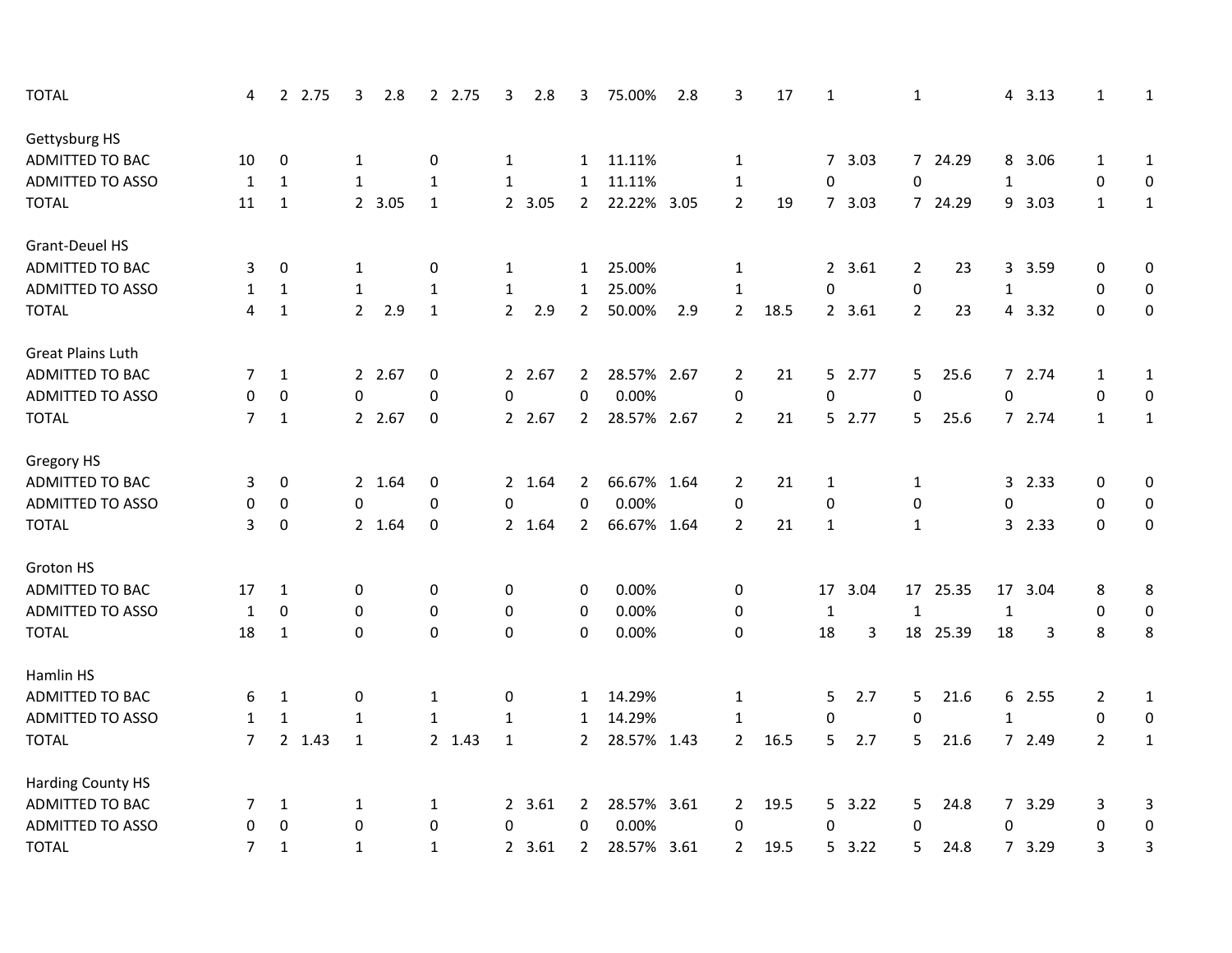| Harrisburg HS              |              |              |        |                  |         |              |        |              |         |                |                |      |                |          |              |         |                |          |                |         |                |                  |
|----------------------------|--------------|--------------|--------|------------------|---------|--------------|--------|--------------|---------|----------------|----------------|------|----------------|----------|--------------|---------|----------------|----------|----------------|---------|----------------|------------------|
| ADMITTED TO BAC            | 26           | 4            | 2.4    | 10               | 2.53    | 4            | 2.4    | 10           | 2.53    | 11             | 42.31% 2.59    |      | 11             | 19.55    | 15           | 3.01    | 15             | 24.33    | 26             | 2.86    | 2              | 1                |
| <b>ADMITTED TO ASSO</b>    | 0            | 0            |        | 0                |         | $\Omega$     |        | $\mathbf 0$  |         | $\mathbf 0$    | 0.00%          |      | $\mathbf 0$    |          | $\pmb{0}$    |         | $\mathbf 0$    |          | $\mathbf 0$    |         | 0              | $\mathbf 0$      |
| <b>TOTAL</b>               | 26           | 4            | 2.4    |                  | 10 2.53 | 4            | 2.4    |              | 10 2.53 | 11             | 42.31% 2.59    |      |                | 11 19.55 |              | 15 3.01 |                | 15 24.33 |                | 26 2.86 | $\overline{2}$ | $\mathbf{1}$     |
| Henry HS                   |              |              |        |                  |         |              |        |              |         |                |                |      |                |          |              |         |                |          |                |         |                |                  |
| ADMITTED TO BAC            | 4            | 1            |        |                  | 3 1.84  | 1            |        |              | 4 1.54  | 4              | 80.00% 1.54    |      | 4              | 20       | 0            |         | 0              |          |                | 4 1.54  | 0              | 0                |
| <b>ADMITTED TO ASSO</b>    | $\mathbf{1}$ | 0            |        | $\mathbf{1}$     |         | 0            |        | $\mathbf{1}$ |         | $\mathbf{1}$   | 20.00%         |      | $\mathbf{1}$   |          | 0            |         | $\mathbf 0$    |          | $\mathbf{1}$   |         | 0              | $\mathbf 0$      |
| <b>TOTAL</b>               | 5            | 1            |        |                  | 4 2.26  | 1            |        |              | 5 1.93  |                | 5 100.00% 1.93 |      | 5              | 19       | 0            |         | $\Omega$       |          |                | 5 1.93  | $\Omega$       | 0                |
| Herreid HS                 |              |              |        |                  |         |              |        |              |         |                |                |      |                |          |              |         |                |          |                |         |                |                  |
| <b>ADMITTED TO BAC</b>     | 2            | 0            |        | 0                |         | 0            |        | 0            |         | 0              | 0.00%          |      | 0              |          | $\mathbf{2}$ | 3.03    | $\mathbf{2}$   | 20.5     |                | 2, 3.03 | 0              | 0                |
| <b>ADMITTED TO ASSO</b>    | $\mathbf{1}$ | 0            |        | $\boldsymbol{0}$ |         | 0            |        | 0            |         | 0              | 0.00%          |      | 0              |          | 1            |         | $\mathbf{1}$   |          | $\mathbf{1}$   |         | 1              | $\mathbf{1}$     |
| <b>TOTAL</b>               | 3            | 0            |        | 0                |         | $\Omega$     |        | 0            |         | $\mathbf 0$    | 0.00%          |      | 0              |          | 3            | 3.38    | $\mathbf{3}$   | 22.67    | $\mathbf{3}$   | 3.38    | $\mathbf{1}$   | $\mathbf{1}$     |
| Highmore HS                |              |              |        |                  |         |              |        |              |         |                |                |      |                |          |              |         |                |          |                |         |                |                  |
| ADMITTED TO BAC            | 4            | 0            |        | 1                |         | 0            |        | 1            |         | $\mathbf{1}$   | 20.00%         |      | 1              |          | 3            | 2.93    | 3              | 24       |                | 4 2.87  | 1              | $\mathbf{1}$     |
| <b>ADMITTED TO ASSO</b>    | $\mathbf{1}$ | $\mathbf{1}$ |        | $\mathbf{1}$     |         | 1            |        | $\mathbf{1}$ |         | 1              | 20.00%         |      | $\mathbf{1}$   |          | 0            |         | 0              |          | $\mathbf{1}$   |         | 0              | $\mathbf 0$      |
| <b>TOTAL</b>               | 5            | 1            |        |                  | 2 2.46  | $\mathbf{1}$ |        |              | 2 2.46  | $\overline{2}$ | 40.00% 2.46    |      | $\overline{2}$ | 18       | 3            | 2.93    | 3              | 24       | 5 <sup>1</sup> | 2.76    | $\mathbf{1}$   | $\mathbf{1}$     |
| Hill City HS               |              |              |        |                  |         |              |        |              |         |                |                |      |                |          |              |         |                |          |                |         |                |                  |
| ADMITTED TO BAC            | 10           | 0            |        |                  | 2 2.35  | 0            |        |              | 2 2.35  | 2              | 20.00% 2.35    |      | 2              | 21       |              | 7 3.56  | 7              | 25       | 9              | 3.38    | 3              | 3                |
| <b>ADMITTED TO ASSO</b>    | 1            | 0            |        | 1                |         | 0            |        | 1            |         | 1              | 10.00%         |      | $\mathbf{1}$   |          | $\mathbf 0$  |         | $\pmb{0}$      |          | 1              |         | 0              | 0                |
| <b>TOTAL</b>               | 11           | 0            |        |                  | 3 2.65  | 0            |        | 3            | 2.65    | 3              | 30.00% 2.65    |      | 3              | 21       | $7^{\circ}$  | 3.56    | $\overline{7}$ | 25       | 10             | 3.35    | 3              | 3                |
| <b>Hitchcock-Tulare HS</b> |              |              |        |                  |         |              |        |              |         |                |                |      |                |          |              |         |                |          |                |         |                |                  |
| ADMITTED TO BAC            | 6            | $\mathbf{1}$ |        |                  | 3 2.44  | 1            |        |              | 3 2.44  | 3              | 50.00% 2.44    |      | 3              | 20       | 3            | 3.3     | 3              | 25       |                | 6 2.83  | 1              | $\mathbf{1}$     |
| <b>ADMITTED TO ASSO</b>    | 0            | 0            |        | 0                |         | 0            |        | 0            |         | $\mathbf 0$    | 0.00%          |      | 0              |          | $\mathbf 0$  |         | 0              |          | $\Omega$       |         | 0              | $\boldsymbol{0}$ |
| <b>TOTAL</b>               | 6            | $\mathbf{1}$ |        |                  | 3 2.44  | 1            |        |              | 3 2.44  | 3              | 50.00% 2.44    |      | 3              | 20       | 3            | 3.3     | 3              | 25       |                | 6 2.83  | $\mathbf{1}$   | $\mathbf{1}$     |
| <b>Hot Springs HS</b>      |              |              |        |                  |         |              |        |              |         |                |                |      |                |          |              |         |                |          |                |         |                |                  |
| <b>ADMITTED TO BAC</b>     | 16           |              | 3 2.59 | 3                | 3.02    |              | 3 2.59 |              | 3 3.02  | 5.             | 31.25% 2.86    |      | 5              | 19.4     |              | 11 2.98 |                | 11 24.09 |                | 16 2.95 | 3              | 3                |
| <b>ADMITTED TO ASSO</b>    | 0            | 0            |        | 0                |         | 0            |        | 0            |         | 0              | 0.00%          |      | 0              |          | $\mathbf 0$  |         | 0              |          | $\mathbf 0$    |         | 0              | $\boldsymbol{0}$ |
| <b>TOTAL</b>               | 16           | 3            | 2.59   |                  | 3 3.02  |              | 3 2.59 |              | 3 3.02  | 5              | 31.25%         | 2.86 | 5              | 19.4     | 11           | 2.98    |                | 11 24.09 |                | 16 2.95 | 3              | 3                |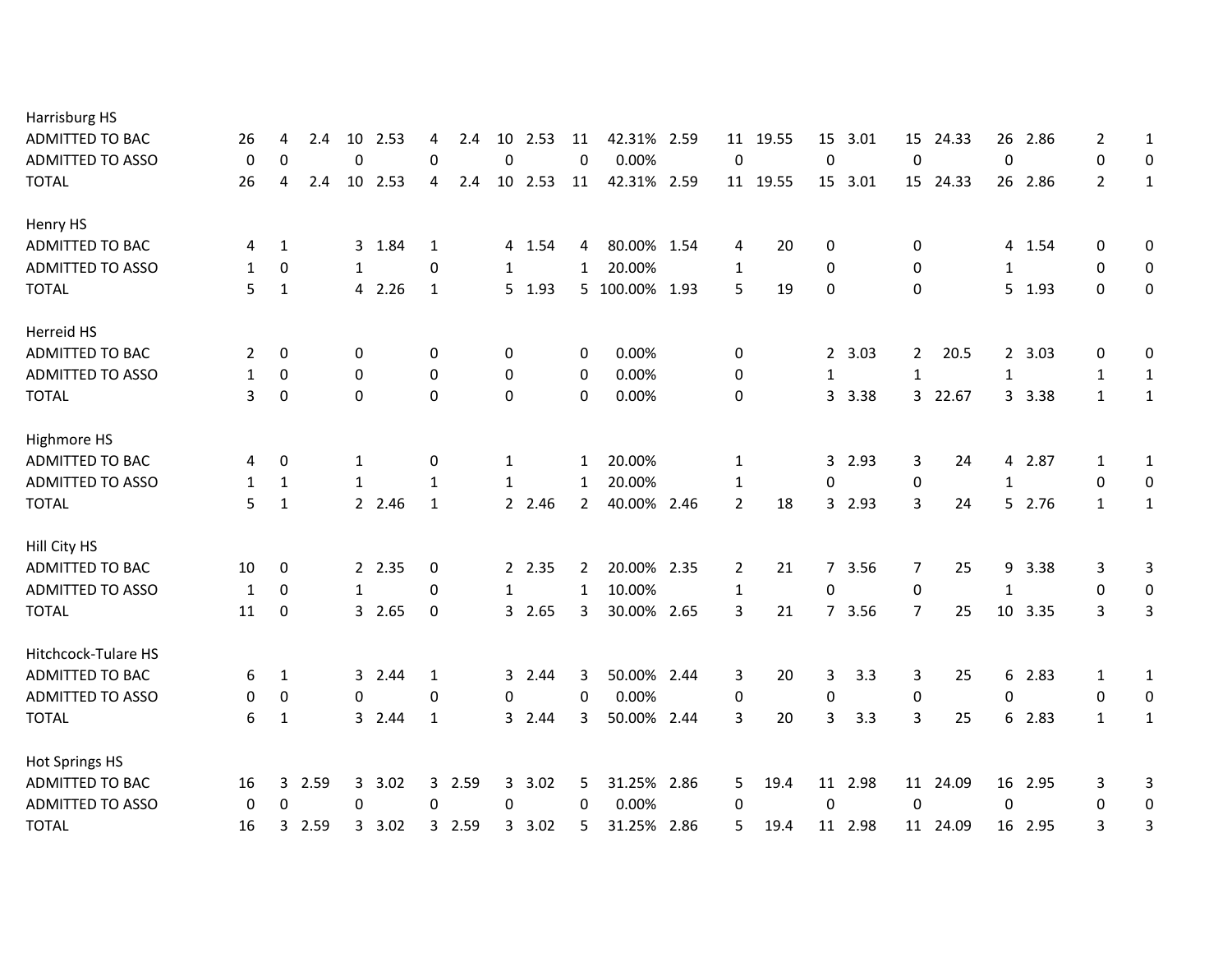| Hoven HS                |          |              |        |              |         |              |        |              |        |                |             |              |       |                  |         |              |          |                  |                |                |                |
|-------------------------|----------|--------------|--------|--------------|---------|--------------|--------|--------------|--------|----------------|-------------|--------------|-------|------------------|---------|--------------|----------|------------------|----------------|----------------|----------------|
| <b>ADMITTED TO BAC</b>  | 10       | 1            |        |              | 2 2.49  | 1            |        | 1            |        | 1              | 10.00%      | 1            |       | 9                | 3.3     | 9            | 24.11    | 10               | 3.15           | 7              | 7              |
| <b>ADMITTED TO ASSO</b> | 0        | 0            |        | 0            |         | $\mathbf 0$  |        | 0            |        | 0              | 0.00%       | 0            |       | 0                |         | 0            |          | 0                |                | 0              | 0              |
| <b>TOTAL</b>            | 10       | 1            |        |              | 2 2.49  | 1            |        | $\mathbf{1}$ |        | 1              | 10.00%      | $\mathbf{1}$ |       | 9                | 3.3     |              | 9 24.11  |                  | 10 3.15        | $\overline{7}$ | $\overline{7}$ |
| Howard HS               |          |              |        |              |         |              |        |              |        |                |             |              |       |                  |         |              |          |                  |                |                |                |
| <b>ADMITTED TO BAC</b>  | 5        | $\mathbf{1}$ |        | $\mathbf{1}$ |         | 1            |        | $\mathbf{1}$ |        | 1              | 20.00%      | $\mathbf{1}$ |       | 4                | 2.79    |              | 4 20.25  |                  | 5 2.78         | $\mathbf{0}$   | 0              |
| <b>ADMITTED TO ASSO</b> | 0        | 0            |        | 0            |         | 0            |        | 0            |        | 0              | 0.00%       | 0            |       | 0                |         | 0            |          | $\pmb{0}$        |                | $\mathbf{0}$   | $\mathbf 0$    |
| <b>TOTAL</b>            | 5        | 1            |        | $\mathbf{1}$ |         | 1            |        | $\mathbf{1}$ |        | $\mathbf{1}$   | 20.00%      | $\mathbf{1}$ |       | 4                | 2.79    |              | 4 20.25  |                  | 5 2.78         | 0              | $\pmb{0}$      |
| Hurley HS               |          |              |        |              |         |              |        |              |        |                |             |              |       |                  |         |              |          |                  |                |                |                |
| ADMITTED TO BAC         | 5        | 0            |        | 1            |         | 0            |        | $\mathbf{1}$ |        | 1              | 20.00%      | $\mathbf{1}$ |       | 4                | 3.14    | 4            | 24.5     | 5                | 2.98           | 2              | $\overline{2}$ |
| <b>ADMITTED TO ASSO</b> | 0        | 0            |        | 0            |         | 0            |        | 0            |        | $\Omega$       | 0.00%       | 0            |       | 0                |         | $\mathbf 0$  |          | $\mathbf 0$      |                | 0              | $\mathbf 0$    |
| <b>TOTAL</b>            | 5        | 0            |        | $\mathbf{1}$ |         | $\Omega$     |        | $\mathbf{1}$ |        | $\mathbf{1}$   | 20.00%      | $\mathbf{1}$ |       | 4                | 3.14    | 4            | 24.5     |                  | 5 2.98         | $\overline{2}$ | $\overline{2}$ |
| Huron Senior HS         |          |              |        |              |         |              |        |              |        |                |             |              |       |                  |         |              |          |                  |                |                |                |
| ADMITTED TO BAC         | 51       |              | 72.27  | 17           | 2.37    |              | 72.27  | 16           | 2.31   | 18             | 35.29% 2.33 | 18           | 18.5  |                  | 32 2.72 |              | 32 24.59 | 50               | 2.6            | 10             | 10             |
| <b>ADMITTED TO ASSO</b> | 1        | $\mathbf{1}$ |        | $\mathbf{1}$ |         | $\mathbf{1}$ |        | $\mathbf{1}$ |        | 1              | 1.96%       | $\mathbf{1}$ |       | $\boldsymbol{0}$ |         | $\mathbf 0$  |          | $\mathbf{1}$     |                | 0              | 0              |
| <b>TOTAL</b>            | 52       | 8            | 2.05   |              | 18 2.27 |              | 8 2.05 | 17           | 2.2    | 19             | 37.25% 2.24 | 19           | 18.47 |                  | 32 2.72 |              | 32 24.59 |                  | 51 2.56        | 10             | 10             |
| Indian Voca HS          |          |              |        |              |         |              |        |              |        |                |             |              |       |                  |         |              |          |                  |                |                |                |
| ADMITTED TO BAC         | 4        | $\mathbf{1}$ |        |              | 2 1.53  | 0            |        |              | 2 1.53 | $\overline{2}$ | 66.67% 1.53 | 2            | 20    | 1                |         | $\mathbf{1}$ |          | 3                | 2              | 0              | 0              |
| <b>ADMITTED TO ASSO</b> | 0        | 0            |        | $\Omega$     |         | 0            |        | 0            |        | $\Omega$       | 0.00%       | 0            |       | 0                |         | $\mathbf 0$  |          | $\boldsymbol{0}$ |                | $\mathbf 0$    | 0              |
| <b>TOTAL</b>            | 4        | $\mathbf{1}$ |        |              | 2 1.53  | 0            |        |              | 2 1.53 | 2              | 66.67% 1.53 | 2            | 20    | $\mathbf{1}$     |         | $\mathbf{1}$ |          | 3                | $\overline{2}$ | $\Omega$       | 0              |
| Ipswich HS              |          |              |        |              |         |              |        |              |        |                |             |              |       |                  |         |              |          |                  |                |                |                |
| <b>ADMITTED TO BAC</b>  | 9        |              | 2 2.54 |              | 4 2.48  |              | 2 2.54 |              | 4 2.48 | 5              | 55.56% 2.43 | 5            | 19    | 4                | 3.33    | 4            | 21       | 9                | 2.88           | 2              | $\overline{2}$ |
| <b>ADMITTED TO ASSO</b> | 0        | 0            |        | 0            |         | $\pmb{0}$    |        | 0            |        | $\mathbf 0$    | 0.00%       | 0            |       | 0                |         | 0            |          | $\pmb{0}$        |                | 0              | $\mathbf 0$    |
| <b>TOTAL</b>            | 9        |              | 2 2.54 |              | 4 2.48  |              | 2 2.54 | 4            | 2.48   | 5              | 55.56% 2.43 | 5            | 19    | 4                | 3.33    | 4            | 21       | 9                | 2.88           | $\overline{2}$ | $\overline{2}$ |
| Irene-Wakonda HS        |          |              |        |              |         |              |        |              |        |                |             |              |       |                  |         |              |          |                  |                |                |                |
| <b>ADMITTED TO BAC</b>  | 6        |              | 2 2.33 | 0            |         |              | 2 2.33 | $\mathbf{1}$ |        | 2              | 33.33% 2.33 | 2            | 16    | 4                | 2.3     | 4            | 23.5     |                  | 6 2.31         | 2              | $\mathbf{1}$   |
| <b>ADMITTED TO ASSO</b> | $\Omega$ | 0            |        | 0            |         | 0            |        | 0            |        | 0              | 0.00%       | 0            |       | 0                |         | 0            |          | $\Omega$         |                | $\mathbf 0$    | $\mathbf 0$    |
| <b>TOTAL</b>            | 6        |              | 2 2.33 | $\mathbf 0$  |         |              | 2 2.33 | 1            |        | $\overline{2}$ | 33.33% 2.33 | 2            | 16    | 4                | 2.3     | 4            | 23.5     |                  | 6 2.31         | 2              | $\mathbf{1}$   |
|                         |          |              |        |              |         |              |        |              |        |                |             |              |       |                  |         |              |          |                  |                |                |                |

Iroquois HS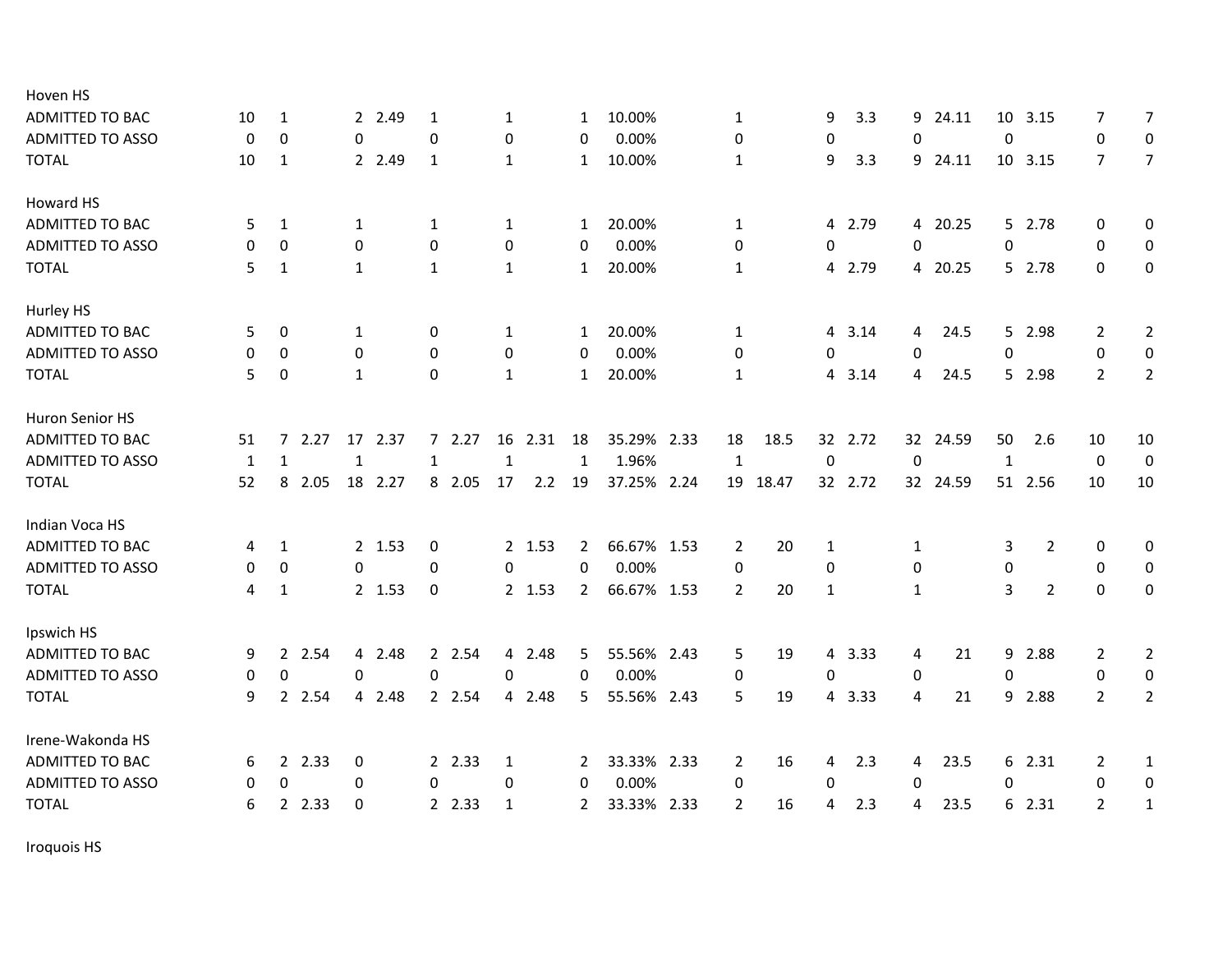| ADMITTED TO BAC         | 4              | 0            | 3                | 3 | 0            | 3                | 3      | 3              | 75.00%      | 3   | 3              | 21   | 1              |        | 1              |         | 4                | 3.04    | 0              | 0                |
|-------------------------|----------------|--------------|------------------|---|--------------|------------------|--------|----------------|-------------|-----|----------------|------|----------------|--------|----------------|---------|------------------|---------|----------------|------------------|
| <b>ADMITTED TO ASSO</b> | 0              | 0            | $\boldsymbol{0}$ |   | 0            | $\pmb{0}$        |        | $\mathbf{0}$   | 0.00%       |     | $\mathbf 0$    |      | $\mathbf 0$    |        | 0              |         | 0                |         | $\mathbf 0$    | $\boldsymbol{0}$ |
| <b>TOTAL</b>            | 4              | 0            | 3                | 3 | $\mathbf 0$  | 3                | 3      | 3              | 75.00%      | 3   | 3              | 21   | 1              |        | $\mathbf{1}$   |         | 4                | 3.04    | $\mathbf{0}$   | $\mathbf 0$      |
| Isabel HS               |                |              |                  |   |              |                  |        |                |             |     |                |      |                |        |                |         |                  |         |                |                  |
| ADMITTED TO BAC         | 3              | $\mathbf{1}$ | 1                |   | 1            | 1                |        | $\mathbf{1}$   | 33.33%      |     | $\mathbf{1}$   |      |                | 2 3.34 | 2              | 26      |                  | 3.25    | $\mathbf{1}$   | $\mathbf{1}$     |
| <b>ADMITTED TO ASSO</b> | $\Omega$       | $\pmb{0}$    | 0                |   | 0            | $\pmb{0}$        |        | 0              | 0.00%       |     | 0              |      | 0              |        | 0              |         | 0                |         | $\pmb{0}$      | $\pmb{0}$        |
| <b>TOTAL</b>            | 3              | $\mathbf{1}$ | $\mathbf{1}$     |   | $\mathbf{1}$ | $\mathbf{1}$     |        | $\mathbf{1}$   | 33.33%      |     | $\mathbf{1}$   |      |                | 2 3.34 | $\overline{2}$ | 26      |                  | 3 3.25  | $\mathbf{1}$   | $\mathbf{1}$     |
| J Valley Christ HS      |                |              |                  |   |              |                  |        |                |             |     |                |      |                |        |                |         |                  |         |                |                  |
| <b>ADMITTED TO BAC</b>  | 3              | 0            | 0                |   | 0            | 0                |        | 0              | 0.00%       |     | 0              |      | 3              | 3.52   |                | 3 30.67 |                  | 3 3.52  | 3              | $\overline{2}$   |
| ADMITTED TO ASSO        | $\mathbf{1}$   | $\mathbf 0$  | $\boldsymbol{0}$ |   | 0            | $\pmb{0}$        |        | 0              | 0.00%       |     | 0              |      | $\mathbf{1}$   |        | $\mathbf 1$    |         | $\mathbf{1}$     |         | $\pmb{0}$      | $\pmb{0}$        |
| <b>TOTAL</b>            | 4              | $\pmb{0}$    | $\pmb{0}$        |   | 0            | $\boldsymbol{0}$ |        | 0              | 0.00%       |     | 0              |      | 4              | 3.28   |                | 4 28.25 |                  | 4 3.28  | 3              | $\overline{2}$   |
| Jones Co. HS            |                |              |                  |   |              |                  |        |                |             |     |                |      |                |        |                |         |                  |         |                |                  |
| ADMITTED TO BAC         | 4              | 1            | 1                |   | 1            | 1                |        | 2              | 33.33% 1.75 |     | $\overline{2}$ | 23.5 |                | 2 3.65 | $\mathbf{2}$   | 25.5    |                  | 4 2.83  | 1              | $\mathbf{1}$     |
| ADMITTED TO ASSO        | 2              | 0            | $\mathbf{1}$     |   | $\Omega$     | $\mathbf{1}$     |        | $\mathbf{1}$   | 16.67%      |     | $\mathbf{1}$   |      | $\mathbf{1}$   |        | $\mathbf{1}$   |         |                  | 2 3.07  | 0              | $\pmb{0}$        |
| <b>TOTAL</b>            | 6              | $\mathbf{1}$ | 2 1.88           |   | $\mathbf{1}$ |                  | 2 1.88 | 3              | 50.00%      | 2.1 | 3              | 22   | $\mathbf{3}$   | 3.54   |                | 3 25.33 |                  | 6 2.91  | $\mathbf{1}$   | $\mathbf{1}$     |
| Kadoka HS               |                |              |                  |   |              |                  |        |                |             |     |                |      |                |        |                |         |                  |         |                |                  |
| ADMITTED TO BAC         | 7              | 0            | 0                |   | 0            | 0                |        | 0              | 0.00%       |     | 0              |      |                | 7 3.33 |                | 7 23.57 |                  | 7 3.33  | 3              | 3                |
| <b>ADMITTED TO ASSO</b> | 0              | 0            | 0                |   | 0            | 0                |        | 0              | 0.00%       |     | 0              |      | $\pmb{0}$      |        | 0              |         | $\boldsymbol{0}$ |         | 0              | 0                |
| <b>TOTAL</b>            | $\overline{7}$ | 0            | $\mathbf 0$      |   | $\Omega$     | 0                |        | 0              | 0.00%       |     | 0              |      |                | 7 3.33 |                | 7 23.57 |                  | 7 3.33  | 3              | 3                |
| Kimball HS              |                |              |                  |   |              |                  |        |                |             |     |                |      |                |        |                |         |                  |         |                |                  |
| ADMITTED TO BAC         | 10             | 2.51<br>3    | 4 2.73           |   | 3 2.51       |                  | 4 2.73 | 5              | 50.00% 2.79 |     | 5              | 18.2 | 5              | 3.49   | 5              | 23.8    | 10               | 3.19    | 3              | 3                |
| ADMITTED TO ASSO        | 0              | $\pmb{0}$    | 0                |   | 0            | $\pmb{0}$        |        | $\mathbf 0$    | 0.00%       |     | 0              |      | 0              |        | 0              |         | $\pmb{0}$        |         | $\pmb{0}$      | $\pmb{0}$        |
| <b>TOTAL</b>            | 10             | 2.51<br>3    | 4 2.73           |   | 3 2.51       |                  | 4 2.73 | 5              | 50.00% 2.79 |     | 5              | 18.2 |                | 5 3.49 | 5              | 23.8    |                  | 10 3.19 | 3              | $\overline{3}$   |
| Lake Preston HS         |                |              |                  |   |              |                  |        |                |             |     |                |      |                |        |                |         |                  |         |                |                  |
| <b>ADMITTED TO BAC</b>  | 6              | 1            | 2 2.75           |   | $\mathbf{1}$ |                  | 2 2.75 | $\mathbf{2}$   | 33.33% 2.75 |     | $\overline{2}$ | 18.5 |                | 4 2.47 |                | 4 26.25 |                  | 6 2.54  | $\overline{2}$ | $\overline{2}$   |
| <b>ADMITTED TO ASSO</b> | 0              | 0            | 0                |   | 0            | 0                |        | 0              | 0.00%       |     | 0              |      | 0              |        | 0              |         | 0                |         | 0              | $\pmb{0}$        |
| <b>TOTAL</b>            | 6              | $\mathbf{1}$ | 2 2.75           |   | 1            |                  | 2 2.75 | $\overline{2}$ | 33.33% 2.75 |     | 2              | 18.5 | $\overline{4}$ | 2.47   |                | 4 26.25 |                  | 6 2.54  | $\overline{2}$ | $\overline{2}$   |
| Langford HS             |                |              |                  |   |              |                  |        |                |             |     |                |      |                |        |                |         |                  |         |                |                  |
| <b>ADMITTED TO BAC</b>  | 9              | $\pmb{0}$    | $\mathbf{1}$     |   | 0            | $\pmb{0}$        |        | 0              | 0.00%       |     | 0              |      | 9              | 2.94   | 9              | 25      | 9                | 2.94    | 4              | 3                |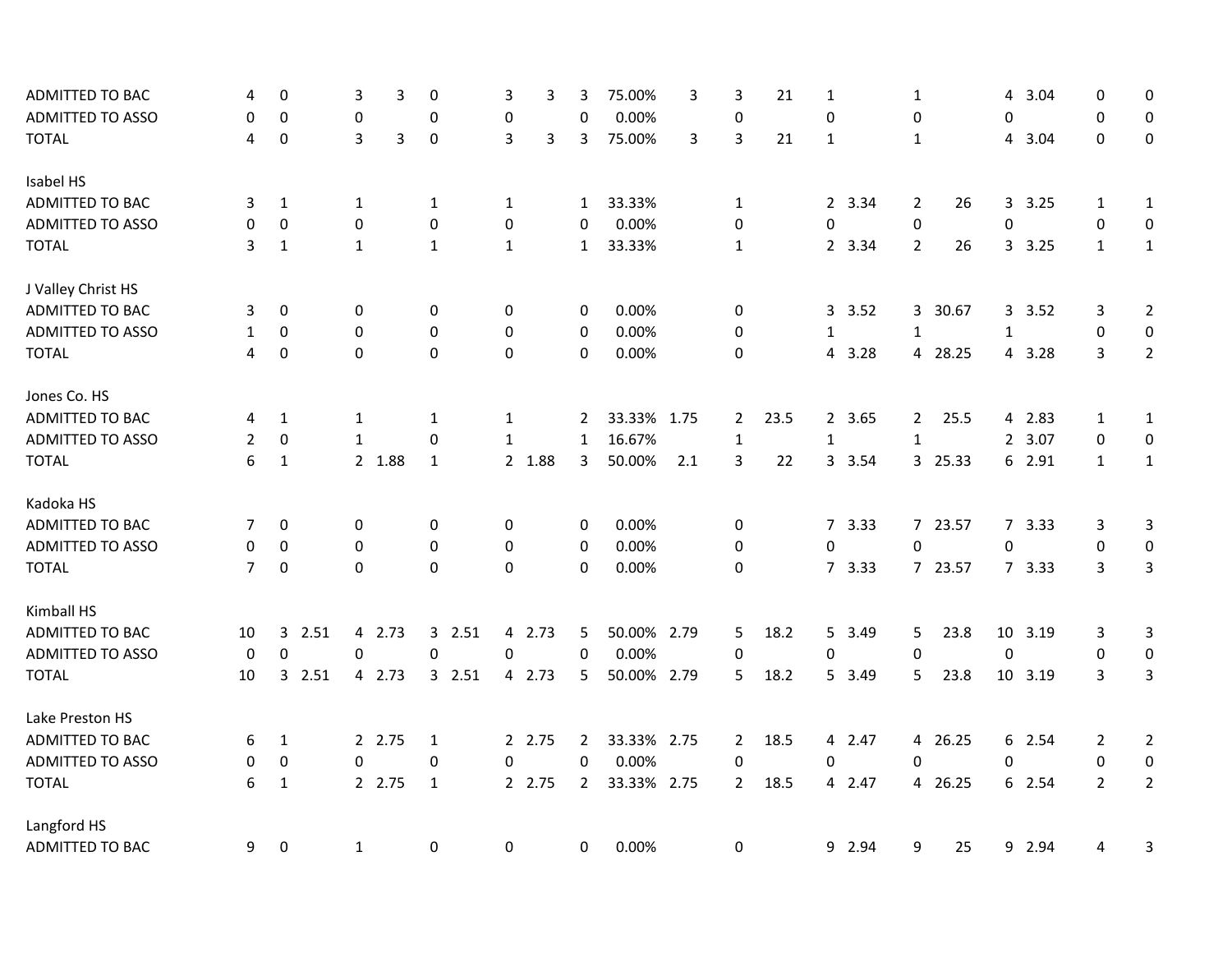| ADMITTED TO ASSO        | 1              | 1              |        | 1              |         | 1            |         | 1              |         | 1            | 10.00%         | $\mathbf{1}$ |          | 0            |         | 0              |          | $\mathbf{1}$ |          | 0              | 0                |
|-------------------------|----------------|----------------|--------|----------------|---------|--------------|---------|----------------|---------|--------------|----------------|--------------|----------|--------------|---------|----------------|----------|--------------|----------|----------------|------------------|
| <b>TOTAL</b>            | 10             | $\mathbf{1}$   |        | $\overline{2}$ | 2.8     | $\mathbf{1}$ |         | 1              |         | $\mathbf{1}$ | 10.00%         | $\mathbf{1}$ |          |              | 9 2.94  | 9              | 25       | 10           | 2.9      | 4              | 3                |
| Lead HS                 |                |                |        |                |         |              |         |                |         |              |                |              |          |              |         |                |          |              |          |                |                  |
| ADMITTED TO BAC         | 19             |                | 5 1.34 |                | 4 1.23  |              | 5 1.34  |                | 5 1.06  | 8            | 34.78% 1.34    | 8            | 19.5     | 11           | 3       |                | 11 23.09 | 19           | 2.5      | 6              | 6                |
| ADMITTED TO ASSO        | 4              |                | 2 1.18 |                | 4 1.29  |              | 2 1.18  |                | 4 1.29  | 4            | 17.39% 1.29    | 4            | 18.25    | $\mathbf 0$  |         | $\mathbf 0$    |          | 4            | 1.29     | $\Omega$       | $\boldsymbol{0}$ |
| <b>TOTAL</b>            | 23             |                | 7 1.31 |                | 8 1.26  |              | 7 1.31  |                | 9 1.15  | 12           | 52.17% 1.33    |              | 12 19.08 | 11           | 3       |                | 11 23.09 |              | 23 2.37  | 6              | 6                |
| Lennox HS               |                |                |        |                |         |              |         |                |         |              |                |              |          |              |         |                |          |              |          |                |                  |
| ADMITTED TO BAC         | 27             | 3              | 2.64   |                | 72.73   |              | 3 2.64  |                | 72.73   | 8            | 28.57% 2.69    | 8            | 19.38    | 19           | 2.93    |                | 19 25.42 |              | 27 2.87  | 9              | 9                |
| <b>ADMITTED TO ASSO</b> | $\mathbf{1}$   | 1              |        | $\mathbf{1}$   |         | $\mathbf{1}$ |         | 1              |         | 1            | 3.57%          | $\mathbf{1}$ |          | $\mathbf 0$  |         | $\mathbf 0$    |          | $\mathbf 1$  |          | 0              | 0                |
| <b>TOTAL</b>            | 28             | $\overline{4}$ | 2.43   |                | 8 2.64  |              | 4 2.43  |                | 8 2.64  | 9            | 32.14% 2.62    |              | 9 19.11  |              | 19 2.93 |                | 19 25.42 |              | 28 2.85  | 9              | 9                |
| Leola HS                |                |                |        |                |         |              |         |                |         |              |                |              |          |              |         |                |          |              |          |                |                  |
| <b>ADMITTED TO BAC</b>  | 3              | 0              |        | 0              |         | 0            |         | 0              |         | 0            | 0.00%          | 0            |          | 3            | 3.72    | 3              | 27       | 3            | 3.72     | 1              | $\mathbf{1}$     |
| <b>ADMITTED TO ASSO</b> | 0              | 0              |        | 0              |         | $\mathbf 0$  |         | 0              |         | 0            | 0.00%          | 0            |          | $\mathbf 0$  |         | 0              |          | $\mathbf 0$  |          | 0              | 0                |
| <b>TOTAL</b>            | 3              | 0              |        | 0              |         | $\Omega$     |         | 0              |         | $\Omega$     | 0.00%          | 0            |          |              | 3 3.72  | 3              | 27       |              | 3 3.72   | $\mathbf{1}$   | $\mathbf{1}$     |
| Lincoln HS, SF          |                |                |        |                |         |              |         |                |         |              |                |              |          |              |         |                |          |              |          |                |                  |
| ADMITTED TO BAC         | 97             | 9              | 2.74   |                | 12 2.25 |              | 9 2.74  |                | 16 2.07 | 23           | 22.55% 2.31    |              | 22 20.18 |              | 71 3.03 |                | 71 25.63 | 94           | 2.9      | 23             | 21               |
| <b>ADMITTED TO ASSO</b> | 9              | 4              | 2.4    | 6              | 2.11    | 4            | 2.4     | 6              | 2.11    | 6            | 5.88% 2.11     | 6            | 17.33    |              | 2 2.41  | $\overline{2}$ | 22       | 8            | 2.21     | $\mathbf 0$    | $\mathbf 0$      |
| <b>TOTAL</b>            | 106            | 13             | 2.64   |                | 18 2.21 |              | 13 2.64 |                | 22 2.08 | 29           | 28.43% 2.28    |              | 28 19.57 |              | 73 3.02 |                | 73 25.53 |              | 102 2.87 | 23             | 21               |
| Little Wound Day S      |                |                |        |                |         |              |         |                |         |              |                |              |          |              |         |                |          |              |          |                |                  |
| ADMITTED TO BAC         | 3              | $2^{\circ}$    | 2.38   | 3              | 1.95    |              | 2 2.38  |                | 3 1.95  |              | 3 100.00% 1.95 | 3            | 17.33    | 0            |         | 0              |          |              | 3 1.95   | 0              | 0                |
| <b>ADMITTED TO ASSO</b> | 0              | $\Omega$       |        | 0              |         | 0            |         | $\mathbf 0$    |         | 0            | 0.00%          | $\Omega$     |          | $\mathbf 0$  |         | 0              |          | $\mathbf 0$  |          | $\Omega$       | $\mathbf 0$      |
| <b>TOTAL</b>            | 3              |                | 2 2.38 |                | 3 1.95  |              | 2 2.38  |                | 3 1.95  |              | 3 100.00% 1.95 |              | 3 17.33  | $\mathbf{0}$ |         | $\Omega$       |          |              | 3 1.95   | 0              | 0                |
| Lyman HS                |                |                |        |                |         |              |         |                |         |              |                |              |          |              |         |                |          |              |          |                |                  |
| ADMITTED TO BAC         | 12             |                | 4 2.04 | 2              | 2.7     |              | 4 2.04  | 2              | 2.7     | 4            | 33.33% 2.04    | 4            | 19       | 8            | 2.6     |                | 8 23.88  |              | 12 2.46  | 2              | $\overline{2}$   |
| <b>ADMITTED TO ASSO</b> | $\mathbf 0$    | 0              |        | 0              |         | 0            |         | 0              |         | $\Omega$     | 0.00%          | 0            |          | 0            |         | $\Omega$       |          | $\mathbf 0$  |          | $\mathbf{0}$   | $\mathbf 0$      |
| <b>TOTAL</b>            | 12             | 4              | 2.04   | $\overline{2}$ | 2.7     |              | 4 2.04  | $\overline{2}$ | 2.7     | 4            | 33.33% 2.04    | 4            | 19       | 8            | 2.6     |                | 8 23.88  |              | 12 2.46  | $\overline{2}$ | $\overline{2}$   |
| <b>Madison HS</b>       |                |                |        |                |         |              |         |                |         |              |                |              |          |              |         |                |          |              |          |                |                  |
| ADMITTED TO BAC         | 45             |                | 5 2.61 |                | 4 2.66  | 4            | 2.6     |                | 6 2.83  | 9            | 19.15% 2.74    | 9            | 18.78    | 36           | 3       | 36             | 24.19    |              | 45 2.96  | 13             | 13               |
| <b>ADMITTED TO ASSO</b> | $\overline{2}$ | $\mathbf 0$    |        | $\mathbf{1}$   |         | 0            |         | $\mathbf{1}$   |         | $\mathbf{1}$ | 2.13%          | $\mathbf{1}$ |          | $\mathbf{1}$ |         | $\mathbf{1}$   |          | 2            | 3        | 0              | $\boldsymbol{0}$ |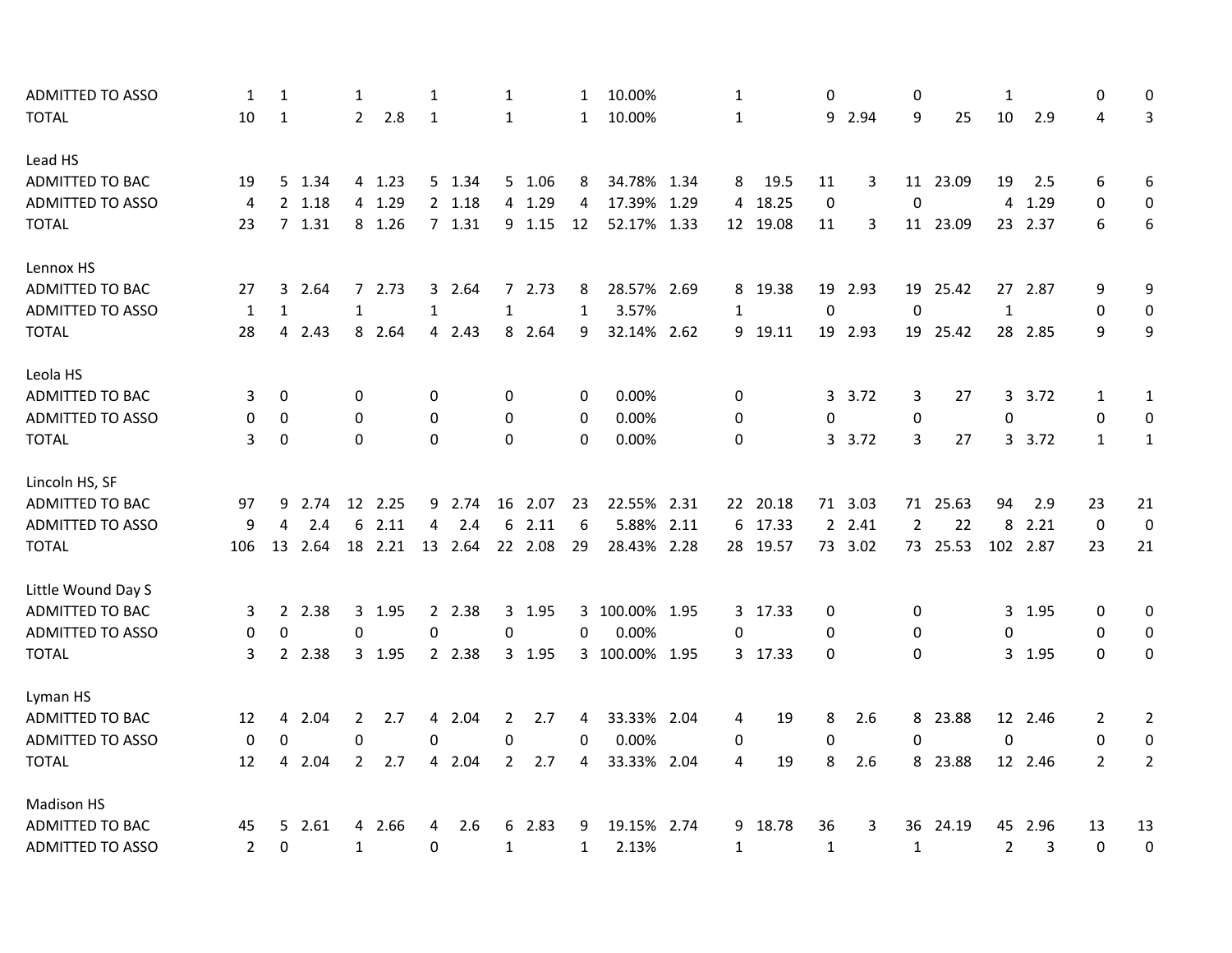| <b>TOTAL</b>            | 47               |              | 5 2.61  |                  | 5 2.83         | 4            | 2.6     |                | 7 2.89         | 10             | 21.28%      | 2.8            | 10             | 18.6    |              | 37 2.99 | 37           | 24       |              | 47 2.97 | 13             | 13             |
|-------------------------|------------------|--------------|---------|------------------|----------------|--------------|---------|----------------|----------------|----------------|-------------|----------------|----------------|---------|--------------|---------|--------------|----------|--------------|---------|----------------|----------------|
| <b>Marion HS</b>        |                  |              |         |                  |                |              |         |                |                |                |             |                |                |         |              |         |              |          |              |         |                |                |
| <b>ADMITTED TO BAC</b>  | 8                |              | 3, 1.13 |                  | 3 1.82         |              | 3, 1.13 |                | 2.11           | 4              | 50.00% 1.82 |                |                | 4 19.25 |              | 4 3.19  | 4            | 27.5     |              | 8 2.66  | 2              | $\overline{2}$ |
| ADMITTED TO ASSO        | 0                | 0            |         | $\mathbf 0$      |                | 0            |         | 0              |                | 0              | 0.00%       |                | 0              |         | $\mathbf 0$  |         | 0            |          | 0            |         | 0              | $\mathbf 0$    |
| <b>TOTAL</b>            | 8                |              | 3, 1.13 |                  | 3 1.82         |              | 3, 1.13 |                | 2.11           | 4              | 50.00% 1.82 |                |                | 4 19.25 |              | 4 3.19  | 4            | 27.5     |              | 8 2.66  | $\overline{2}$ | $\overline{2}$ |
| McCook Central HS       |                  |              |         |                  |                |              |         |                |                |                |             |                |                |         |              |         |              |          |              |         |                |                |
| <b>ADMITTED TO BAC</b>  | 14               | 1            |         |                  | 7 2.48         | 1            |         |                | 7 2.48         | 7              | 46.67% 2.48 |                |                | 7 19.43 | 6            | 3.36    |              | 6 25.67  |              | 13 2.91 | $\mathbf{1}$   | $\mathbf{1}$   |
| <b>ADMITTED TO ASSO</b> | $\overline{2}$   | 0            |         | $\mathbf{1}$     |                | 0            |         | $\mathbf{1}$   |                | $\mathbf{1}$   | 6.67%       |                | $\mathbf{1}$   |         | $\mathbf{1}$ |         | $\mathbf{1}$ |          |              | 2 2.29  | 0              | 0              |
| <b>TOTAL</b>            | 16               | 1            |         |                  | 8 2.41         | 1            |         |                | 8 2.41         | 8              | 53.33% 2.41 |                |                | 8 19.38 |              | 7 3.29  |              | 7 25.14  |              | 15 2.84 | $\mathbf{1}$   | $\mathbf{1}$   |
| McIntosh HS             |                  |              |         |                  |                |              |         |                |                |                |             |                |                |         |              |         |              |          |              |         |                |                |
| ADMITTED TO BAC         | 3                | 0            |         | 0                |                | 0            |         | 0              |                | 0              | 0.00%       |                | 0              |         | 3            | 3.74    | 3            | 24       | 3            | 3.74    | 2              | $\overline{2}$ |
| <b>ADMITTED TO ASSO</b> | 0                | 0            |         | 0                |                | 0            |         | 0              |                | 0              | 0.00%       |                | 0              |         | $\pmb{0}$    |         | $\pmb{0}$    |          | $\pmb{0}$    |         | 0              | $\mathbf 0$    |
| <b>TOTAL</b>            | 3                | 0            |         | $\mathbf 0$      |                | 0            |         | 0              |                | $\mathbf 0$    | 0.00%       |                | 0              |         | 3            | 3.74    | 3            | 24       |              | 3 3.74  | $\overline{2}$ | $\overline{2}$ |
| McLaughlin HS           |                  |              |         |                  |                |              |         |                |                |                |             |                |                |         |              |         |              |          |              |         |                |                |
| ADMITTED TO BAC         | 2                | 0            |         | 1                |                | 0            |         | 1              |                | $\mathbf{1}$   | 25.00%      |                | 1              |         | 1            |         | 1            |          |              | 2 1.88  | 0              | $\pmb{0}$      |
| ADMITTED TO ASSO        | 2                | $\mathbf{1}$ |         |                  | 2 0.48         | 1            |         |                | 2 0.48         | 2              | 50.00% 0.48 |                | $\overline{2}$ | 15.5    | $\Omega$     |         | 0            |          |              | 2 0.48  | 0              | 0              |
| <b>TOTAL</b>            | 4                | $\mathbf{1}$ |         |                  | 3 1.34         | $\mathbf{1}$ |         |                | 3 1.34         | 3              | 75.00% 1.34 |                | 3              | 16.33   | $\mathbf{1}$ |         | $\mathbf{1}$ |          |              | 4 1.32  | $\Omega$       | 0              |
| Menno HS                |                  |              |         |                  |                |              |         |                |                |                |             |                |                |         |              |         |              |          |              |         |                |                |
| <b>ADMITTED TO BAC</b>  | 10               | 0            |         | $\overline{2}$   | $\overline{2}$ | 0            |         | 2              | 2              | 2              | 20.00%      | $\overline{2}$ | $\overline{2}$ | 19.5    | 8            | 3.19    |              | 8 26.25  |              | 10 3.04 | 6              | 6              |
| <b>ADMITTED TO ASSO</b> | $\boldsymbol{0}$ | 0            |         | $\boldsymbol{0}$ |                | 0            |         | 0              |                | 0              | 0.00%       |                | $\mathbf 0$    |         | 0            |         | 0            |          | $\mathbf 0$  |         | 0              | 0              |
| <b>TOTAL</b>            | 10               | 0            |         | $\overline{2}$   | $\overline{2}$ | 0            |         | $\overline{2}$ | $\overline{2}$ | $\overline{2}$ | 20.00%      | $\overline{2}$ | $\overline{2}$ | 19.5    | 8            | 3.19    |              | 8 26.25  |              | 10 3.04 | 6              | 6              |
| Milbank HS              |                  |              |         |                  |                |              |         |                |                |                |             |                |                |         |              |         |              |          |              |         |                |                |
| ADMITTED TO BAC         | 30               |              | 2 2.38  | 3                | 1.7            |              | 2 2.38  |                | 2 1.97         | 4              | 12.90% 2.21 |                | 4              | 20      | 26           | 3.06    |              | 26 25.04 |              | 30 2.98 | 16             | 15             |
| <b>ADMITTED TO ASSO</b> | $\mathbf{1}$     | 0            |         | $\mathbf 0$      |                | 0            |         | 0              |                | 0              | 0.00%       |                | 0              |         | $\mathbf{1}$ |         | $\mathbf{1}$ |          | $\mathbf{1}$ |         | 0              | $\mathbf 0$    |
| <b>TOTAL</b>            | 31               |              | 2 2.38  | 3                | 1.7            |              | 2 2.38  |                | 2 1.97         | 4              | 12.90% 2.21 |                | 4              | 20      |              | 27 3.09 |              | 27 24.85 | 31           | 3       | 16             | 15             |
| Miller HS               |                  |              |         |                  |                |              |         |                |                |                |             |                |                |         |              |         |              |          |              |         |                |                |
| <b>ADMITTED TO BAC</b>  | 19               |              | 3 2.58  |                  | 2 2.27         |              | 3 2.58  |                | 2 2.27         | 4              | 21.05% 2.49 |                | 4              | 19.5    |              | 15 3.21 | 15           | 26       | 19           | 3.09    | 3              | $\overline{2}$ |
| <b>ADMITTED TO ASSO</b> | 0                | 0            |         | 0                |                | 0            |         | 0              |                | 0              | 0.00%       |                | 0              |         | 0            |         | 0            |          | 0            |         | 0              | 0              |
| <b>TOTAL</b>            | 19               |              | 3 2.58  |                  | 2.27           |              | 3 2.58  |                | 2.27           | 4              | 21.05% 2.49 |                | 4              | 19.5    |              | 15 3.21 | 15           | 26       | 19           | 3.09    | 3              | $\overline{2}$ |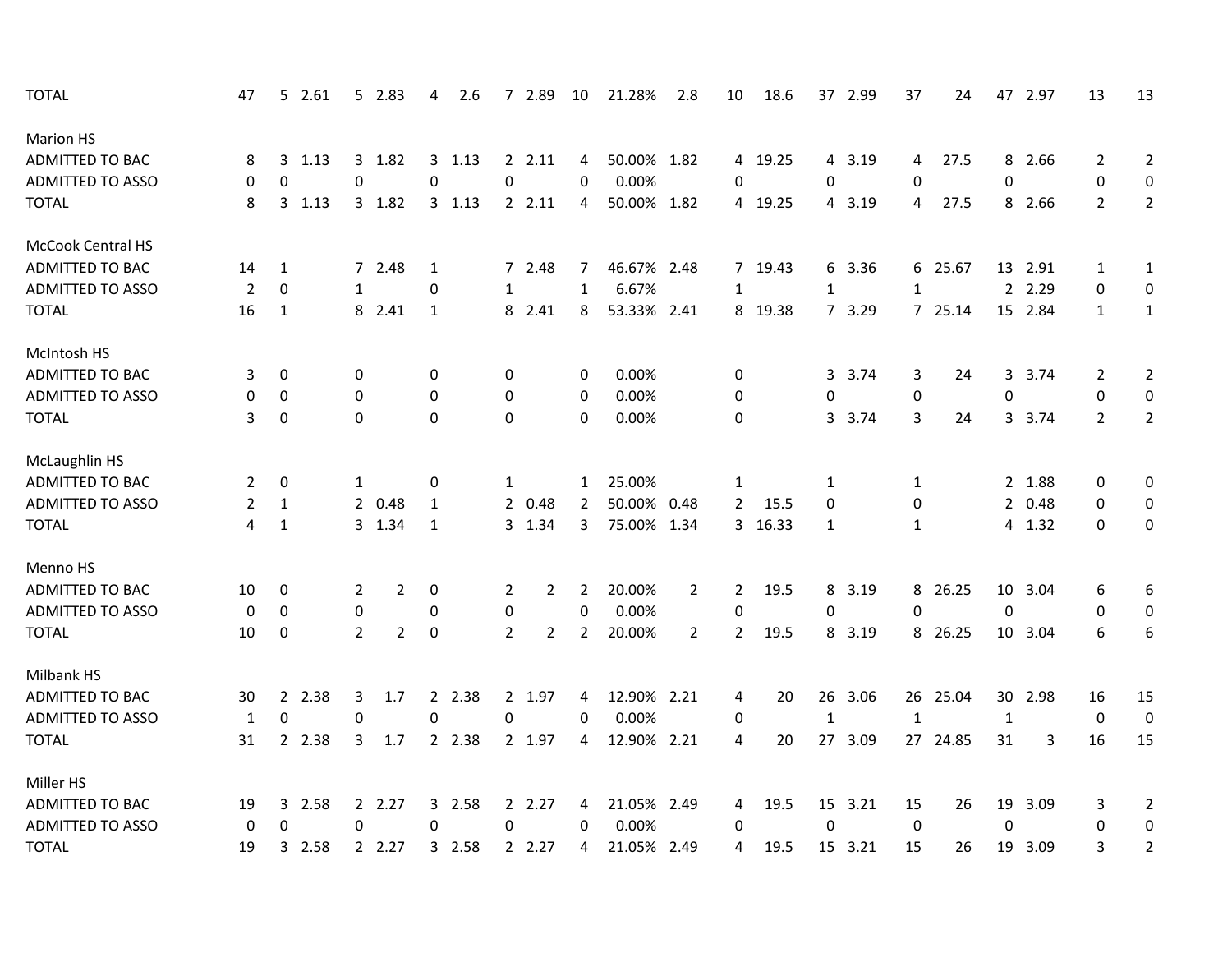| 7              | 0            |      | $\mathbf{2}^{\prime}$                                                   | 2.5  | 0                                                                                                         |     | 2                                                        | 2.5 | 2                                                                                                                           | 28.57% | 2.5 | 2                                                                                                                                                                                                             | 21    |                                                   | 2.85 | 5                                                                                                                                     | 24   |                                                                             | 2.77 | 1                                                                                                                                                     | 1                |
|----------------|--------------|------|-------------------------------------------------------------------------|------|-----------------------------------------------------------------------------------------------------------|-----|----------------------------------------------------------|-----|-----------------------------------------------------------------------------------------------------------------------------|--------|-----|---------------------------------------------------------------------------------------------------------------------------------------------------------------------------------------------------------------|-------|---------------------------------------------------|------|---------------------------------------------------------------------------------------------------------------------------------------|------|-----------------------------------------------------------------------------|------|-------------------------------------------------------------------------------------------------------------------------------------------------------|------------------|
| 0              | 0            |      | 0                                                                       |      | 0                                                                                                         |     | 0                                                        |     | $\Omega$                                                                                                                    | 0.00%  |     | 0                                                                                                                                                                                                             |       | 0                                                 |      | $\mathbf 0$                                                                                                                           |      | 0                                                                           |      | 0                                                                                                                                                     | 0                |
| $\overline{7}$ | 0            |      | $\overline{2}$                                                          | 2.5  | 0                                                                                                         |     | $\overline{2}$                                           | 2.5 | $\mathbf{2}$                                                                                                                | 28.57% | 2.5 | $\overline{2}$                                                                                                                                                                                                | 21    |                                                   |      | 5                                                                                                                                     | 24   |                                                                             |      | $\mathbf{1}$                                                                                                                                          | 1                |
|                |              |      |                                                                         |      |                                                                                                           |     |                                                          |     |                                                                                                                             |        |     |                                                                                                                                                                                                               |       |                                                   |      |                                                                                                                                       |      |                                                                             |      |                                                                                                                                                       |                  |
| 47             |              | 2.49 |                                                                         |      |                                                                                                           |     |                                                          |     | 9                                                                                                                           |        |     |                                                                                                                                                                                                               | 20.22 |                                                   | 3.01 |                                                                                                                                       |      |                                                                             |      | 17                                                                                                                                                    | 17               |
| 2              | 0            |      | 1                                                                       |      | 0                                                                                                         |     |                                                          |     | $\overline{2}$                                                                                                              |        |     | $\overline{2}$                                                                                                                                                                                                | 19    | $\boldsymbol{0}$                                  |      | 0                                                                                                                                     |      |                                                                             |      | 0                                                                                                                                                     | $\boldsymbol{0}$ |
| 49             |              |      |                                                                         |      |                                                                                                           |     |                                                          |     | 11                                                                                                                          |        |     | 11                                                                                                                                                                                                            | 20    |                                                   | 3.01 |                                                                                                                                       |      |                                                                             | 2.98 | 17                                                                                                                                                    | 17               |
|                |              |      |                                                                         |      |                                                                                                           |     |                                                          |     |                                                                                                                             |        |     |                                                                                                                                                                                                               |       |                                                   |      |                                                                                                                                       |      |                                                                             |      |                                                                                                                                                       |                  |
| 14             |              |      |                                                                         |      | 1                                                                                                         |     |                                                          |     | 4                                                                                                                           |        |     | 4                                                                                                                                                                                                             | 18.5  |                                                   |      | 10                                                                                                                                    | 22.3 |                                                                             |      | 4                                                                                                                                                     | 3                |
| 2              | 1            |      | 1                                                                       |      | $\mathbf{1}$                                                                                              |     |                                                          |     | $\overline{2}$                                                                                                              |        |     | 2                                                                                                                                                                                                             | 18.5  | 0                                                 |      | $\mathbf 0$                                                                                                                           |      |                                                                             |      | 0                                                                                                                                                     | 0                |
| 16             |              |      |                                                                         |      |                                                                                                           |     |                                                          |     | 6                                                                                                                           |        |     | 6                                                                                                                                                                                                             | 18.5  |                                                   |      | 10                                                                                                                                    | 22.3 |                                                                             |      | 4                                                                                                                                                     | 3                |
|                |              |      |                                                                         |      |                                                                                                           |     |                                                          |     |                                                                                                                             |        |     |                                                                                                                                                                                                               |       |                                                   |      |                                                                                                                                       |      |                                                                             |      |                                                                                                                                                       |                  |
| 9              | 1            |      | 1                                                                       |      | 1                                                                                                         |     | 1                                                        |     | 2                                                                                                                           |        |     | 2                                                                                                                                                                                                             | 18.5  |                                                   | 3.31 | 6                                                                                                                                     | 24   |                                                                             | 3.15 | 2                                                                                                                                                     | $\overline{2}$   |
| 2              | $\mathbf{1}$ |      |                                                                         |      | $\mathbf{1}$                                                                                              |     | 1                                                        |     | 1                                                                                                                           | 10.00% |     | $\mathbf{1}$                                                                                                                                                                                                  |       | $\mathbf{1}$                                      |      | $\mathbf{1}$                                                                                                                          |      |                                                                             |      | 0                                                                                                                                                     | $\boldsymbol{0}$ |
| 11             |              |      |                                                                         |      |                                                                                                           |     |                                                          |     | 3                                                                                                                           |        |     |                                                                                                                                                                                                               | 19.33 |                                                   | 3.32 |                                                                                                                                       |      |                                                                             | 3.02 | $\overline{2}$                                                                                                                                        | $\overline{2}$   |
|                |              |      |                                                                         |      |                                                                                                           |     |                                                          |     |                                                                                                                             |        |     |                                                                                                                                                                                                               |       |                                                   |      |                                                                                                                                       |      |                                                                             |      |                                                                                                                                                       |                  |
| 5              | 1            |      |                                                                         |      | 1                                                                                                         |     |                                                          |     | 3                                                                                                                           |        |     |                                                                                                                                                                                                               |       |                                                   | 3.7  | 2                                                                                                                                     | 26   |                                                                             |      | 2                                                                                                                                                     | $\overline{2}$   |
| 0              | 0            |      | 0                                                                       |      | 0                                                                                                         |     | 0                                                        |     | 0                                                                                                                           | 0.00%  |     | 0                                                                                                                                                                                                             |       | 0                                                 |      | $\mathbf 0$                                                                                                                           |      | 0                                                                           |      | 0                                                                                                                                                     | 0                |
| 5              | 1            |      |                                                                         |      | 1                                                                                                         |     |                                                          |     | 3                                                                                                                           |        |     |                                                                                                                                                                                                               | 19.67 |                                                   | 3.7  | $\overline{2}$                                                                                                                        | 26   |                                                                             | 3.13 | $\mathbf{2}^{\prime}$                                                                                                                                 | $\overline{2}$   |
|                |              |      |                                                                         |      |                                                                                                           |     |                                                          |     |                                                                                                                             |        |     |                                                                                                                                                                                                               |       |                                                   |      |                                                                                                                                       |      |                                                                             |      |                                                                                                                                                       |                  |
| 12             | 4            | 2.4  |                                                                         | 2.54 | 4                                                                                                         | 2.4 |                                                          |     | 5                                                                                                                           |        |     | 5                                                                                                                                                                                                             | 17.4  |                                                   | 3.28 |                                                                                                                                       |      |                                                                             |      | 3                                                                                                                                                     | 3                |
| 0              | 0            |      | 0                                                                       |      | 0                                                                                                         |     | 0                                                        |     | 0                                                                                                                           | 0.00%  |     | 0                                                                                                                                                                                                             |       | $\mathbf 0$                                       |      | $\mathbf 0$                                                                                                                           |      | 0                                                                           |      | 0                                                                                                                                                     | $\mathbf 0$      |
| 12             | 4            | 2.4  |                                                                         | 2.54 | 4                                                                                                         | 2.4 |                                                          |     | 5                                                                                                                           |        |     | 5                                                                                                                                                                                                             | 17.4  |                                                   | 3.28 |                                                                                                                                       |      |                                                                             |      | 3                                                                                                                                                     | 3                |
|                |              |      |                                                                         |      |                                                                                                           |     |                                                          |     |                                                                                                                             |        |     |                                                                                                                                                                                                               |       |                                                   |      |                                                                                                                                       |      |                                                                             |      |                                                                                                                                                       |                  |
| 9              |              |      |                                                                         |      |                                                                                                           |     |                                                          |     | 3                                                                                                                           |        |     |                                                                                                                                                                                                               |       |                                                   |      |                                                                                                                                       |      |                                                                             |      | 0                                                                                                                                                     | 0                |
| 0              | 0            |      | 0                                                                       |      | 0                                                                                                         |     | 0                                                        |     | 0                                                                                                                           | 0.00%  |     | 0                                                                                                                                                                                                             |       | 0                                                 |      | 0                                                                                                                                     |      | 0                                                                           |      | 0                                                                                                                                                     | $\mathbf 0$      |
| 9              |              |      |                                                                         |      |                                                                                                           |     |                                                          |     | 3                                                                                                                           |        |     |                                                                                                                                                                                                               | 19.33 |                                                   | 2.72 |                                                                                                                                       |      |                                                                             | 2.73 | 0                                                                                                                                                     | 0                |
|                |              |      | $2^{\circ}$<br>2 2.49<br>2 1.89<br>3 1.96<br>2 1.47<br>2 2.45<br>2 2.45 |      | 10 2.86<br>11 2.87<br>4 2.89<br>5 2.74<br>2 2.26<br>3, 2.41<br>2.21<br>2.21<br>6<br>6<br>3 2.77<br>3 2.77 |     | 2 2.49<br>2 2.49<br>2 2.26<br>2 1.47<br>2 2.45<br>2 2.45 |     | 9 2.83<br>2 2.82<br>11 2.83<br>4 2.89<br>2 1.79<br>6 2.63<br>2 1.75<br>2.21<br>2.21<br>5 2.39<br>5 2.39<br>3 2.77<br>3 2.77 |        |     | 18.37% 2.83<br>4.08% 2.82<br>22.45% 2.83<br>25.00% 2.89<br>12.50% 1.79<br>37.50% 2.63<br>20.00% 2.45<br>30.00% 1.91<br>60.00% 2.49<br>60.00% 2.49<br>41.67% 2.39<br>41.67% 2.39<br>33.33% 2.77<br>33.33% 2.77 |       | 9<br>3<br>3 19.67<br>$\mathbf{3}$<br>3 19.33<br>3 |      | 5<br>5 2.85<br>38<br>38<br>10 2.78<br>10 2.78<br>6<br>$7^{\circ}$<br>2<br>$\overline{2}$<br>$7^{\circ}$<br>$7^{\circ}$<br>6 2.72<br>6 |      | 38 24.55<br>38 24.55<br>7 23.43<br>7 24.57<br>7 24.57<br>6 23.17<br>6 23.17 |      | 7<br>72.77<br>47 2.99<br>2 2.82<br>49<br>14 2.81<br>2 1.79<br>16 2.73<br>8<br>2 2.26<br>10<br>$5\quad 3.13$<br>5<br>12 3.03<br>12 3.03<br>9 2.73<br>9 |                  |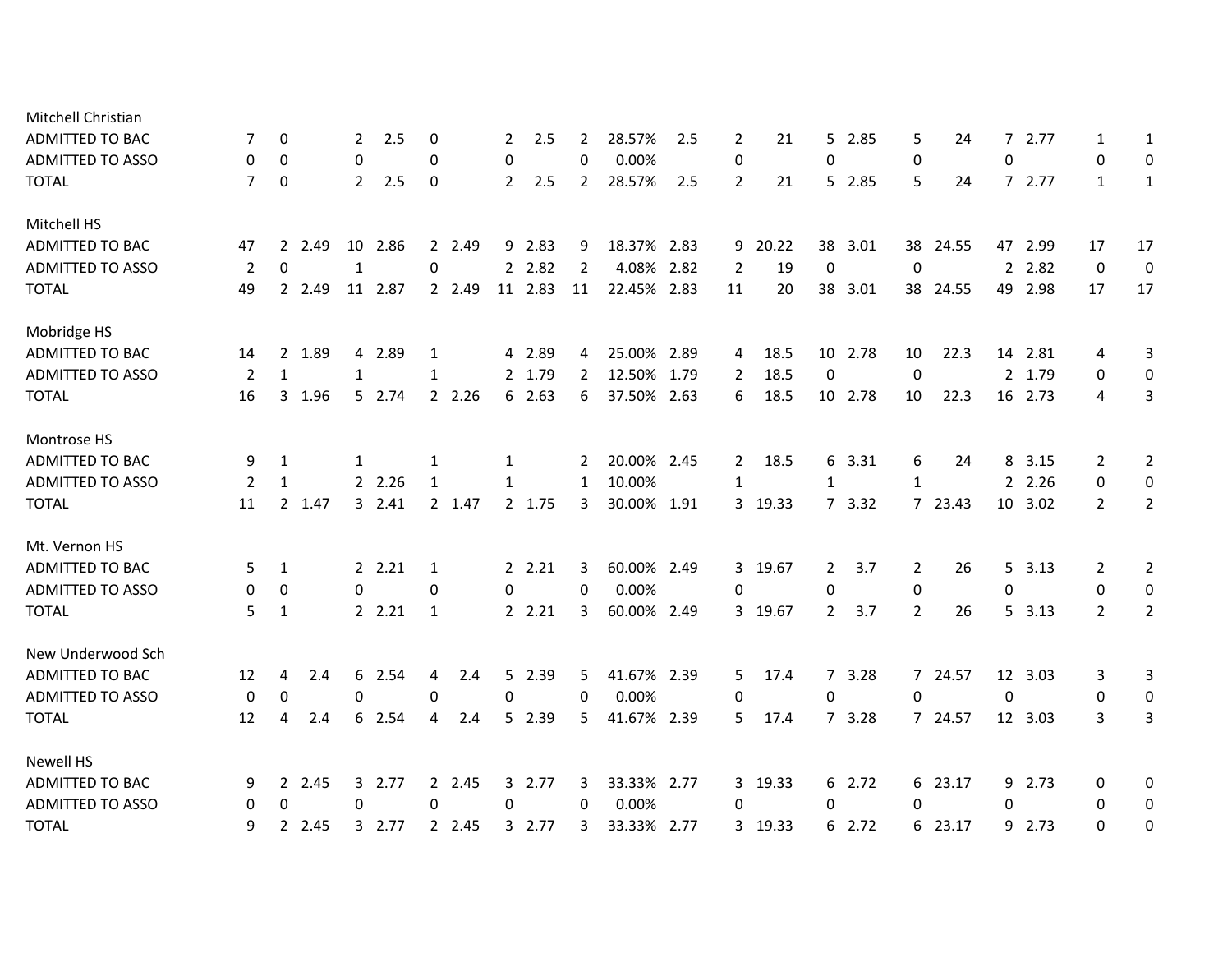| Northwestern HS         |                |             |        |              |         |              |        |              |        |                |             |                |          |                |         |                |          |              |         |                  |                  |
|-------------------------|----------------|-------------|--------|--------------|---------|--------------|--------|--------------|--------|----------------|-------------|----------------|----------|----------------|---------|----------------|----------|--------------|---------|------------------|------------------|
| ADMITTED TO BAC         | 6              | 0           |        |              | 2 2.58  | 0            |        |              | 2 2.58 | 2              | 33.33% 2.58 | 2              | 18.5     | 4              | 3.22    | 4              | 27.5     | 6            | 3.08    | 2                | $\overline{2}$   |
| ADMITTED TO ASSO        | 0              | $\Omega$    |        | 0            |         | $\Omega$     |        | $\mathbf{0}$ |        | $\mathbf{0}$   | 0.00%       | 0              |          | 0              |         | 0              |          | 0            |         | $\mathbf{0}$     | 0                |
| <b>TOTAL</b>            | 6              | $\mathbf 0$ |        |              | 2 2.58  | $\mathbf 0$  |        |              | 2 2.58 | $\overline{2}$ | 33.33% 2.58 | $\overline{2}$ | 18.5     | $\overline{4}$ | 3.22    | 4              | 27.5     |              | 6 3.08  | $\overline{2}$   | $\overline{2}$   |
| OGorman HS              |                |             |        |              |         |              |        |              |        |                |             |                |          |                |         |                |          |              |         |                  |                  |
| <b>ADMITTED TO BAC</b>  | 59             | 5           | 2.11   | 9            | 2.14    |              | 52.11  |              | 9 2.14 | 11             | 18.64% 2.19 |                | 11 19.18 | 47             | 3.15    | 47             | 25.17    | 58           | 3.01    | 21               | 21               |
| <b>ADMITTED TO ASSO</b> | 1              | 1           |        | $\mathbf{1}$ |         | $\mathbf{1}$ |        | $\pmb{0}$    |        | 1              | 1.69%       | 1              |          | 0              |         | $\mathbf 0$    |          | $\mathbf{1}$ |         | $\boldsymbol{0}$ | $\mathbf 0$      |
| <b>TOTAL</b>            | 60             | 6           | 1.99   |              | 10 2.07 |              | 6 1.99 | 9            | 2.14   | 12             | 20.34% 2.14 |                | 12 18.92 |                | 47 3.15 |                | 47 25.17 | 59           | 3       | 21               | 21               |
| Parker HS               |                |             |        |              |         |              |        |              |        |                |             |                |          |                |         |                |          |              |         |                  |                  |
| ADMITTED TO BAC         | 6              | 0           |        | 0            |         | 0            |        | 0            |        | 0              | 0.00%       | 0              |          | 5 <sup>1</sup> | 2.53    | 5              | 24.4     | 5.           | 2.53    | 1                | 1                |
| <b>ADMITTED TO ASSO</b> | 0              | $\mathbf 0$ |        | 0            |         | $\mathbf{0}$ |        | 0            |        | $\mathbf 0$    | 0.00%       | 0              |          | 0              |         | $\mathbf 0$    |          | $\mathbf 0$  |         | 0                | $\mathbf 0$      |
| <b>TOTAL</b>            | 6              | 0           |        | $\Omega$     |         | $\Omega$     |        | $\Omega$     |        | $\mathbf{0}$   | 0.00%       | $\mathbf 0$    |          |                | 5 2.53  | 5.             | 24.4     |              | 52.53   | $\mathbf{1}$     | $\mathbf{1}$     |
| Parkston HS             |                |             |        |              |         |              |        |              |        |                |             |                |          |                |         |                |          |              |         |                  |                  |
| <b>ADMITTED TO BAC</b>  | 20             | $2^{\circ}$ | 2.56   |              | 2 2.56  |              | 2 2.56 |              | 2 2.56 | 4              | 17.39% 2.56 | 4              | 19       | 16             | 3.17    | 16             | 25       | 20           | 3.07    | 7                | $\overline{7}$   |
| <b>ADMITTED TO ASSO</b> | 3              | $\mathbf 0$ |        | $\mathbf{1}$ |         | $\mathbf{1}$ |        | $\mathbf{1}$ |        | $\mathbf{1}$   | 4.35%       | $\mathbf{1}$   |          | $\overline{2}$ | 3.42    | $\overline{2}$ | 22       | 3            | 3.39    | $\mathbf{1}$     | $\mathbf{1}$     |
| <b>TOTAL</b>            | 23             |             | 2 2.56 |              | 3 2.71  |              | 3 2.69 | 3            | 2.71   | 5              | 21.74% 2.64 | 5              | 18.8     | 18             | 3.2     |                | 18 24.67 |              | 23 3.11 | 8                | 8                |
| Philip HS               |                |             |        |              |         |              |        |              |        |                |             |                |          |                |         |                |          |              |         |                  |                  |
| ADMITTED TO BAC         | 6              | 1           |        | 1            |         | 1            |        | 1            |        | 1              | 16.67%      | 1              |          | 5              | 2.61    | 5              | 24.4     | 6            | 2.5     | 0                | 0                |
| <b>ADMITTED TO ASSO</b> | 0              | $\mathbf 0$ |        | 0            |         | $\mathbf{0}$ |        | 0            |        | 0              | 0.00%       | $\mathbf 0$    |          | $\mathbf 0$    |         | $\Omega$       |          | 0            |         | $\mathbf 0$      | $\mathbf 0$      |
| <b>TOTAL</b>            | 6              | 1           |        | $\mathbf{1}$ |         | $\mathbf{1}$ |        | $\mathbf{1}$ |        | $\mathbf{1}$   | 16.67%      | $\mathbf{1}$   |          | 5              | 2.61    | 5              | 24.4     | 6            | 2.5     | $\Omega$         | 0                |
| Pine Ridge HS           |                |             |        |              |         |              |        |              |        |                |             |                |          |                |         |                |          |              |         |                  |                  |
| <b>ADMITTED TO BAC</b>  | $\overline{2}$ |             | 2 0.83 |              | 2 0.83  | 1            |        | 1            |        | $\mathbf{1}$   | 33.33%      | 1              |          | 1              |         | 1              |          |              | 2 0.83  | 0                | 0                |
| <b>ADMITTED TO ASSO</b> | $\mathbf{1}$   | 0           |        | $\mathbf{1}$ |         | 0            |        | 1            |        | $\mathbf{1}$   | 33.33%      | $\mathbf{1}$   |          | 0              |         | 0              |          | $\mathbf{1}$ |         | 0                | $\mathbf 0$      |
| <b>TOTAL</b>            | 3              |             | 2 0.83 |              | 3 0.79  | 1            |        |              | 2 1.16 | $\mathbf{2}$   | 66.67% 1.16 | $\overline{2}$ | 15       | $\mathbf{1}$   |         | $\mathbf{1}$   |          |              | 3 0.79  | $\mathbf{0}$     | 0                |
| Plankinton HS           |                |             |        |              |         |              |        |              |        |                |             |                |          |                |         |                |          |              |         |                  |                  |
| ADMITTED TO BAC         | 11             | 0           |        | 0            |         | $\mathbf 0$  |        | $\mathbf 0$  |        | 0              | 0.00%       | 0              |          |                | 11 2.91 |                | 11 24.55 |              | 11 2.91 | 5                | 4                |
| <b>ADMITTED TO ASSO</b> | 0              | 0           |        | 0            |         | $\mathbf 0$  |        | 0            |        | 0              | 0.00%       | 0              |          | $\mathbf 0$    |         | $\Omega$       |          | $\Omega$     |         | $\mathbf 0$      | $\boldsymbol{0}$ |
| <b>TOTAL</b>            | 11             | 0           |        | $\Omega$     |         | $\Omega$     |        | $\Omega$     |        | $\Omega$       | 0.00%       | 0              |          |                | 11 2.91 |                | 11 24.55 |              | 11 2.91 | 5                | 4                |
|                         |                |             |        |              |         |              |        |              |        |                |             |                |          |                |         |                |          |              |         |                  |                  |

Platte-Geddes HS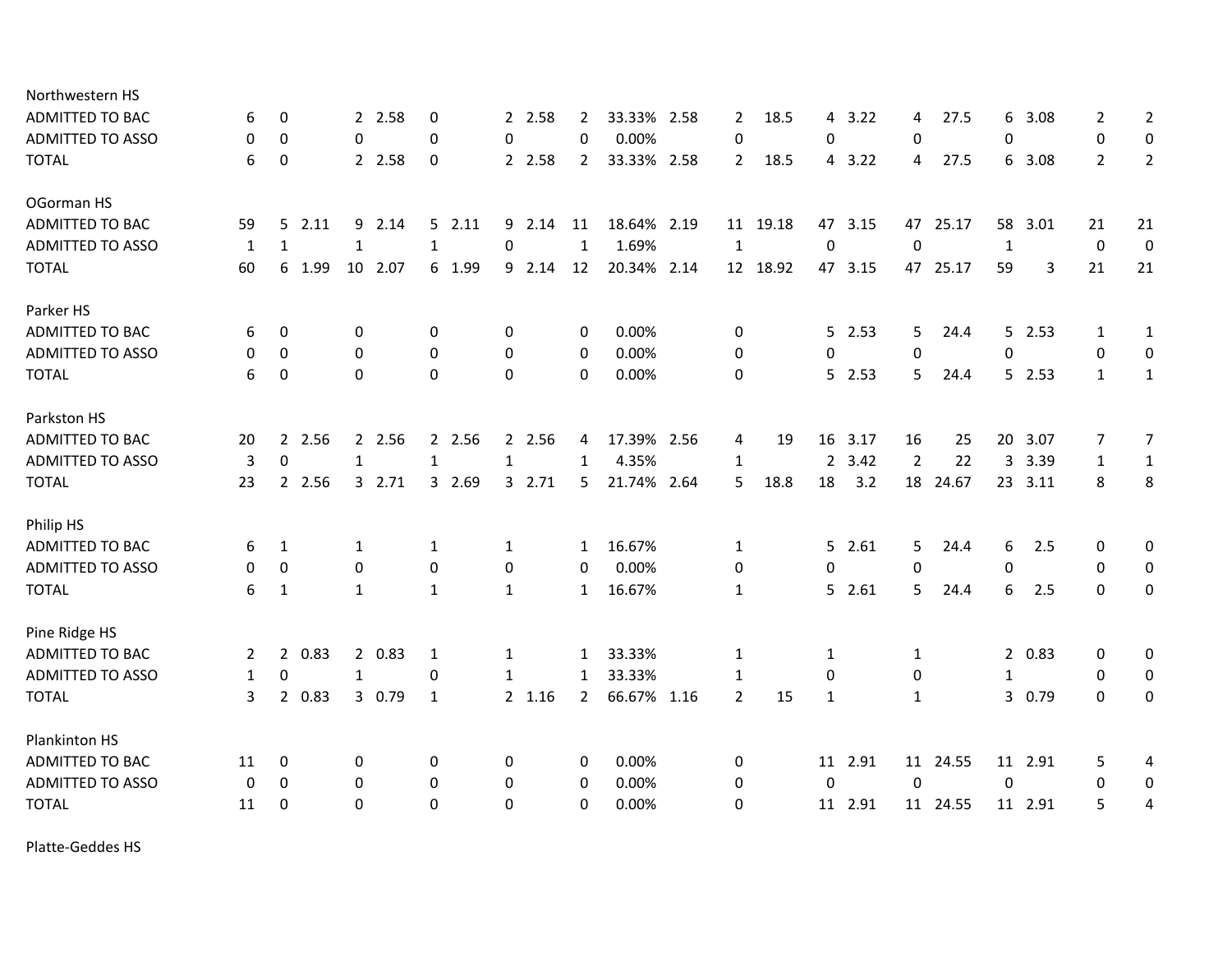| ADMITTED TO BAC         | 10           | $\mathbf{1}$ |         | 4            | 2.03    | $\mathbf{1}$ |         | 4            | 2.03    | 4              | 40.00% 2.03 |     | 4            | 19       | 6            | 3.77    | 6              | 29.67    | 10 <sup>°</sup>  | 3.27     | 4              | 4                |
|-------------------------|--------------|--------------|---------|--------------|---------|--------------|---------|--------------|---------|----------------|-------------|-----|--------------|----------|--------------|---------|----------------|----------|------------------|----------|----------------|------------------|
| <b>ADMITTED TO ASSO</b> | 0            | 0            |         | 0            |         | $\pmb{0}$    |         | $\Omega$     |         | 0              | 0.00%       |     | 0            |          | $\pmb{0}$    |         | $\Omega$       |          | $\boldsymbol{0}$ |          | 0              | 0                |
| <b>TOTAL</b>            | 10           | 1            |         |              | 4 2.03  | 1            |         |              | 4 2.03  | 4              | 40.00% 2.03 |     | 4            | 19       | 6            | 3.77    |                | 6 29.67  |                  | 10 3.27  | 4              | 4                |
| RC Christian HS         |              |              |         |              |         |              |         |              |         |                |             |     |              |          |              |         |                |          |                  |          |                |                  |
| ADMITTED TO BAC         | 2            | 0            |         | 0            |         | $\mathbf{0}$ |         | 0            |         | $\Omega$       | 0.00%       |     | 0            |          |              | 2 3.39  | 2              | 22       |                  | 2 3.39   | 1              | $\mathbf{1}$     |
| <b>ADMITTED TO ASSO</b> | $\mathbf{1}$ | $\Omega$     |         | $\mathbf{1}$ |         | $\Omega$     |         | $\mathbf{1}$ |         | 1              | 33.33%      |     | $\mathbf{1}$ |          | 0            |         | 0              |          | $\mathbf{1}$     |          | 0              | 0                |
| <b>TOTAL</b>            | 3            | $\Omega$     |         | $\mathbf{1}$ |         | $\Omega$     |         | $\mathbf{1}$ |         | 1              | 33.33%      |     | $\mathbf{1}$ |          |              | 2 3.39  | $\overline{2}$ | 22       |                  | 3 3.26   | $\mathbf{1}$   | $\mathbf{1}$     |
| Rapid City Central      |              |              |         |              |         |              |         |              |         |                |             |     |              |          |              |         |                |          |                  |          |                |                  |
| ADMITTED TO BAC         | 108          |              | 12 2.25 |              | 36 2.34 |              | 11 2.34 |              | 34 2.42 | 40             | 37.04% 2.42 |     | 40           | 19.5     |              | 66 2.82 | 66             | 24.3     |                  | 106 2.69 | 24             | 21               |
| ADMITTED TO ASSO        | 3            |              | 2.11    |              | 2.11    | 1            |         |              | 2.11    | 2              | 1.85% 2.11  |     | 2            | 16.5     | 0            |         | 0              |          |                  | 22.11    | 0              | $\boldsymbol{0}$ |
| <b>TOTAL</b>            | 111          | 14           | 2.23    |              | 38 2.33 |              | 12 2.32 |              | 36 2.41 | 42             | 38.89% 2.41 |     | 42           | 19.36    |              | 66 2.82 | 66             | 24.3     |                  | 108 2.69 | 24             | 21               |
| Red Cloud Indian S      |              |              |         |              |         |              |         |              |         |                |             |     |              |          |              |         |                |          |                  |          |                |                  |
| ADMITTED TO BAC         | 7            |              | 3 2.38  |              | 4 1.88  |              | 3 2.38  |              | 4 1.88  | 4              | 50.00% 1.88 |     | 4            | 16.5     | 3            | 2.28    | 3              | 25.67    |                  | 72.13    | 0              | 0                |
| <b>ADMITTED TO ASSO</b> | $\mathbf{1}$ | 1            |         | 1            |         | $\mathbf{1}$ |         | $\mathbf{1}$ |         | 1              | 12.50%      |     | $\mathbf{1}$ |          | $\pmb{0}$    |         | 0              |          | $\mathbf{1}$     |          | $\mathbf 0$    | $\mathbf 0$      |
| <b>TOTAL</b>            | 8            | 4            | 2.23    | 5            | 1.9     |              | 4 2.23  | 5            | 1.9     | 5              | 62.50%      | 1.9 | 5            | 16.6     |              | 3 2.28  |                | 3 25.67  |                  | 8 2.11   | $\Omega$       | 0                |
| Redfield HS             |              |              |         |              |         |              |         |              |         |                |             |     |              |          |              |         |                |          |                  |          |                |                  |
| ADMITTED TO BAC         | 21           | 1            |         |              | 4 2.38  | 1            |         |              | 4 2.38  | 5              | 22.73% 2.25 |     | 5            | 19       |              | 16 2.97 |                | 16 24.69 |                  | 21 2.84  | 7              | $\overline{7}$   |
| <b>ADMITTED TO ASSO</b> | $\mathbf{1}$ | 1            |         | 1            |         | 1            |         | 1            |         | 1              | 4.55%       |     | $\mathbf{1}$ |          | 0            |         | $\Omega$       |          | $\mathbf{1}$     |          | 0              | $\mathbf 0$      |
| <b>TOTAL</b>            | 22           |              | 2 1.08  |              | 5 1.99  |              | 2 1.08  |              | 5 1.99  | 6              | 27.27% 1.95 |     | 6            | 19.17    |              | 16 2.97 |                | 16 24.69 |                  | 22 2.76  | $\overline{7}$ | $\overline{7}$   |
| Roncalli HS             |              |              |         |              |         |              |         |              |         |                |             |     |              |          |              |         |                |          |                  |          |                |                  |
| ADMITTED TO BAC         | 20           | 0            |         |              | 5 2.71  | 0            |         |              | 3 2.35  | 3              | 15.00% 2.35 |     |              | 3 21.33  |              | 17 3.19 |                | 17 23.94 | 20               | 3.1      | 10             | 10               |
| <b>ADMITTED TO ASSO</b> | 0            | 0            |         | 0            |         | 0            |         | 0            |         | 0              | 0.00%       |     | 0            |          | $\pmb{0}$    |         | $\mathbf 0$    |          | $\mathbf 0$      |          | $\mathbf 0$    | $\mathbf 0$      |
| <b>TOTAL</b>            | 20           | 0            |         |              | 5 2.71  | 0            |         |              | 3 2.35  | 3              | 15.00% 2.35 |     |              | 3 21.33  |              | 17 3.19 |                | 17 23.94 | 20               | 3.1      | 10             | 10               |
| Roosevelt HS            |              |              |         |              |         |              |         |              |         |                |             |     |              |          |              |         |                |          |                  |          |                |                  |
| <b>ADMITTED TO BAC</b>  | 97           | 13           | 2.6     |              | 21 2.54 |              | 16 2.45 |              | 18 2.56 | 26             | 25.24% 2.53 |     |              | 26 19.69 |              | 71 2.81 |                | 70 24.44 |                  | 97 2.74  | 24             | 24               |
| ADMITTED TO ASSO        | 6            | 3            | 2.53    |              | 3 1.49  |              | 3 2.53  |              | 3 1.49  | $\overline{4}$ | 3.88% 2.31  |     |              | 4 17.75  |              | 2 3.43  | $\overline{2}$ | 23.5     |                  | 62.82    | $\mathbf{0}$   | 0                |
| <b>TOTAL</b>            | 103          |              | 16 2.59 |              | 24 2.46 |              | 19 2.46 |              | 21 2.46 | 30             | 29.13% 2.51 |     |              | 30 19.43 |              | 73 2.82 |                | 72 24.42 |                  | 103 2.75 | 24             | 24               |
| Roslyn HS               |              |              |         |              |         |              |         |              |         |                |             |     |              |          |              |         |                |          |                  |          |                |                  |
| ADMITTED TO BAC         | 3            | 0            |         |              | 2 3.58  | 0            |         |              | 2 3.58  | $\mathbf{2}$   | 66.67% 3.58 |     | 2            | 22.5     | $\mathbf{1}$ |         | 1              |          |                  | 3 3.62   | 0              | 0                |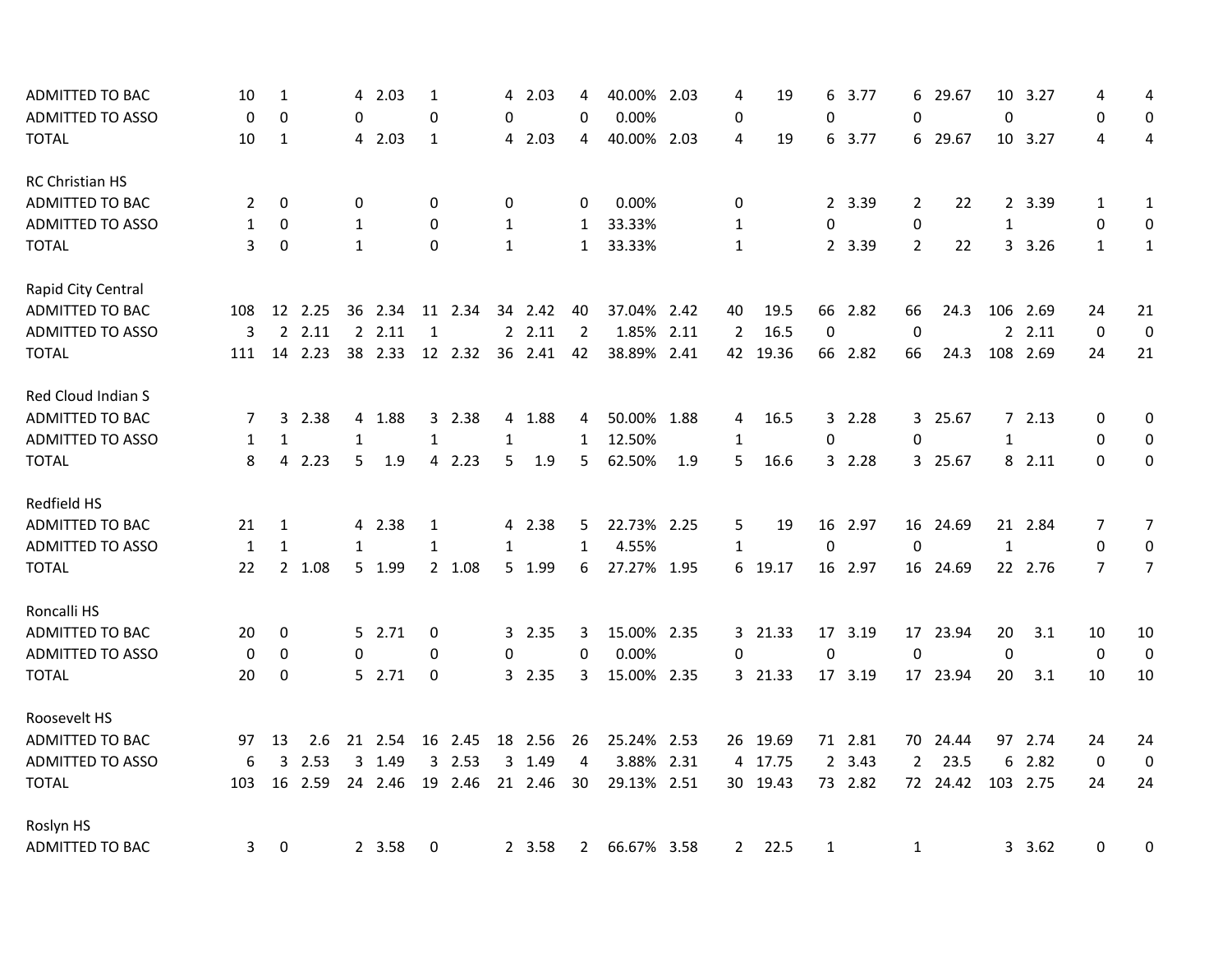| <b>ADMITTED TO ASSO</b> | 0                | 0            |         | 0              |        | $\Omega$     |                | 0              |        | $\Omega$       | 0.00%       |   | 0                |          | 0              |         | $\Omega$       |          | 0            |               | 0              | 0                |
|-------------------------|------------------|--------------|---------|----------------|--------|--------------|----------------|----------------|--------|----------------|-------------|---|------------------|----------|----------------|---------|----------------|----------|--------------|---------------|----------------|------------------|
| <b>TOTAL</b>            | 3                | 0            |         |                | 2 3.58 | 0            |                |                | 2 3.58 | $\overline{2}$ | 66.67% 3.58 |   | $\overline{2}$   | 22.5     | 1              |         | $\mathbf{1}$   |          |              | 3.62          | $\Omega$       | 0                |
| SF Christian            |                  |              |         |                |        |              |                |                |        |                |             |   |                  |          |                |         |                |          |              |               |                |                  |
| <b>ADMITTED TO BAC</b>  | 5                | $\mathbf{1}$ |         | $\mathbf{1}$   |        | 1            |                | $\mathbf{1}$   |        | $\mathbf{1}$   | 16.67%      |   | $\mathbf{1}$     |          |                | 4 3.57  | 4              | 24       |              | 5 3.37        | $\overline{2}$ | $\overline{2}$   |
| <b>ADMITTED TO ASSO</b> | 1                | 0            |         | $\mathbf{1}$   |        | 0            |                | $\mathbf{1}$   |        | 1              | 16.67%      |   | 1                |          | 0              |         | 0              |          | 1            |               | 0              | $\mathbf 0$      |
| <b>TOTAL</b>            | 6                | $\mathbf{1}$ |         | $\overline{2}$ | 0      | $\mathbf{1}$ |                | $\overline{2}$ | 0      | $\overline{2}$ | 33.33%      | 0 | $\overline{2}$   | 18.5     |                | 4 3.57  | 4              | 24       |              | $6\quad 3.12$ | $\overline{2}$ | $\overline{2}$   |
| Saint Mary HS           |                  |              |         |                |        |              |                |                |        |                |             |   |                  |          |                |         |                |          |              |               |                |                  |
| <b>ADMITTED TO BAC</b>  | 9                | $\mathbf{1}$ |         |                | 2 2.65 | 1            |                |                | 2 2.65 | $\overline{2}$ | 22.22% 2.65 |   | 2                | 20       |                | 7 2.64  |                | 7 24.14  |              | 9 2.64        | $\mathbf{1}$   | $\mathbf{1}$     |
| <b>ADMITTED TO ASSO</b> | 0                | 0            |         | 0              |        | 0            |                | 0              |        | 0              | 0.00%       |   | $\boldsymbol{0}$ |          | $\pmb{0}$      |         | 0              |          | 0            |               | 0              | 0                |
| <b>TOTAL</b>            | 9                | $1\,$        |         |                | 2 2.65 | 1            |                |                | 2 2.65 | $\overline{2}$ | 22.22% 2.65 |   | $\overline{2}$   | 20       |                | 7 2.64  |                | 7 24.14  |              | 9 2.64        | $\mathbf{1}$   | $\mathbf{1}$     |
| Scotland HS             |                  |              |         |                |        |              |                |                |        |                |             |   |                  |          |                |         |                |          |              |               |                |                  |
| ADMITTED TO BAC         | 6                | $\mathbf{1}$ |         | 1              |        | 1            |                | $\mathbf{1}$   |        | 1              | 14.29%      |   | $\mathbf{1}$     |          | 4              | 3.69    |                | 4 24.25  |              | 5 3.54        | 2              | $\overline{2}$   |
| <b>ADMITTED TO ASSO</b> | 2                |              | 2 0.75  |                | 2 0.75 | $\mathbf{1}$ |                |                | 2 0.75 | $\overline{2}$ | 28.57% 0.75 |   | $\overline{2}$   | 16.5     | 0              |         | 0              |          |              | 2 0.75        | $\pmb{0}$      | $\mathbf 0$      |
| <b>TOTAL</b>            | 8                |              | 3 1.58  |                | 3 1.58 | $\mathbf 2$  | $\overline{2}$ |                | 3 1.58 | 3              | 42.86% 1.58 |   |                  | 3 16.33  | 4              | 3.69    |                | 4 24.25  |              | 7 3.09        | $\overline{2}$ | $\overline{2}$   |
| Selby HS                |                  |              |         |                |        |              |                |                |        |                |             |   |                  |          |                |         |                |          |              |               |                |                  |
| ADMITTED TO BAC         | 4                | 0            |         | 0              |        | 0            |                | 0              |        | 0              | 0.00%       |   | 0                |          | $\overline{4}$ | 3.71    |                | 4 25.75  |              | 4 3.71        | 3              | 3                |
| ADMITTED TO ASSO        | 1                | 0            |         | 0              |        | 0            |                | 0              |        | 0              | 0.00%       |   | 0                |          | $\pmb{0}$      |         | 0              |          | 0            |               | 0              | $\boldsymbol{0}$ |
| <b>TOTAL</b>            | 5                | $\pmb{0}$    |         | 0              |        | $\Omega$     |                | 0              |        | 0              | 0.00%       |   | 0                |          | $\overline{4}$ | 3.71    |                | 4 25.75  |              | 4 3.71        | 3              | 3                |
| Sioux Valley HS         |                  |              |         |                |        |              |                |                |        |                |             |   |                  |          |                |         |                |          |              |               |                |                  |
| ADMITTED TO BAC         | 22               | $\mathbf{1}$ |         | 5.             | 2.1    | $\mathbf{1}$ |                |                | 62.16  | 6              | 27.27% 2.16 |   | 6                | 19.67    | 16             | 2.84    |                | 16 24.06 |              | 22 2.69       | 3              | $\mathbf{3}$     |
| <b>ADMITTED TO ASSO</b> | $\boldsymbol{0}$ | 0            |         | 0              |        | 0            |                | $\Omega$       |        | 0              | 0.00%       |   | 0                |          | 0              |         | $\mathbf 0$    |          | $\mathbf 0$  |               | 0              | $\mathbf 0$      |
| <b>TOTAL</b>            | 22               | 1            |         | 5              | 2.1    | $\mathbf{1}$ |                |                | 62.16  | 6              | 27.27% 2.16 |   |                  | 6 19.67  |                | 16 2.84 |                | 16 24.06 |              | 22 2.69       | 3              | 3                |
| Sisseton HS             |                  |              |         |                |        |              |                |                |        |                |             |   |                  |          |                |         |                |          |              |               |                |                  |
| ADMITTED TO BAC         | 12               | 1            |         |                | 2 3.04 | $\mathbf{1}$ |                |                | 2 3.04 | $\mathbf{2}$   | 15.38% 3.04 |   | 2                | 20       |                | 10 3.58 | 10             | 25.1     |              | 12 3.51       | 7              | $\overline{7}$   |
| <b>ADMITTED TO ASSO</b> | 1                | $\mathbf{1}$ |         | $\mathbf{1}$   |        | $\mathbf{1}$ |                | $\mathbf{1}$   |        | 1              | 7.69%       |   | $\mathbf{1}$     |          | $\mathbf 0$    |         | $\mathbf 0$    |          | $\mathbf{1}$ |               | $\mathbf 0$    | $\mathbf 0$      |
| <b>TOTAL</b>            | 13               |              | 2 2.32  |                | 3 2.85 |              | 2 2.32         |                | 3 2.85 | 3              | 23.08% 2.85 |   |                  | 3 18.33  |                | 10 3.58 | 10             | 25.1     |              | 13 3.45       | $\overline{7}$ | $\overline{7}$   |
| Spearfish HS            |                  |              |         |                |        |              |                |                |        |                |             |   |                  |          |                |         |                |          |              |               |                |                  |
| ADMITTED TO BAC         | 40               |              | 11 2.03 | 11             | 1.8    | 8            | 1.8            | 11             | 1.8    | 16             | 38.10% 1.83 |   |                  | 16 18.75 | 23             | 2.88    | 23             | 23.35    | 39           | 2.57          | 10             | 10               |
| <b>ADMITTED TO ASSO</b> | 3                |              | 2 2.07  | $\mathbf{1}$   |        | $\mathbf{1}$ |                | $\mathbf{1}$   |        | $\mathbf{1}$   | 2.38%       |   | $\mathbf{1}$     |          |                | 2 2.81  | $\overline{2}$ | 21.5     | 3            | 2.6           | 0              | $\pmb{0}$        |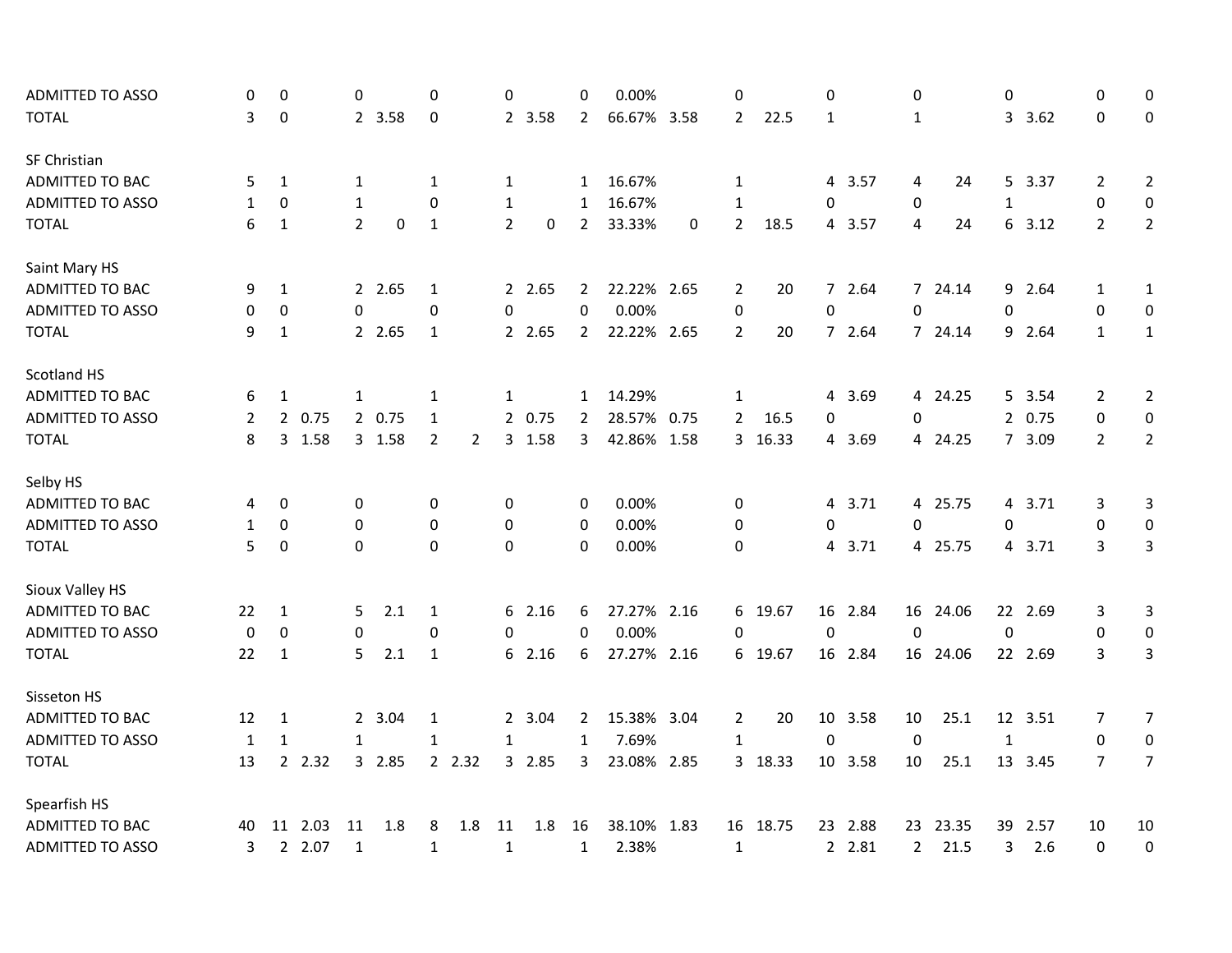| <b>TOTAL</b>             | 43  |                | 13 2.03 | 12               | 1.8     | 9                | 1.8     | 12             | 1.8     | 17             | 40.48% 1.83 |     |                  | 17 18.59 |                  | 25 2.88 | 25             | 23.2     |                | 42 2.58  | 10             | 10               |
|--------------------------|-----|----------------|---------|------------------|---------|------------------|---------|----------------|---------|----------------|-------------|-----|------------------|----------|------------------|---------|----------------|----------|----------------|----------|----------------|------------------|
| <b>St Thomas Moore</b>   |     |                |         |                  |         |                  |         |                |         |                |             |     |                  |          |                  |         |                |          |                |          |                |                  |
| ADMITTED TO BAC          | 21  | 0              |         |                  | 4 1.61  | 0                |         |                | 4 1.61  | 4              | 19.05% 1.61 |     | 4                | 20.5     |                  | 17 3.13 | 17             | 26       |                | 21 2.94  | 7              | $\overline{7}$   |
| <b>ADMITTED TO ASSO</b>  | 0   | 0              |         | 0                |         | $\Omega$         |         | 0              |         | 0              | 0.00%       |     | 0                |          | $\mathbf 0$      |         | $\pmb{0}$      |          | $\mathbf 0$    |          | $\mathbf 0$    | 0                |
| <b>TOTAL</b>             | 21  | 0              |         |                  | 4 1.61  | 0                |         |                | 4 1.61  | 4              | 19.05% 1.61 |     | 4                | 20.5     |                  | 17 3.13 | 17             | 26       |                | 21 2.94  | $\overline{7}$ | $\overline{7}$   |
| <b>Stanley County HS</b> |     |                |         |                  |         |                  |         |                |         |                |             |     |                  |          |                  |         |                |          |                |          |                |                  |
| <b>ADMITTED TO BAC</b>   | 8   | 3              | 2.79    |                  | 2 1.46  |                  | 3 2.79  |                | 2 1.46  | 4              | 44.44% 2.48 |     | 4                | 19.75    | 4                | 2.54    | 4              | 22.5     |                | 8 2.51   | $\mathbf{1}$   | $\mathbf{1}$     |
| <b>ADMITTED TO ASSO</b>  | 1   | $\pmb{0}$      |         | $\boldsymbol{0}$ |         | $\boldsymbol{0}$ |         | 0              |         | $\pmb{0}$      | 0.00%       |     | $\boldsymbol{0}$ |          | $\mathbf{1}$     |         | $\mathbf{1}$   |          | $\mathbf{1}$   |          | $\pmb{0}$      | $\pmb{0}$        |
| <b>TOTAL</b>             | 9   | 3              | 2.79    |                  | 2 1.46  |                  | 3 2.79  |                | 2 1.46  | 4              | 44.44% 2.48 |     |                  | 4 19.75  |                  | 5 2.39  | 5              | 22.8     |                | 9 2.43   | $\mathbf{1}$   | $\mathbf{1}$     |
| Stevens HS               |     |                |         |                  |         |                  |         |                |         |                |             |     |                  |          |                  |         |                |          |                |          |                |                  |
| ADMITTED TO BAC          | 102 | 12             | 2.5     | 13               | 1.86    | 12               | 2.5     |                | 12 1.82 | 19             | 17.76%      | 2.2 | 19               | 18.95    |                  | 82 2.85 |                | 82 24.93 |                | 101 2.76 | 23             | 22               |
| <b>ADMITTED TO ASSO</b>  | 6   | $\overline{4}$ | 1.8     | 4                | 1.9     | 4                | 1.8     | 4              | 1.9     | 5              | 4.67% 1.61  |     | 5                | 18       | $\mathbf{1}$     |         | $\mathbf{1}$   |          | 6              | 1.8      | $\mathbf 0$    | $\mathbf 0$      |
| <b>TOTAL</b>             | 108 | 16             | 2.36    |                  | 17 1.87 |                  | 16 2.36 |                | 16 1.84 | 24             | 22.43% 2.11 |     |                  | 24 18.75 | 83               | 2.84    |                | 83 24.89 |                | 107 2.72 | 23             | 22               |
| Stickney HS              |     |                |         |                  |         |                  |         |                |         |                |             |     |                  |          |                  |         |                |          |                |          |                |                  |
| <b>ADMITTED TO BAC</b>   | 5   | 1              |         | $\overline{2}$   | 2.3     | 1                |         | 2              | 2.3     | 2              | 40.00%      | 2.3 | 2                | 20       | 3                | 3.73    |                | 3 26.33  | 5              | 3.31     | 2              | $\overline{2}$   |
| <b>ADMITTED TO ASSO</b>  | 0   | 0              |         | 0                |         | 0                |         | 0              |         | $\mathbf 0$    | 0.00%       |     | 0                |          | $\boldsymbol{0}$ |         | 0              |          | 0              |          | 0              | $\boldsymbol{0}$ |
| <b>TOTAL</b>             | 5   | $\mathbf{1}$   |         | $\overline{2}$   | 2.3     | $\mathbf{1}$     |         | $\overline{2}$ | 2.3     | $\overline{2}$ | 40.00%      | 2.3 | $\overline{2}$   | 20       | $\overline{3}$   | 3.73    |                | 3 26.33  |                | 5 3.31   | $\overline{2}$ | $\overline{2}$   |
| <b>Sturgis HS</b>        |     |                |         |                  |         |                  |         |                |         |                |             |     |                  |          |                  |         |                |          |                |          |                |                  |
| ADMITTED TO BAC          | 44  | 4              | 2.24    | 10               | 1.95    |                  | 4 2.24  | 11             | 2.08    | 12             | 25.00% 2.15 |     | 12               | 19.67    | 32               | 2.89    |                | 31 24.81 | 44             | 2.73     | 14             | 13               |
| <b>ADMITTED TO ASSO</b>  | 4   | $\mathbf{1}$   |         | $\overline{2}$   | 2.16    | $\mathbf{1}$     |         |                | 22.16   | $\overline{2}$ | 4.17% 2.16  |     | $\overline{2}$   | 18.5     | $2^{\circ}$      | 2.68    | $\overline{2}$ | 25       | $\overline{4}$ | 2.47     | $\mathbf 0$    | $\mathbf 0$      |
| <b>TOTAL</b>             | 48  | 5              | 2.3     |                  | 12 1.98 | 5                | 2.3     | 13             | 2.09    | 14             | 29.17% 2.15 |     | 14               | 19.5     |                  | 34 2.88 |                | 33 24.82 |                | 48 2.72  | 14             | 13               |
| <b>Sully Buttes HS</b>   |     |                |         |                  |         |                  |         |                |         |                |             |     |                  |          |                  |         |                |          |                |          |                |                  |
| <b>ADMITTED TO BAC</b>   | 14  | 1              |         |                  | 5 2.74  | 1                |         |                | 5 2.74  | 5              | 35.71% 2.74 |     | 5                | 19.2     | 9                | 3.16    |                | 9 23.78  |                | 14 3.04  | 6              | 6                |
| <b>ADMITTED TO ASSO</b>  | 0   | $\mathbf 0$    |         | 0                |         | 0                |         | 0              |         | $\Omega$       | 0.00%       |     | 0                |          | $\mathbf 0$      |         | 0              |          | 0              |          | 0              | $\boldsymbol{0}$ |
| <b>TOTAL</b>             | 14  | 1              |         |                  | 5 2.74  | 1                |         |                | 5 2.74  | 5              | 35.71% 2.74 |     | 5                | 19.2     | 9                | 3.16    |                | 9 23.78  |                | 14 3.04  | 6              | 6                |
| Summit HS                |     |                |         |                  |         |                  |         |                |         |                |             |     |                  |          |                  |         |                |          |                |          |                |                  |
| ADMITTED TO BAC          | 3   | 0              |         | 0                |         | 0                |         | 1              |         | 1              | 33.33%      |     | 1                |          |                  | 2 2.58  | $\mathbf{2}$   | 23.5     |                | 32.23    | 0              | 0                |
| <b>ADMITTED TO ASSO</b>  | 0   | 0              |         | 0                |         | $\Omega$         |         | 0              |         | 0              | 0.00%       |     | 0                |          | 0                |         | $\Omega$       |          | $\Omega$       |          | 0              | 0                |
| <b>TOTAL</b>             | 3   | $\Omega$       |         | $\Omega$         |         | 0                |         | $\mathbf{1}$   |         | $\mathbf{1}$   | 33.33%      |     | $\mathbf{1}$     |          | $2^{\circ}$      | 2.58    | $\overline{2}$ | 23.5     |                | 32.23    | $\Omega$       | 0                |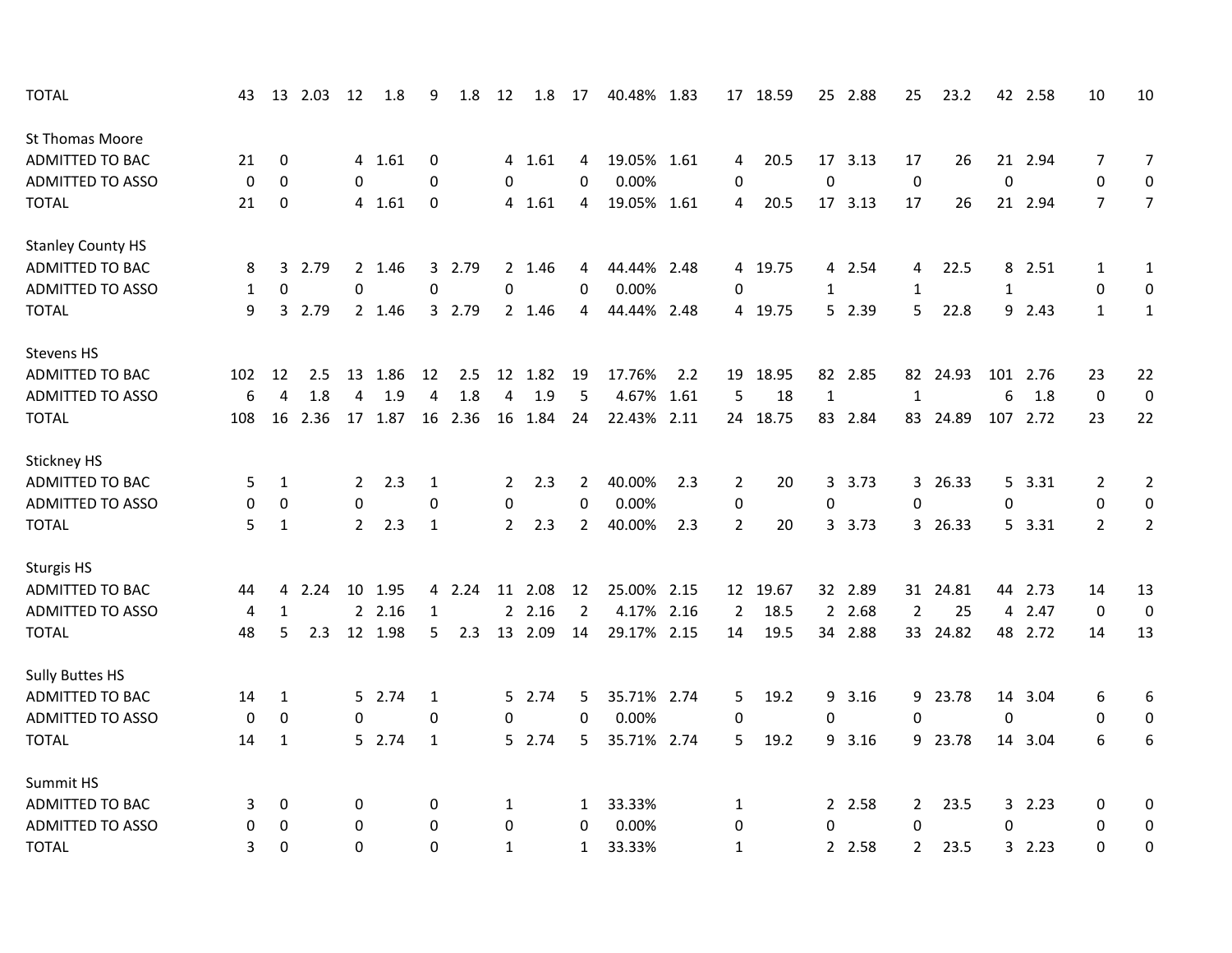| Sunshine Bible Aca       |    |             |         |    |                |              |         |             |                |                |             |      |                |          |              |            |                |          |                |                |                |                  |
|--------------------------|----|-------------|---------|----|----------------|--------------|---------|-------------|----------------|----------------|-------------|------|----------------|----------|--------------|------------|----------------|----------|----------------|----------------|----------------|------------------|
| ADMITTED TO BAC          | 3  | 0           |         | 1  |                | 0            |         | 0           |                | 0              | 0.00%       |      | 0              |          | 3            | 3.13       | $\overline{2}$ | 23.5     | 3              | 3.13           | 1              | 1                |
| <b>ADMITTED TO ASSO</b>  | 0  | 0           |         | 0  |                | $\Omega$     |         | $\mathbf 0$ |                | 0              | 0.00%       |      | 0              |          | 0            |            | 0              |          | 0              |                | 0              | 0                |
| <b>TOTAL</b>             | 3  | 0           |         | 1  |                | $\Omega$     |         | 0           |                | 0              | 0.00%       |      | 0              |          | 3            | 3.13       | $\overline{2}$ | 23.5     |                | 3.13           | $\mathbf{1}$   | 1                |
| T F Riggs Senior HS      |    |             |         |    |                |              |         |             |                |                |             |      |                |          |              |            |                |          |                |                |                |                  |
| ADMITTED TO BAC          | 83 | 9           | 2.57    |    | 16 2.43        |              | 9 2.57  |             | 15 2.52        | 17             | 19.77% 2.57 |      |                | 17 19.53 |              | 66 2.88    |                | 66 24.56 |                | 83 2.83        | 25             | 25               |
| <b>ADMITTED TO ASSO</b>  | 3  | 1           |         |    | 2 2.04         | $\mathbf{1}$ |         |             | 2 2.04         | $\overline{2}$ | 2.33% 2.04  |      | $\overline{2}$ | 18.5     | $\mathbf{1}$ |            | 1              |          | $\mathbf{3}$   | 2.32           | $\mathbf 0$    | $\boldsymbol{0}$ |
| <b>TOTAL</b>             | 86 |             | 10 2.57 | 18 | 2.4            |              | 10 2.57 |             | 17 2.48        | 19             | 22.09% 2.53 |      |                | 19 19.42 |              | 67 2.87    |                | 67 24.51 |                | 86 2.82        | 25             | 25               |
| Tea Area HS              |    |             |         |    |                |              |         |             |                |                |             |      |                |          |              |            |                |          |                |                |                |                  |
| ADMITTED TO BAC          | 13 | 3           | 2.86    | 5  | 2.2            |              | 3 2.86  |             | 4 1.82         | 5              | 38.46% 1.97 |      | 5              | 18.4     | 8            | 2.53       |                | 8 23.13  |                | 13 2.34        | 1              | 1                |
| <b>ADMITTED TO ASSO</b>  | 0  | 0           |         | 0  |                | $\Omega$     |         | 0           |                | $\Omega$       | 0.00%       |      | 0              |          | 0            |            | $\Omega$       |          | $\Omega$       |                | 0              | 0                |
| <b>TOTAL</b>             | 13 |             | 3 2.86  | 5. | 2.2            |              | 3 2.86  |             | 4 1.82         | 5              | 38.46% 1.97 |      | 5              | 18.4     |              | 8 2.53     |                | 8 23.13  |                | 13 2.34        | 1              | 1                |
| Timber Lake HS           |    |             |         |    |                |              |         |             |                |                |             |      |                |          |              |            |                |          |                |                |                |                  |
| ADMITTED TO BAC          | 7  | 1           |         | 3  | 1.9            | 1            |         |             | 2.52           | 3              | 42.86% 2.18 |      | 3              | 19.67    |              | 4 2.52     |                | 4 22.75  |                | 7 2.39         | 0              | 0                |
| <b>ADMITTED TO ASSO</b>  | 0  | 0           |         | 0  |                | 0            |         | $\mathbf 0$ |                | $\mathbf 0$    | 0.00%       |      | 0              |          | 0            |            | 0              |          | 0              |                | 0              | $\mathbf 0$      |
| <b>TOTAL</b>             | 7  | 1           |         | 3  | 1.9            | 1            |         |             | 2 2.52         | 3              | 42.86% 2.18 |      | 3              | 19.67    | 4            | 2.52       |                | 4 22.75  |                | 7 2.39         | 0              | 0                |
| <b>Todd County HS</b>    |    |             |         |    |                |              |         |             |                |                |             |      |                |          |              |            |                |          |                |                |                |                  |
| ADMITTED TO BAC          | 5  |             | 3 1.55  |    | 4 1.51         |              | 3, 1.55 |             | 3 1.55         | 3              | 42.86% 1.55 |      | 2              | 14.5     |              | 2 2.18     | $\mathbf{2}$   | 20.5     |                | 5 1.78         | 0              | 0                |
| <b>ADMITTED TO ASSO</b>  | 2  | 1           |         | 2  | $\overline{2}$ | 1            |         | 2           | $\overline{2}$ | $\overline{2}$ | 28.57%      | 2    | $\overline{2}$ | 19       | 0            |            | 0              |          | $\overline{2}$ | $\overline{2}$ | 0              | 0                |
| <b>TOTAL</b>             | 7  |             | 4 1.46  |    | 6 1.68         |              | 4 1.46  |             | $5$ 1.71       | 5              | 71.43% 1.71 |      | 4              | 16.75    |              | $2 \t2.18$ | $\overline{2}$ | 20.5     |                | 7 1.84         | 0              | 0                |
| <b>Tri-Valley Senior</b> |    |             |         |    |                |              |         |             |                |                |             |      |                |          |              |            |                |          |                |                |                |                  |
| ADMITTED TO BAC          | 22 |             | 5 2.37  |    | 8 2.29         |              | 4 2.68  |             | 7 2.47         | 9              | 39.13%      | 2.6  | 9              | 19.56    |              | 12 3.11    |                | 12 24.33 |                | 21 2.95        | 5              | 5                |
| <b>ADMITTED TO ASSO</b>  | 2  | $\mathbf 0$ |         |    | 2, 2.03        | $\mathbf 0$  |         |             | 2, 2.03        | $\overline{2}$ | 8.70%       | 2.03 | $\mathbf{2}$   | 19.5     | 0            |            | 0              |          |                | 2, 2.03        | 0              | $\mathbf 0$      |
| <b>TOTAL</b>             | 24 |             | 5 2.37  |    | 10 2.24        |              | 4 2.68  |             | 9 2.36         | 11             | 47.83%      | 2.5  |                | 11 19.55 |              | 12 3.11    |                | 12 24.33 |                | 23 2.88        | 5              | 5                |
| Tripp-Delmont HS         |    |             |         |    |                |              |         |             |                |                |             |      |                |          |              |            |                |          |                |                |                |                  |
| <b>ADMITTED TO BAC</b>   | 8  |             | 2, 2.25 |    | 3 2.65         |              | 2, 2.25 |             | 3 2.65         | 3              | 37.50% 2.65 |      |                | 3 17.33  |              | 5 2.84     | 5              | 25.2     |                | 8 2.78         | 2              | $\overline{2}$   |
| <b>ADMITTED TO ASSO</b>  | 0  | 0           |         | 0  |                | 0            |         | 0           |                | 0              | 0.00%       |      | 0              |          | 0            |            | 0              |          | 0              |                | 0              | $\mathbf 0$      |
| <b>TOTAL</b>             | 8  |             | 2.25    |    | 3 2.65         |              | 2 2.25  | 3           | 2.65           | 3              | 37.50% 2.65 |      | 3              | 17.33    | 5.           | 2.84       | 5              | 25.2     | 8              | 2.78           | $\overline{2}$ | $\overline{2}$   |
|                          |    |             |         |    |                |              |         |             |                |                |             |      |                |          |              |            |                |          |                |                |                |                  |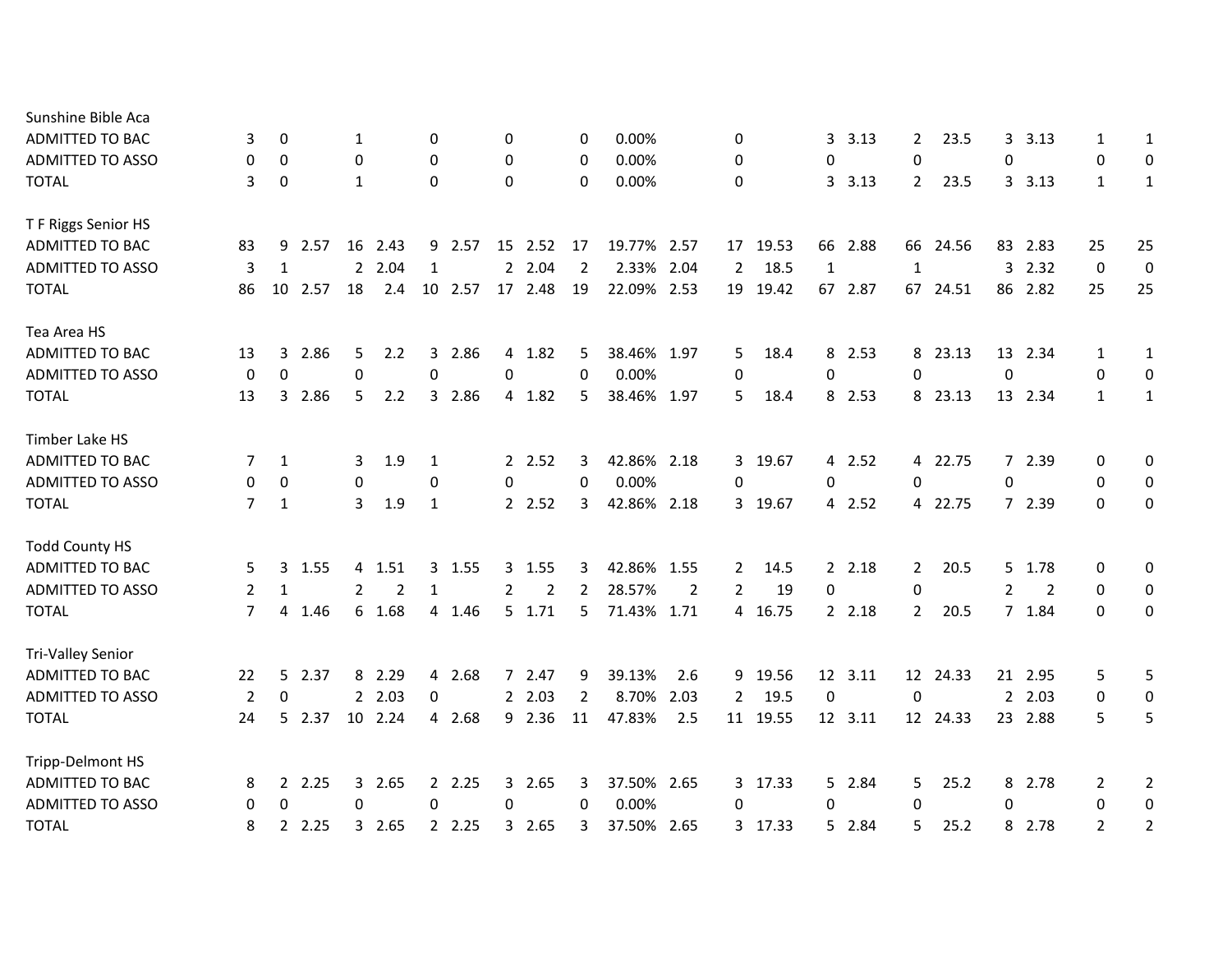| <b>Vermillion HS</b>       |     |                |      |              |         |              |          |              |         |                |             |      |                |       |                |       |                  |          |              |          |                |                |
|----------------------------|-----|----------------|------|--------------|---------|--------------|----------|--------------|---------|----------------|-------------|------|----------------|-------|----------------|-------|------------------|----------|--------------|----------|----------------|----------------|
| <b>ADMITTED TO BAC</b>     | 37  | 2              | 2.48 | 7            | 2.01    |              | $3$ 2.42 | $7^{\circ}$  | 2.01    | 7              | 16.67%      | 2.01 | 7              | 19.86 | 30             | 3.01  | 30               | 25.67    | 37           | 2.86     | 10             | 9              |
| <b>ADMITTED TO ASSO</b>    | 5   | $\mathbf 0$    |      |              | 2 2.24  | $\mathbf 0$  |          |              | 2.24    | $\overline{2}$ | 4.76%       | 2.24 | 2              | 17.5  | 3              | 3     | 3                | 22.33    |              | 5 2.75   | $\mathbf{1}$   | $\mathbf{1}$   |
| <b>TOTAL</b>               | 42  | $\overline{2}$ | 2.48 |              | 9 2.06  |              | 32.42    | 9            | 2.06    | 9              | 21.43% 2.06 |      | 9              | 19.33 | 33             | 3.01  |                  | 33 25.36 |              | 42 2.85  | 11             | 10             |
| Viborg HS                  |     |                |      |              |         |              |          |              |         |                |             |      |                |       |                |       |                  |          |              |          |                |                |
| <b>ADMITTED TO BAC</b>     | 7   | 1              |      | 1            |         | 1            |          | 1            |         | 1              | 16.67%      |      | 1              |       | 5              | 3.44  | 5                | 22.8     | 6            | 3.38     | 2              | $\overline{2}$ |
| <b>ADMITTED TO ASSO</b>    | 0   | 0              |      | 0            |         | 0            |          | 0            |         | 0              | 0.00%       |      | 0              |       | 0              |       | 0                |          | 0            |          | 0              | $\mathbf 0$    |
| <b>TOTAL</b>               | 7   | 1              |      | $\mathbf{1}$ |         | 1            |          | 1            |         | 1              | 16.67%      |      | $\mathbf{1}$   |       | 5              | 3.44  | 5                | 22.8     |              | 6 3.38   | $\overline{2}$ | $\overline{2}$ |
| <b>Wagner Community HS</b> |     |                |      |              |         |              |          |              |         |                |             |      |                |       |                |       |                  |          |              |          |                |                |
| <b>ADMITTED TO BAC</b>     | 11  | $\mathbf{2}$   | 1.81 | 3            | 2.67    |              | 2 1.81   |              | 3 2.67  | 4              | 36.36% 2.36 |      | 4              | 19    | $\overline{7}$ | 2.55  |                  | 7 25.29  | 11           | 2.5      | 3              | 3              |
| <b>ADMITTED TO ASSO</b>    | 0   | $\mathbf 0$    |      | 0            |         | 0            |          | 0            |         | 0              | 0.00%       |      | 0              |       | 0              |       | $\mathbf 0$      |          | 0            |          | 0              | $\mathbf 0$    |
| <b>TOTAL</b>               | 11  | $\mathbf{2}$   | 1.81 |              | 3 2.67  |              | 2 1.81   |              | 3 2.67  | 4              | 36.36% 2.36 |      | 4              | 19    |                | 72.55 |                  | 7 25.29  | 11           | 2.5      | 3              | 3              |
| Wall High Schoool          |     |                |      |              |         |              |          |              |         |                |             |      |                |       |                |       |                  |          |              |          |                |                |
| <b>ADMITTED TO BAC</b>     | 8   | 0              |      | 1            |         | 0            |          | $\mathbf{1}$ |         | 1              | 12.50%      |      | $\mathbf{1}$   |       | $7^{\circ}$    | 3.47  | 7                | 25       | 8            | 3.48     | 5              | 5              |
| <b>ADMITTED TO ASSO</b>    | 0   | $\mathbf 0$    |      | 0            |         | 0            |          | 0            |         | 0              | 0.00%       |      | 0              |       | $\pmb{0}$      |       | $\boldsymbol{0}$ |          | 0            |          | 0              | $\mathbf 0$    |
| <b>TOTAL</b>               | 8   | 0              |      | $\mathbf{1}$ |         | 0            |          | $\mathbf{1}$ |         | $\mathbf{1}$   | 12.50%      |      | $\mathbf{1}$   |       | $7^{\circ}$    | 3.47  | $\overline{7}$   | 25       | 8            | 3.48     | 5              | 5              |
| Warner HS                  |     |                |      |              |         |              |          |              |         |                |             |      |                |       |                |       |                  |          |              |          |                |                |
| <b>ADMITTED TO BAC</b>     | 10  | 1              |      | 1            |         | $\mathbf{1}$ |          | 1            |         | 2              | 18.18% 3.06 |      | $\overline{2}$ | 18    | 8              | 3.25  | 8                | 26       | 10           | 3.21     | 3              | 3              |
| <b>ADMITTED TO ASSO</b>    | 1   | $\mathbf 0$    |      | 0            |         | $\mathbf 0$  |          | 0            |         | 0              | 0.00%       |      | 0              |       | $\mathbf{1}$   |       | $\mathbf{1}$     |          | $\mathbf{1}$ |          | $\mathbf{1}$   | $\mathbf{1}$   |
| <b>TOTAL</b>               | 11  | 1              |      | $\mathbf{1}$ |         | $\mathbf{1}$ |          | 1            |         | $\overline{2}$ | 18.18% 3.06 |      | $\overline{2}$ | 18    | 9              | 3.26  | 9                | 26       |              | 11 3.23  | 4              | 4              |
| Washington SR HS           |     |                |      |              |         |              |          |              |         |                |             |      |                |       |                |       |                  |          |              |          |                |                |
| ADMITTED TO BAC            | 109 | 18             | 2.18 | 16           | 2.11    |              | 17 2.18  |              | 15 2.06 | 26             | 22.81% 2.15 |      | 26             | 19.08 | 83             | 2.95  |                  | 82 25.52 | 109          | 2.79     | 37             | 35             |
| <b>ADMITTED TO ASSO</b>    | 5   | $\mathbf{1}$   |      | $\mathbf{1}$ |         | $\mathbf{1}$ |          | $\mathbf{1}$ |         | $\overline{2}$ | 1.75% 1.87  |      | $\overline{2}$ | 18.5  | 3              | 1.92  | 3                | 20       | 5            | 1.9      | $\mathbf 0$    | $\mathbf 0$    |
| <b>TOTAL</b>               | 114 | 19             | 2.18 |              | 17 2.07 |              | 18 2.19  | 16           | 2.02    | 28             | 24.56% 2.13 |      | 28             | 19.04 | 86             | 2.92  |                  | 85 25.33 |              | 114 2.77 | 37             | 35             |
| Watertown Senior HS        |     |                |      |              |         |              |          |              |         |                |             |      |                |       |                |       |                  |          |              |          |                |                |
| <b>ADMITTED TO BAC</b>     | 86  | $\overline{7}$ | 2.35 | 21           | 2.39    |              | 72.35    |              | 24 2.48 | 25             | 28.74%      | 2.5  | 25             | 19.28 | 58             | 2.92  | 58               | 24.88    | 83           | 2.82     | 18             | 17             |
| <b>ADMITTED TO ASSO</b>    | 4   | 3              | 1.8  | 3            | 1.8     |              | 2 1.86   | 3            | 1.8     | 3              | 3.45%       | 1.8  | 3              | 14.33 | 1              |       | 1                |          | 4            | 2.74     | $\Omega$       | $\pmb{0}$      |
| <b>TOTAL</b>               | 90  | 10             | 2.26 | 24           | 2.36    |              | 9 2.33   | 27           | 2.45    | 28             | 32.18%      | 2.47 | 28             | 18.75 | 59             | 2.93  | 59               | 24.81    | 87           | 2.82     | 18             | 17             |
|                            |     |                |      |              |         |              |          |              |         |                |             |      |                |       |                |       |                  |          |              |          |                |                |

Waverly HS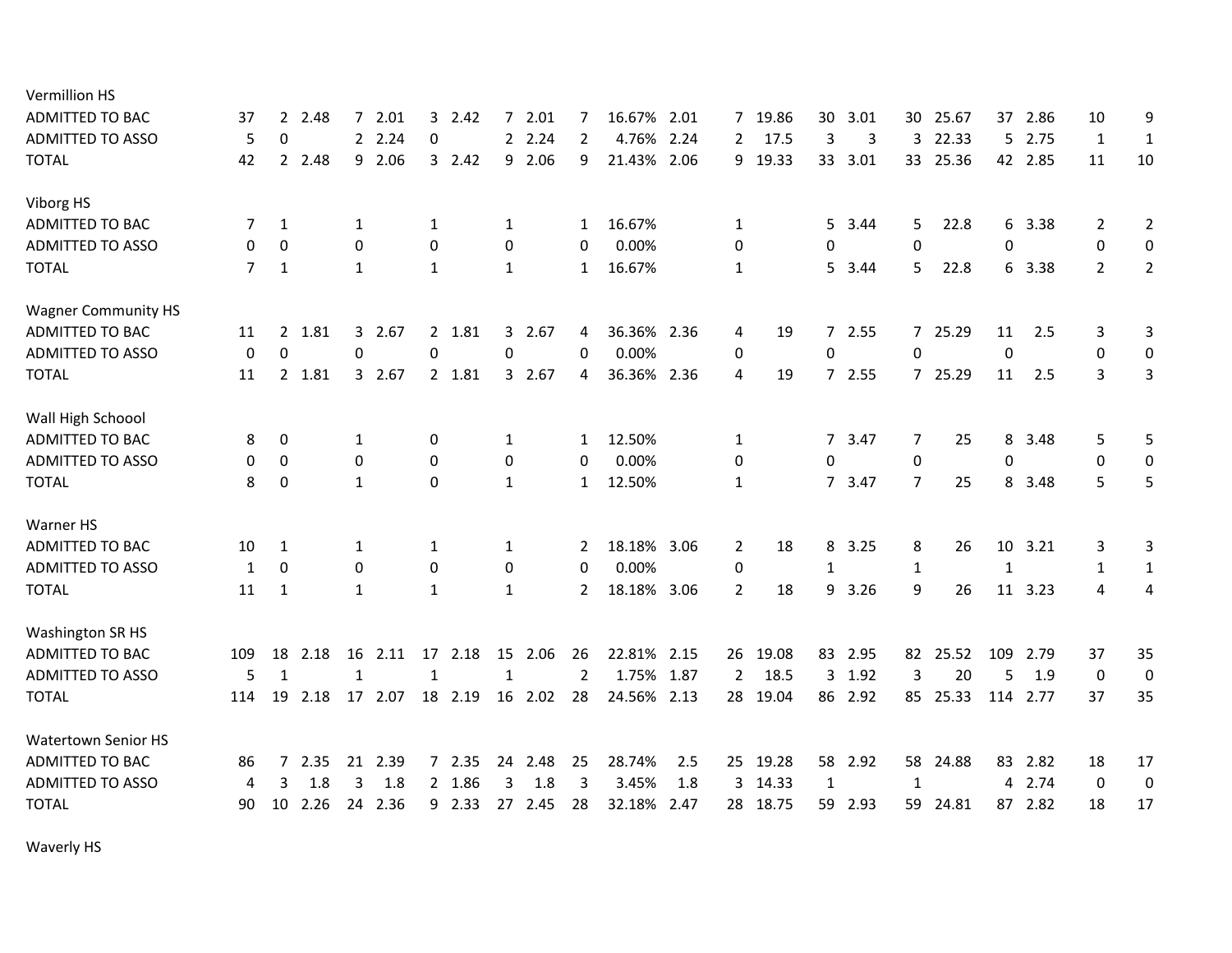| <b>ADMITTED TO BAC</b>    | 8              | 3            | 1.64   |              | 2 2.56 | $\overline{2}$ | $\overline{2}$ | $2^{\circ}$  | 2.56   | 4              | 50.00% 2.29 |      | 4              | 18      | 4            | 2.91    | 4            | 23.5     | 8            | 2.66    | 3              | 3              |
|---------------------------|----------------|--------------|--------|--------------|--------|----------------|----------------|--------------|--------|----------------|-------------|------|----------------|---------|--------------|---------|--------------|----------|--------------|---------|----------------|----------------|
| <b>ADMITTED TO ASSO</b>   | 0              | $\mathbf 0$  |        | 0            |        | $\pmb{0}$      |                | 0            |        | 0              | 0.00%       |      | 0              |         | $\pmb{0}$    |         | 0            |          | $\mathbf 0$  |         | $\mathbf 0$    | $\mathbf 0$    |
| <b>TOTAL</b>              | 8              |              | 3 1.64 |              | 2 2.56 | 2              | $\overline{2}$ |              | 2 2.56 | 4              | 50.00% 2.29 |      | 4              | 18      | 4            | 2.91    | 4            | 23.5     |              | 8 2.66  | 3              | 3              |
| Webster HS                |                |              |        |              |        |                |                |              |        |                |             |      |                |         |              |         |              |          |              |         |                |                |
| ADMITTED TO BAC           | 12             | 0            |        | 1            |        | 0              |                | 1            |        | $\mathbf{1}$   | 7.14%       |      | $\mathbf{1}$   |         |              | 11 3.18 |              | 11 23.18 |              | 12 3.15 | 4              | 4              |
| <b>ADMITTED TO ASSO</b>   | $\overline{2}$ |              | 2 1.83 | $\mathbf{1}$ |        |                | 2 1.83         |              | 2 1.83 | $\overline{2}$ | 14.29%      | 1.83 | $\overline{2}$ | 18      | $\mathbf 0$  |         | $\Omega$     |          |              | 2 1.83  | 0              | $\pmb{0}$      |
| <b>TOTAL</b>              | 14             |              | 2 1.83 |              | 2 2.35 |                | 2 1.83         |              | 32.18  | 3              | 21.43% 2.18 |      | 3              | 18      |              | 11 3.18 |              | 11 23.18 |              | 14 3.01 | 4              | 4              |
| <b>Wessington SPGS HS</b> |                |              |        |              |        |                |                |              |        |                |             |      |                |         |              |         |              |          |              |         |                |                |
| ADMITTED TO BAC           | 8              | 1            |        |              | 3 2.85 | $\mathbf 1$    |                |              | 3 2.85 | 3              | 37.50% 2.85 |      |                | 3 18.33 |              | 5 2.81  | 5            | 26       | 8            | 2.82    | 2              | $\overline{2}$ |
| <b>ADMITTED TO ASSO</b>   | 0              | $\pmb{0}$    |        | 0            |        | 0              |                | 0            |        | $\mathbf 0$    | 0.00%       |      | 0              |         | 0            |         | 0            |          | $\mathbf 0$  |         | $\pmb{0}$      | $\mathbf 0$    |
| <b>TOTAL</b>              | 8              | $\mathbf{1}$ |        |              | 3 2.85 | $\mathbf{1}$   |                |              | 3 2.85 | 3              | 37.50% 2.85 |      |                | 3 18.33 |              | 5 2.81  | 5            | 26       |              | 8 2.82  | $\overline{2}$ | $\overline{2}$ |
| West Central HS           |                |              |        |              |        |                |                |              |        |                |             |      |                |         |              |         |              |          |              |         |                |                |
| ADMITTED TO BAC           | 17             | 0            |        | 1            |        | 0              |                | 1            |        | 1              | 5.56%       |      | 1              |         | 16           | 3.07    |              | 16 25.88 | 17           | 3.01    | 7              | 7              |
| <b>ADMITTED TO ASSO</b>   | 1              | $\mathbf 0$  |        | 0            |        | $\mathbf 0$    |                | 0            |        | 0              | 0.00%       |      | 0              |         | $\mathbf{1}$ |         | $\mathbf{1}$ |          | $\mathbf{1}$ |         | $\mathbf 0$    | $\mathbf 0$    |
| <b>TOTAL</b>              | 18             | 0            |        | $\mathbf{1}$ |        | 0              |                | $\mathbf{1}$ |        | $\mathbf{1}$   | 5.56%       |      | $\mathbf{1}$   |         | 17           | 3.12    |              | 17 25.53 |              | 18 3.06 | $\overline{7}$ | $\overline{7}$ |
| White Lake HS             |                |              |        |              |        |                |                |              |        |                |             |      |                |         |              |         |              |          |              |         |                |                |
| <b>ADMITTED TO BAC</b>    | 3              | 0            |        | 0            |        | 0              |                | 0            |        | 0              | 0.00%       |      | 0              |         | 3            | 3.45    |              | 3 23.33  |              | 3 3.45  | 2              | $\overline{2}$ |
| ADMITTED TO ASSO          | $\mathbf{1}$   | 0            |        | 0            |        | 0              |                | 0            |        | 0              | 0.00%       |      | 0              |         | $\mathbf{1}$ |         | $\mathbf{1}$ |          | $\mathbf{1}$ |         | $\mathbf{1}$   | $\mathbf{1}$   |
| <b>TOTAL</b>              | 4              | 0            |        | 0            |        | 0              |                | 0            |        | 0              | 0.00%       |      | 0              |         | 4            | 3.47    |              | 4 24.25  |              | 4 3.47  | 3              | 3              |
| Willow Lake HS            |                |              |        |              |        |                |                |              |        |                |             |      |                |         |              |         |              |          |              |         |                |                |
| <b>ADMITTED TO BAC</b>    | 5              | 0            |        | 0            |        | 0              |                | 0            |        | 0              | 0.00%       |      | 0              |         | 5            | 2.99    | 5            | 25.4     |              | 5 2.99  | 3              | 3              |
| ADMITTED TO ASSO          | $\mathbf{1}$   | 0            |        | $\mathbf{1}$ |        | 0              |                | 0            |        | 0              | 0.00%       |      | 0              |         | $\mathbf{1}$ |         | $\mathbf{1}$ |          | $\mathbf{1}$ |         | 0              | $\pmb{0}$      |
| <b>TOTAL</b>              | 6              | 0            |        | $\mathbf{1}$ |        | $\Omega$       |                | 0            |        | 0              | 0.00%       |      | 0              |         |              | 6 2.99  | 6            | 24.5     |              | 6 2.99  | 3              | 3              |
| Wilmot HS                 |                |              |        |              |        |                |                |              |        |                |             |      |                |         |              |         |              |          |              |         |                |                |
| ADMITTED TO BAC           | 6              | 0            |        | 1            |        | 0              |                | 1            |        | 1              | 16.67%      |      | 1              |         |              | 5 2.76  | 5            | 23.2     |              | 6 2.82  | 2              | $\overline{2}$ |
| <b>ADMITTED TO ASSO</b>   | 0              | 0            |        | 0            |        | 0              |                | 0            |        | 0              | 0.00%       |      | 0              |         | 0            |         | 0            |          | 0            |         | $\mathbf 0$    | $\pmb{0}$      |
| <b>TOTAL</b>              | 6              | 0            |        | $\mathbf{1}$ |        | $\Omega$       |                | $\mathbf{1}$ |        | $\mathbf{1}$   | 16.67%      |      | $\mathbf{1}$   |         |              | 5 2.76  | 5            | 23.2     |              | 6 2.82  | $\overline{2}$ | $\overline{2}$ |
| Winner HS                 |                |              |        |              |        |                |                |              |        |                |             |      |                |         |              |         |              |          |              |         |                |                |
| <b>ADMITTED TO BAC</b>    | 25             |              | 6 2.32 |              | 8 2.36 |                | 6 2.32         |              | 8 2.36 | 8              | 28.57% 2.36 |      |                | 8 17.38 |              | 17 2.94 |              | 17 23.76 |              | 25 2.81 | 11             | 10             |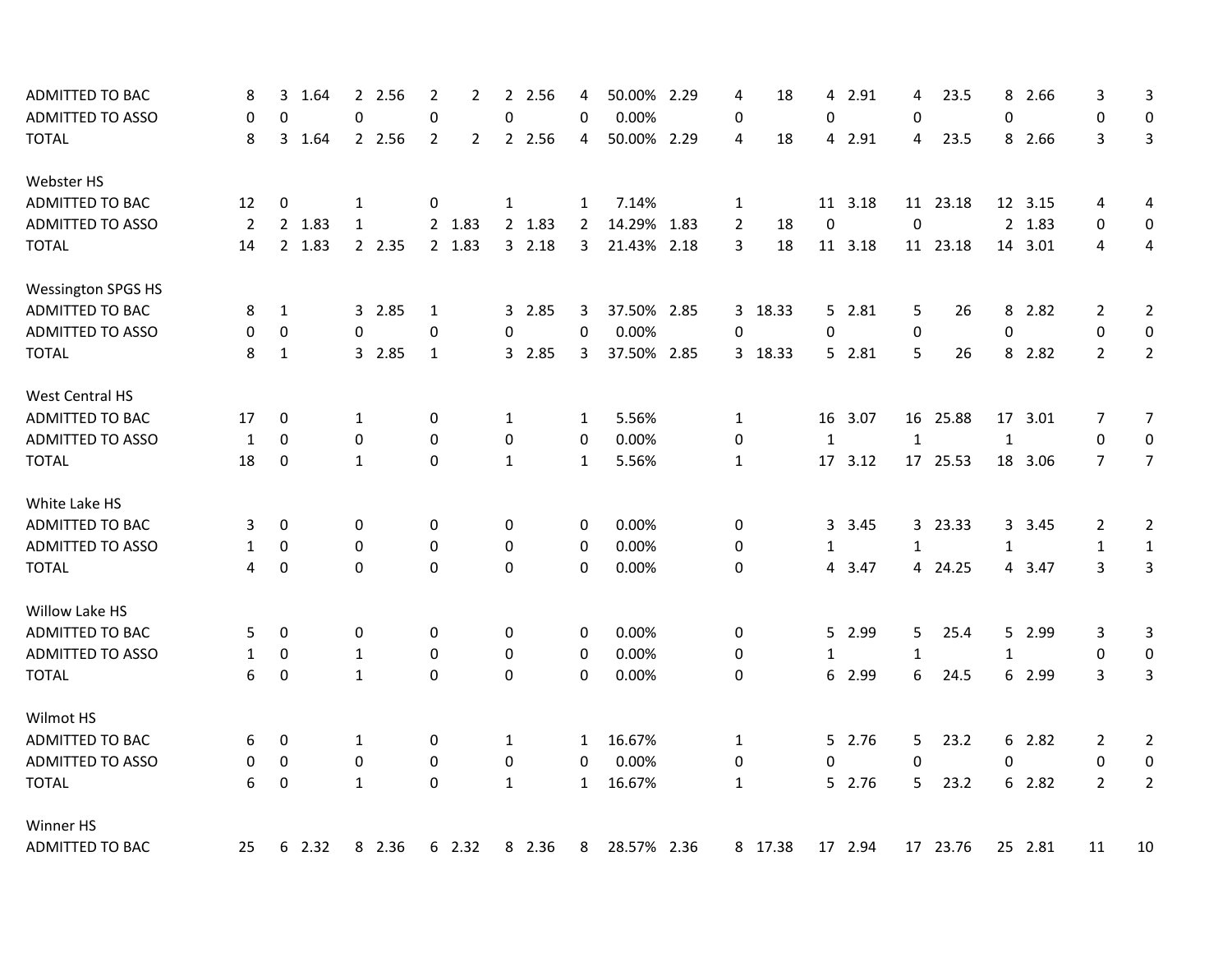| <b>ADMITTED TO ASSO</b> |          |              |          | $\mathbf{2}$ | 2.66     |              |          |              | 2 2.66   |              | 7.14%  | 2.66 |                | 18    |                |      |                       |       | 3    | 1.91   | 0            | 0   |
|-------------------------|----------|--------------|----------|--------------|----------|--------------|----------|--------------|----------|--------------|--------|------|----------------|-------|----------------|------|-----------------------|-------|------|--------|--------------|-----|
| <b>TOTAL</b>            | 28       |              | 2.57     | 10           | 2.43     |              | 2.57     | 10           | 2.43     | 10           | 35.71% | 2.43 | 10             | 17.5  | 18             | 2.84 | 18                    | 23.61 | 28   | 2.73   | 11           | 10  |
| Wolsey-Wessington HS    |          |              |          |              |          |              |          |              |          |              |        |      |                |       |                |      |                       |       |      |        |              |     |
| ADMITTED TO BAC         | 4        |              | 2.78     | 2            | 2.78     | 2            | 2.78     | 2            | 2.78     |              | 50.00% | 2.78 | $\overline{2}$ | 18    | $\mathbf{2}$   | 3.02 | $2^{\circ}$           | 22.5  |      | 4 2.93 |              |     |
| ADMITTED TO ASSO        | 0        | 0            |          | 0            |          | 0            |          | 0            |          | 0            | 0.00%  |      | 0              |       | 0              |      | 0                     |       | 0    |        | 0            | 0   |
| <b>TOTAL</b>            | 4        | $\mathbf{2}$ | 2.78     | $2^{\circ}$  | 2.78     | $2^{\circ}$  | 2.78     | $\mathbf{2}$ | 2.78     | 2            | 50.00% | 2.78 | $\overline{2}$ | 18    | 2              | 3.02 | $\mathbf{2}$          | 22.5  |      | 4 2.93 | $\mathbf{1}$ | 1   |
| Woonsocket HS           |          |              |          |              |          |              |          |              |          |              |        |      |                |       |                |      |                       |       |      |        |              |     |
| <b>ADMITTED TO BAC</b>  | 3        |              |          |              |          |              |          |              |          | $\mathbf{1}$ | 25.00% |      |                |       | $\overline{2}$ | 3.66 | $\mathbf{2}^{\prime}$ | 23    | 3    | 2.93   | 2            | 2   |
| ADMITTED TO ASSO        |          | 0            |          | 0            |          |              |          | 0            |          | 1            | 25.00% |      |                |       | 0              |      | $\Omega$              |       |      |        | 0            | 0   |
| <b>TOTAL</b>            |          | 1            |          |              |          |              | 2 1.93   |              |          | 2            | 50.00% | 1.93 | $\overline{2}$ | 17.5  | 2              | 3.66 | $\overline{2}$        | 23    |      | 4 2.94 | 2            | 2   |
| Yankton HS              |          |              |          |              |          |              |          |              |          |              |        |      |                |       |                |      |                       |       |      |        |              |     |
| <b>ADMITTED TO BAC</b>  | 77       | 3            | 1.59     | 12           | 2.16     |              | 3 1.59   | 13           | 2.16     | 14           | 17.95% | 2.2  | 14             | 19.5  | 63             | 3.26 | 63                    | 24.98 | 77   | 3.12   | 34           | 34  |
| ADMITTED TO ASSO        | 2        | $\mathbf{0}$ |          | 0            |          | $\mathbf{0}$ |          | 0            |          | 0            | 0.00%  |      | 0              |       |                |      |                       |       |      |        | 0            | 0   |
| <b>TOTAL</b>            | 79       | 3            | 1.59     | 12           | 2.16     |              | 3 1.59   | 13           | 2.16     | 14           | 17.95% | 2.2  | 14             | 19.5  | 64             | 3.26 | 64                    | 24.98 | 78   | 3.12   | 34           | 34  |
| <b>SOUTH DAKOTA HS</b>  |          |              |          |              |          |              |          |              |          |              |        |      |                |       |                |      |                       |       |      |        |              |     |
| ADMITTED TO BAC         | 2577     | 316          | 2.28 564 |              | 2.36 305 |              | 2.31 562 |              | 2.36 682 |              | 25.27% | 2.37 | 679            | 19.18 | 1864           | 2.99 | 1859                  | 24.75 | 2546 | 2.86   | 738          | 711 |
| <b>ADMITTED TO ASSO</b> | 159      | -55          | 1.94     | -97          |          | 52           | 2.01     | 98           | 2.01 104 |              | 3.85%  | 2.03 | 104            | 17.84 | 49             | 2.89 | 49                    | 22.45 | 153  | 2.4    | 8            | 8   |
| <b>TOTAL</b>            | 2736 371 |              | 2.24 661 |              | 2.32     | 357          | 2.27     | 660          | 2.32     | 786          | 29.12% | 2.33 | 783            | 19    | 1913           | 2.99 | 1908                  | 24.69 | 2699 | 2.84   | 746          | 719 |

NOTE:

1. THE REPORT INCLUDES 2009 SOUTH DAKOTA HIGH SCHOOL GRADUATES WHO ENTERED REGENTAL INSTITUTIONS FALL 2009 AND ENROLLED AT LEAST 12 HOURS.

SCHOOL, TIOSPA ZINA TRIBAL SCHOOL, WAUBAY HIGH SCHOOL, WHITE RIVER HIGH SCHOOL. THIS IS NOT AN INDICATION OF HOW THE STUDENTS PERFORMED. THE INFORMATION IS CONTAINED IN THE SD SCHOOLS TOTAL. HIGH SCHOOL, MARTY INDIAN SCHOOL, OELRICHS HIGH SCHOOL, OLDHAM-RAMONA HIGH SCHOOL, SANBORN CENTRAL HIGH SCHOOL, SOUTH SHORE HIGH SCHOOL, EDGEMONT HIGH SCHOOL, EDMUNDS CENTRAL HIGH SCHOOL, ETHAN HIGH SCHOOL, FLORENCE HIGH SCHOOL, HANSON HIGH SCHOOL, LEMMON HIGH SCHOOL, BISON HIGH SCHOOL, BONESTEEL-FAIRFAX SCHOOL, CROW CREEK RES HIGH SCHOOL, DAKOTA CHRISTIAN HIGH SCHOOL, DOLAND PUBLIC FROM THE REPORT AT SCHOOLS WITH LOW NUMBERS OF STUDENTS ENROLLED. THOSE HIGH SCHOOLS ARE: ABERDEEN CHRISTIAN HIGH SCHOOL, ANDES CENTRAL 2. TO PROTECT THE PRIVACY OF INDIVIDUAL STUDENTS IT IS NECESSARY TO REMOVE INDIVIDUAL HIGH SCHOOL INFORMATION

3. INDIVIDUAL GPA AND ACT INFORMATION IS SUPPRESSED TO PROTECT PRIVACY.